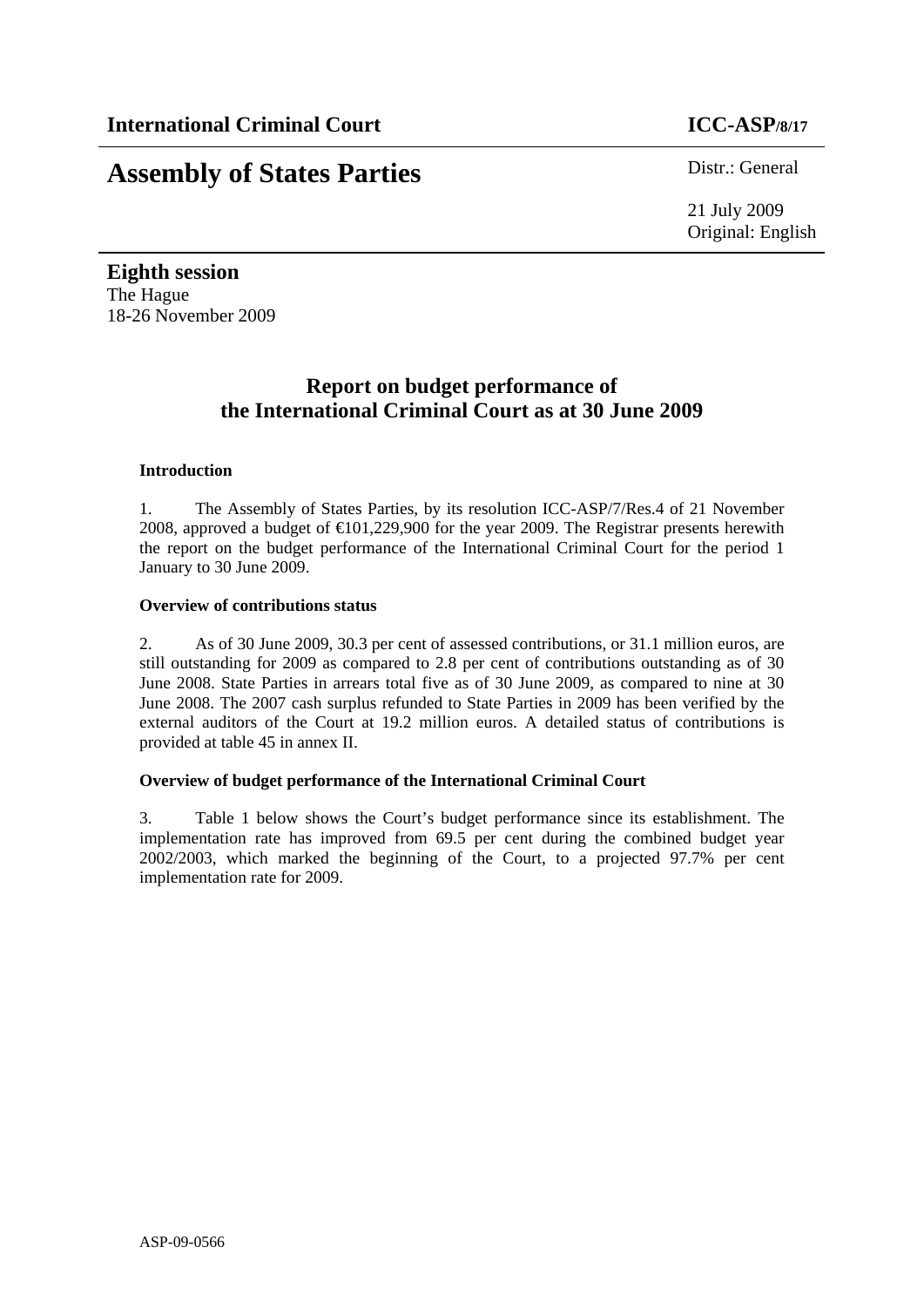| <b>Budget</b><br>year | Approved<br>budget<br>$[1]$ | Expenditure*<br>as at 30 June<br>[2] | Implementation<br>rate as at 30 June<br>in $%$<br>$[2]/[1]=[3]$ | Actual<br>expenditure<br>(Forecast 2009)<br>[4] | Implementation<br>rate as at 31<br>December<br>$[4]/[1]=[5]$ |
|-----------------------|-----------------------------|--------------------------------------|-----------------------------------------------------------------|-------------------------------------------------|--------------------------------------------------------------|
| 2002/2003             | 30.893                      | N/A                                  | N/A                                                             | 21.479                                          | 69.5                                                         |
| 2004                  | 53,071                      | N/A                                  | N/A                                                             | 43,510                                          | 82.0                                                         |
| 2005                  | 66.891                      | 22,796                               | 34.1                                                            | 62,120                                          | 92.9                                                         |
| 2006                  | 80.417                      | 26,890                               | 33.4                                                            | 64.678                                          | 80.4                                                         |
| 2007                  | 88,872                      | 33,356                               | 37.5                                                            | 77,464                                          | 87.2                                                         |
| 2008                  | 90.382                      | 38,501                               | 42.6                                                            | 83,660                                          | 92.6                                                         |
| 2009                  | 101,230                     | 52,530                               | 51.9                                                            | 98,875                                          | 97.7                                                         |

**Table 1. Comparison of budget performance from 2002 to 2009 (thousands of euros)** 

\* SAP status as at 30 June 2009.

\* 2009 expenditure includes commitments.

4. As at 30 June 2009, the implementation rate for the Court was 51.9 per cent. The forecast for 2009 indicates potential savings for the whole year in the amount of  $\epsilon$ 2.36 million, which corresponds to an implementation rate of 97.7 per cent. This is an improvement of 5.1 per cent on the Court's implementation rate for 2008, which was 92.6 per cent.

5. Budget implementation as at 30 June and the forecast for the year end are set out in the following tables: first per item of expenditure (table 2), then per Major Programme (table 3).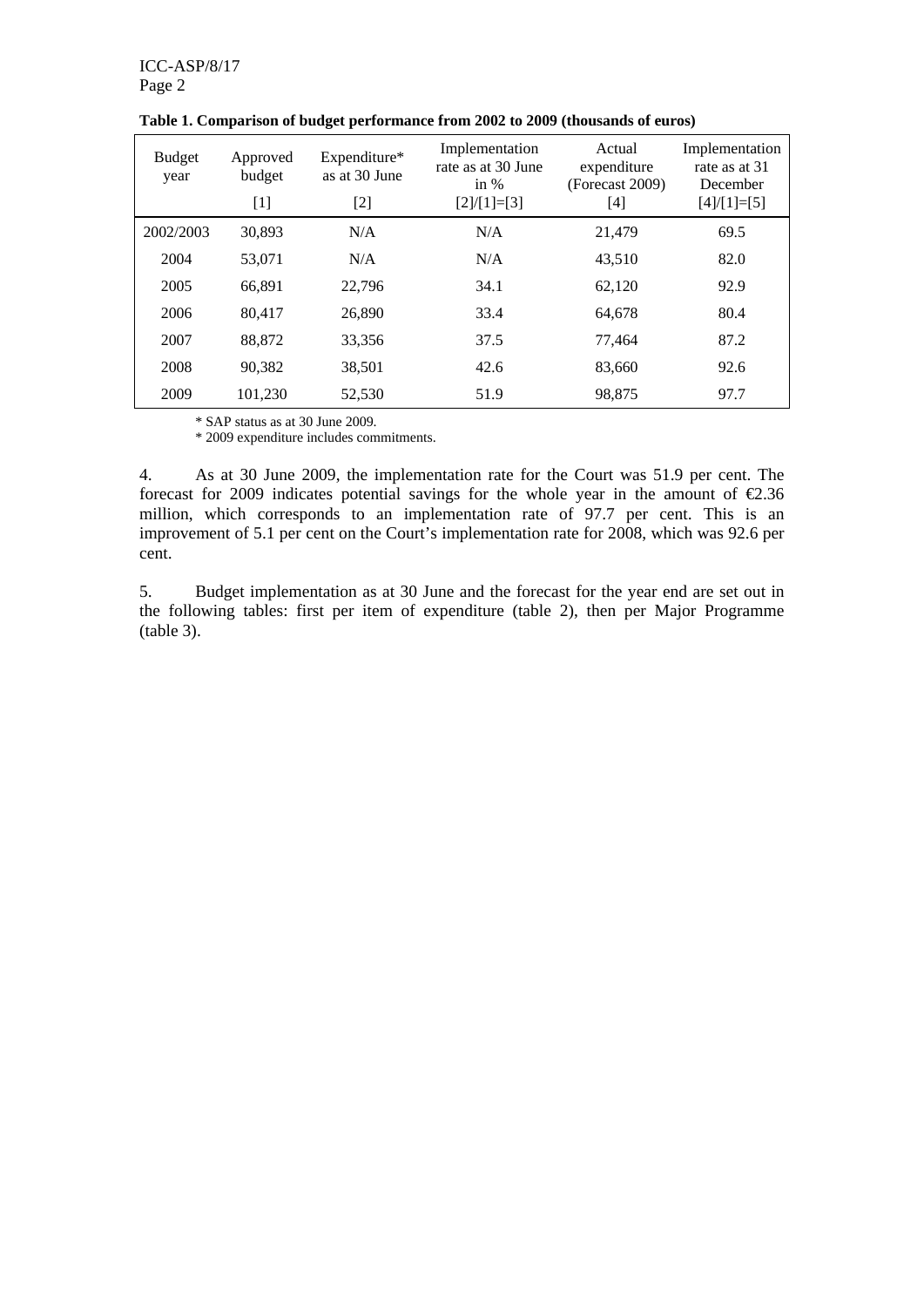|                                        | Approved<br>budget<br>2009 | Expenditure*<br>as at<br>30 June 2009 | Implementation<br>rate as at<br>30 June 2009 | Forecast<br>expenditure<br>2009 | Forecasted<br>implementation<br>rate as at<br>31 December<br>2009 in % |
|----------------------------------------|----------------------------|---------------------------------------|----------------------------------------------|---------------------------------|------------------------------------------------------------------------|
|                                        | $[1]$                      | $[2]$                                 | $[2]/[1]=[3]$                                | $[4]$                           | $[4]/[1]=[5]$                                                          |
| Judges                                 | 5,812                      | 3,277                                 | 56.4                                         | 5,487                           | 94.4                                                                   |
| Sub-total judges                       | 5,812                      | 3,277                                 | 56.4                                         | 5,487                           | 94.4                                                                   |
| Staff costs                            | 55,191                     | 24,348                                | 44.1                                         | 51,833                          | 93.9                                                                   |
| General temporary<br>assistance        | 8,321                      | 4,678                                 | 56.2                                         | 9,225                           | 110.9                                                                  |
| Temporary assistance<br>for meetings   | 1,237                      | 513                                   | 41.4                                         | 1,680                           | 135.8                                                                  |
| Overtime                               | 343                        | 151                                   | 44.0                                         | 312                             | 90.9                                                                   |
| Consultants                            | 553                        | 90                                    | 16.3                                         | 372                             | 67.2                                                                   |
| Sub-total staff costs                  | 65,645                     | 29,780                                | 45.4                                         | 63,422                          | 96.6                                                                   |
| Travel and hospitality                 | 5,123                      | 1,934                                 | 37.8                                         | 5,045                           | 98.5                                                                   |
| Contractual services<br>incl. training | 8,986                      | 6,225                                 | 69.3                                         | 9,250                           | 102.9                                                                  |
| General operating<br>expenses          | 13,207                     | 9,239                                 | 70.0                                         | 13,119                          | 99.3                                                                   |
| Supplies and materials                 | 1,278                      | 917                                   | 71.8                                         | 1,161                           | 90.9                                                                   |
| Equipment                              | 1,179                      | 1,158                                 | 98.2                                         | 1,391                           | 118.0                                                                  |
| Sub-total non-staff costs              | 29,773                     | 19,473                                | 65.4                                         | 29,966                          | 100.6                                                                  |
| <b>Total Court</b>                     | 101,230                    | 52,530                                | 51.9                                         | 98,875                          | 97.7                                                                   |

**Table 2. Budgetary performance 2009: resource utilization by item of expenditure – total Court (thousands of euros)** 

\* SAP status as at 30 June 2009.

\* Expenditure includes commitments.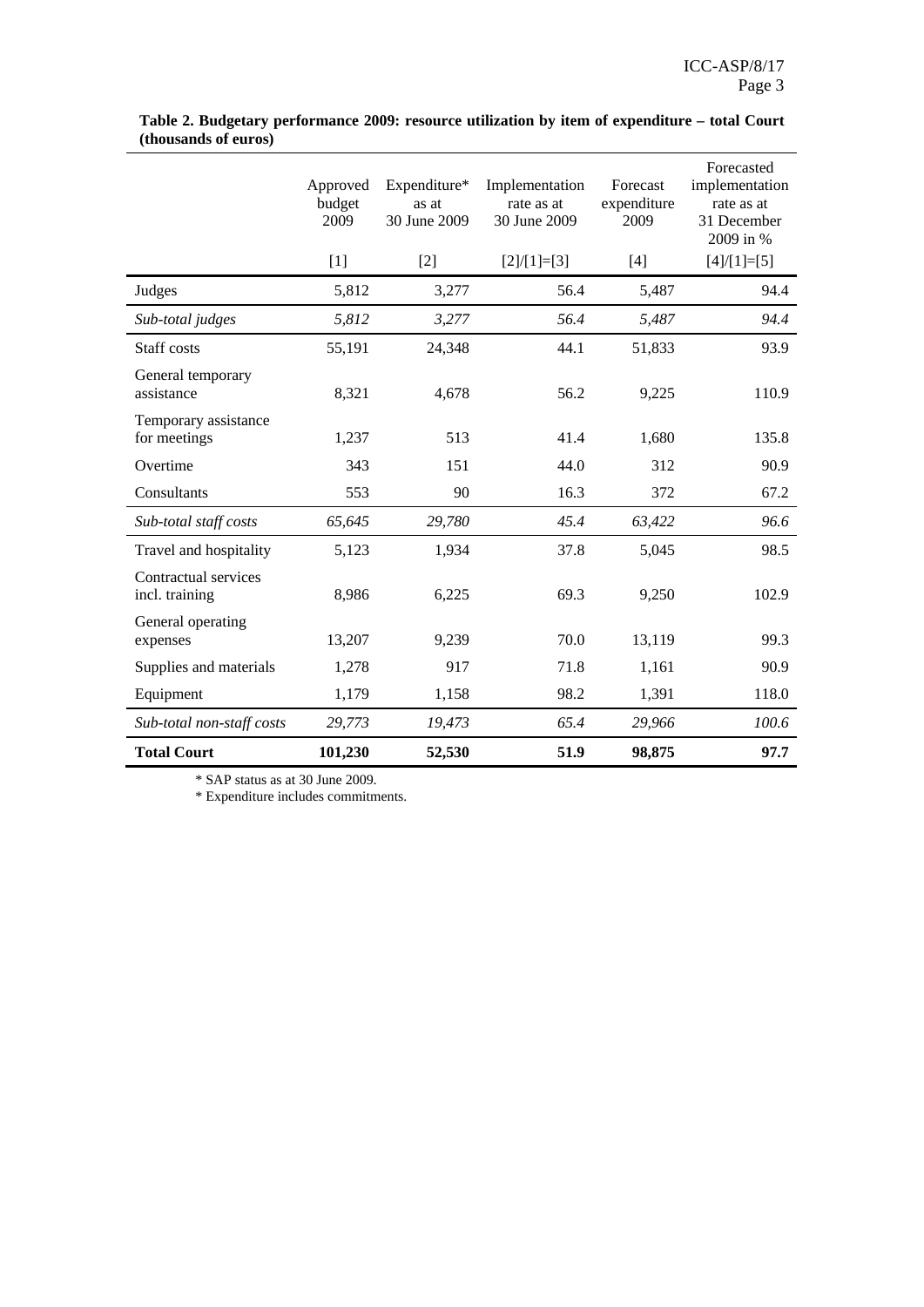### ICC-ASP/8/17 Page 4

|                                                     | Approved<br>budget<br>2009 | Expenditure*<br>as at 30 June<br>2009 | Implementation<br>rate as at<br>30 June 2009<br>in $%$ | Forecast<br>expenditure<br>2009 | Forecasted<br>implementation<br>rate as at<br>31 December<br>2009 in % |
|-----------------------------------------------------|----------------------------|---------------------------------------|--------------------------------------------------------|---------------------------------|------------------------------------------------------------------------|
|                                                     | $[1]$                      | $[2]$                                 | $[2]/[1]=[3]$                                          | $[4]$                           | $[4]/[1]=[5]$                                                          |
| Major Programme I                                   |                            |                                       |                                                        |                                 |                                                                        |
| Judiciary                                           | 10,332                     | 5,462                                 | 52.9                                                   | 10,011                          | 96.9                                                                   |
| Major Programme II                                  |                            |                                       |                                                        |                                 |                                                                        |
| Office of the<br>Prosecutor                         | 25,529                     | 11,820                                | 46.3                                                   | 25,036                          | 98.1                                                                   |
| Major Programme III                                 |                            |                                       |                                                        |                                 |                                                                        |
| Registry                                            | 60,223                     | 33,099                                | 55.0                                                   | 58,722                          | 97.5                                                                   |
| Major Programme IV                                  |                            |                                       |                                                        |                                 |                                                                        |
| Secretariat of the ASP                              | 3,343                      | 1,434                                 | 42.9                                                   | 3,343                           | 100.0                                                                  |
| Major Programme VI                                  |                            |                                       |                                                        |                                 |                                                                        |
| Secretariat of the TFV                              | 1,301                      | 510                                   | 39.2                                                   | 1,299                           | 99.8                                                                   |
| Major Programme VII                                 |                            |                                       |                                                        |                                 |                                                                        |
| Project Office for the<br><b>Permanent Premises</b> | 502                        | 205                                   | 40.9                                                   | 464                             | 92.4                                                                   |
| <b>Total ICC</b>                                    | 101,230                    | 52,530                                | 51.9                                                   | 98,875                          | 97.7                                                                   |

### **Table 3. Budget performance 2009: summary by Major Programme (thousands of euros)**

\* SAP status as at 30 June 2009.

\* Expenditure includes commitments.

\* Without distributed maintenance.

### **Overview of resource utilization**

6. The Court's higher implementation rate of 51.9 per cent as at 30 June 2009 compared to last year is primarily attributable to expenditure for trial activities and increased expenditure for contracts relating to the Haagse Veste building. Currently, with judicial activities underway, fees are being paid for three defence counsel teams, as well as for legal representatives of victims in three cases. Also, the Court entered into contracts at the beginning of the year to cover yearly general operating expenses, such as electricity, cleaning, maintenance and mobile phones. These expenditure increases have contributed in particular to the implementation rate in the Registry of 55.0 per cent. The Judiciary also has a high implementation rate of 52.9 per cent, due to judges' pension premiums of  $\epsilon$ 1.8 million incurred in January.

7. With the continuous effort in recruitment activities since 2008, the implementation rate for staff costs has reached 44.1 per cent, which is 4.1 per cent higher than in 2008. As of 30 June 2009, 669 posts, or 90.5 per cent of established posts, have been filled.

8. On 6 July 2009, the Court submitted a request to the Committee on Budget and Finance ("the Committee") for access to its Contingency Fund in the amount of  $610,000$  on account of new pre-trial activities in the case of Bahr Idriss Abu Garda in the Sudan situation. The confirmation of charges hearing is scheduled to commence on 12 October 2009. Major costs are associated with the provision of legal aid and media coverage of the proceedings.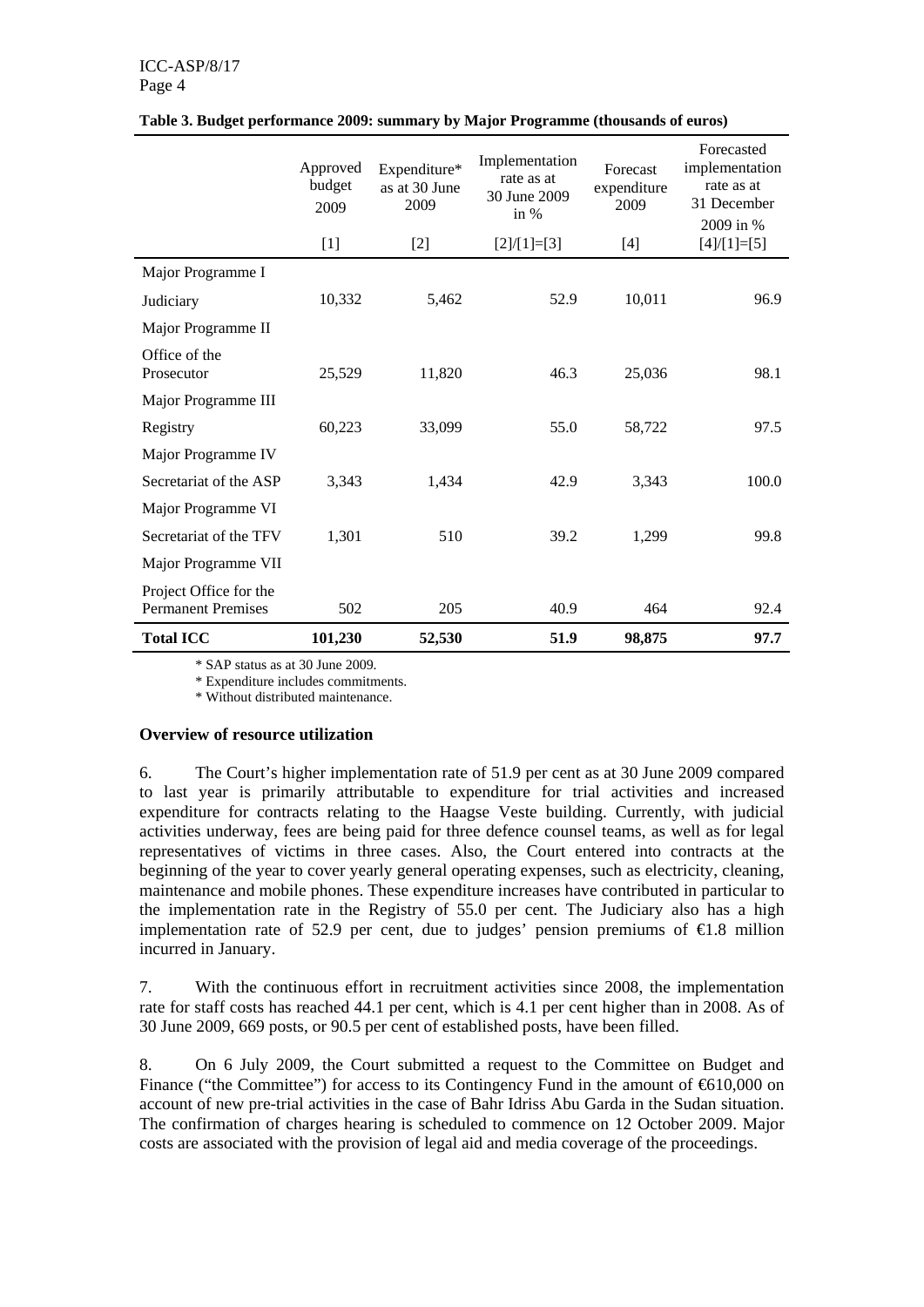9. Figure 1 below compares the Court's basic budget with expenditure. Figure 2 provides similar information for situation-related budget and expenditure.





Note: MP I = Major Programme I, Judiciary; MP II = Major Programme II, Office of the Prosecutor; MP  $III =$  Major Programme III, Registry; MP IV = Major Programme IV, Secretariat of the Assembly of States Parties; MP VI = Major Programme VI, Secretariat of the Trust Fund for Victims; MP VII = Major Programme VII, Project Office of the Permanent Premises.

\* Budget is up to and including 31 December 2009.

### **Figure 2. Comparison between situation-related budget\* and expenditure by Major Programme as at 30 June 2009 (thousands of euros)**



Note: MP I = Major Programme I, Judiciary; MP II = Major Programme II, Office of the Prosecutor; MP III = Major Programme III, Registry; MP IV = Major Programme IV, Secretariat of the Assembly of States Parties;  $\overline{MP}$  VI = Major Programme VI, Secretariat of the Trust Fund for Victims;  $\overline{MP}$  VII = Major Programme VII, Project Office of the Permanent Premises. \* Budget is up to and including 31 December 2009.

10. Further details on the budget by Major Programme are provided in annex.I.

11. Data on post occupancy can be found in the following table. The Court expects to fill a further 55 posts by year end. However, the actual number of recruited staff employed by the Court at year end will be affected by the number of internal recruitments, as well as by the number of separations.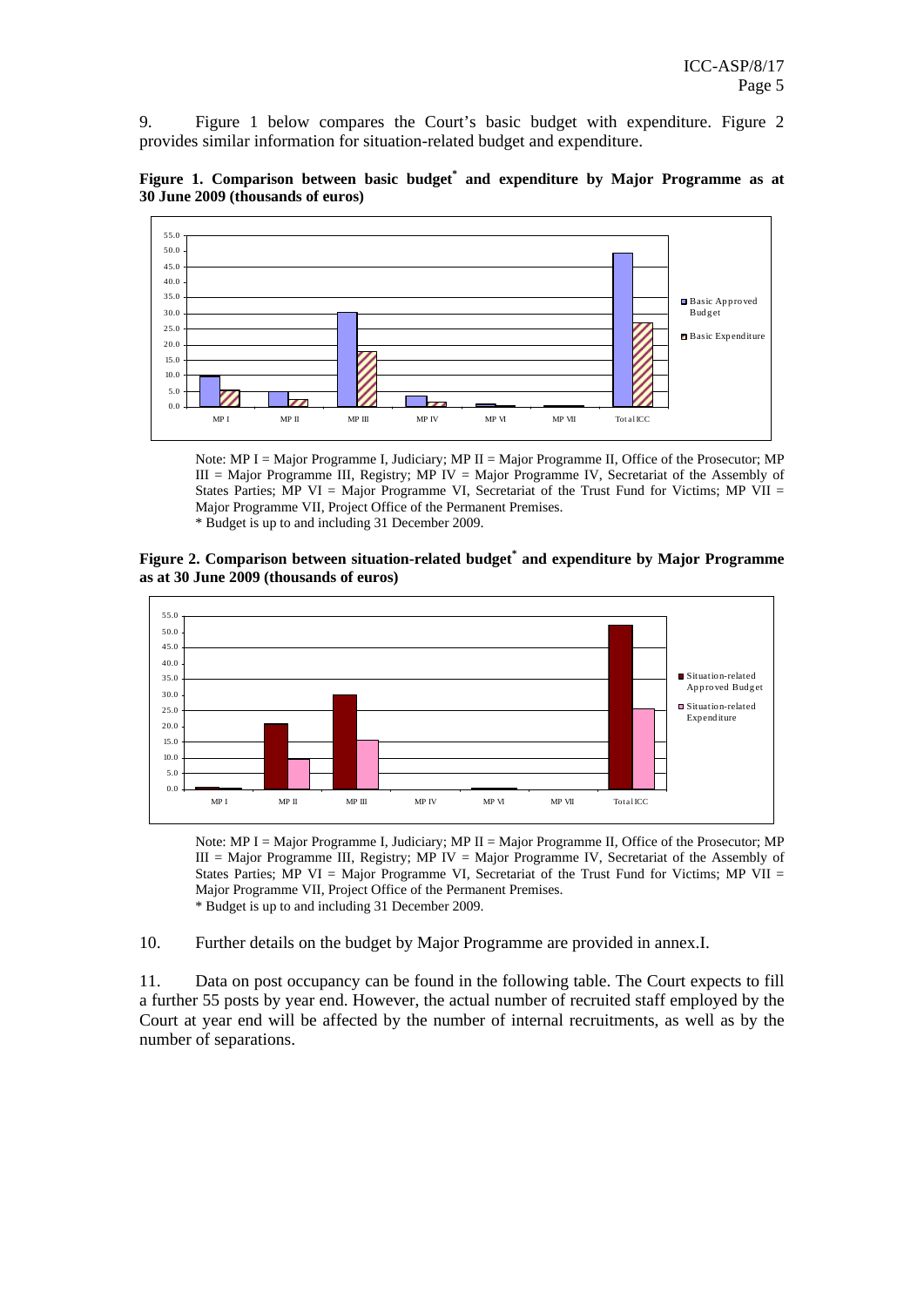|                                  | Approved<br>posts<br>2009<br>$[1]$ | Posts<br>filled as<br>at<br>30 June<br>2009<br>$[2]$ | <b>Posts</b><br>under<br>recruitment<br>as at<br>30 June<br>2009<br>$[3]$ | Advertised<br>posts not<br>under<br>recruitment<br>as at<br>30 June 2009<br>$[4]$ | Vacant<br>posts not<br>advertised<br>as at<br>30 June<br>2009<br>$[5]$ | Forecasted<br>filled posts at<br>31 December<br>2009<br>[6] | $%$ of<br>established<br>posts<br>vacant as at<br>30 June<br>2009<br>$[7]$ |
|----------------------------------|------------------------------------|------------------------------------------------------|---------------------------------------------------------------------------|-----------------------------------------------------------------------------------|------------------------------------------------------------------------|-------------------------------------------------------------|----------------------------------------------------------------------------|
| Major Programme I                | 43                                 | 38                                                   | $\overline{4}$                                                            |                                                                                   | $\boldsymbol{0}$                                                       | 43                                                          | 11.6                                                                       |
| Major Programme II               | 215                                | 210                                                  | 1                                                                         | 1                                                                                 | 3                                                                      | 214                                                         | 2.3                                                                        |
| Major Programme III              | 461                                | 410                                                  | 40                                                                        | 5                                                                                 | 6                                                                      | 456                                                         | 11.1                                                                       |
| Major Programme IV               | 9                                  | 3                                                    | 3                                                                         | 2                                                                                 | 1                                                                      | $\overline{4}$                                              | 66.7                                                                       |
| Major Programme VI               | 8                                  | 5                                                    |                                                                           |                                                                                   |                                                                        | 6                                                           | 37.5                                                                       |
| Major Programme VII              | 3                                  | 3                                                    | $\mathbf{0}$                                                              | 0                                                                                 | $\boldsymbol{0}$                                                       | 3                                                           | $0.0\,$                                                                    |
| <b>Total Court</b>               | 739                                | 669                                                  | 49                                                                        | 10                                                                                | 11                                                                     | 726                                                         |                                                                            |
| Projected separations            |                                    |                                                      |                                                                           |                                                                                   |                                                                        | (24)                                                        |                                                                            |
| <b>Expected year end filled*</b> |                                    |                                                      |                                                                           |                                                                                   | 702                                                                    |                                                             |                                                                            |

**Table 4. Staffing 2009: approved posts versus filled posts by post type (Professional and General Services staff)** 

\* 2010 budgeted vacancy rate for the entire Court is 9.3%, which implies full staffing at 708 posts. Therefore, staffing increases will be severely constrained in 2010 since the Court will enter the year within 6 posts of full staffing.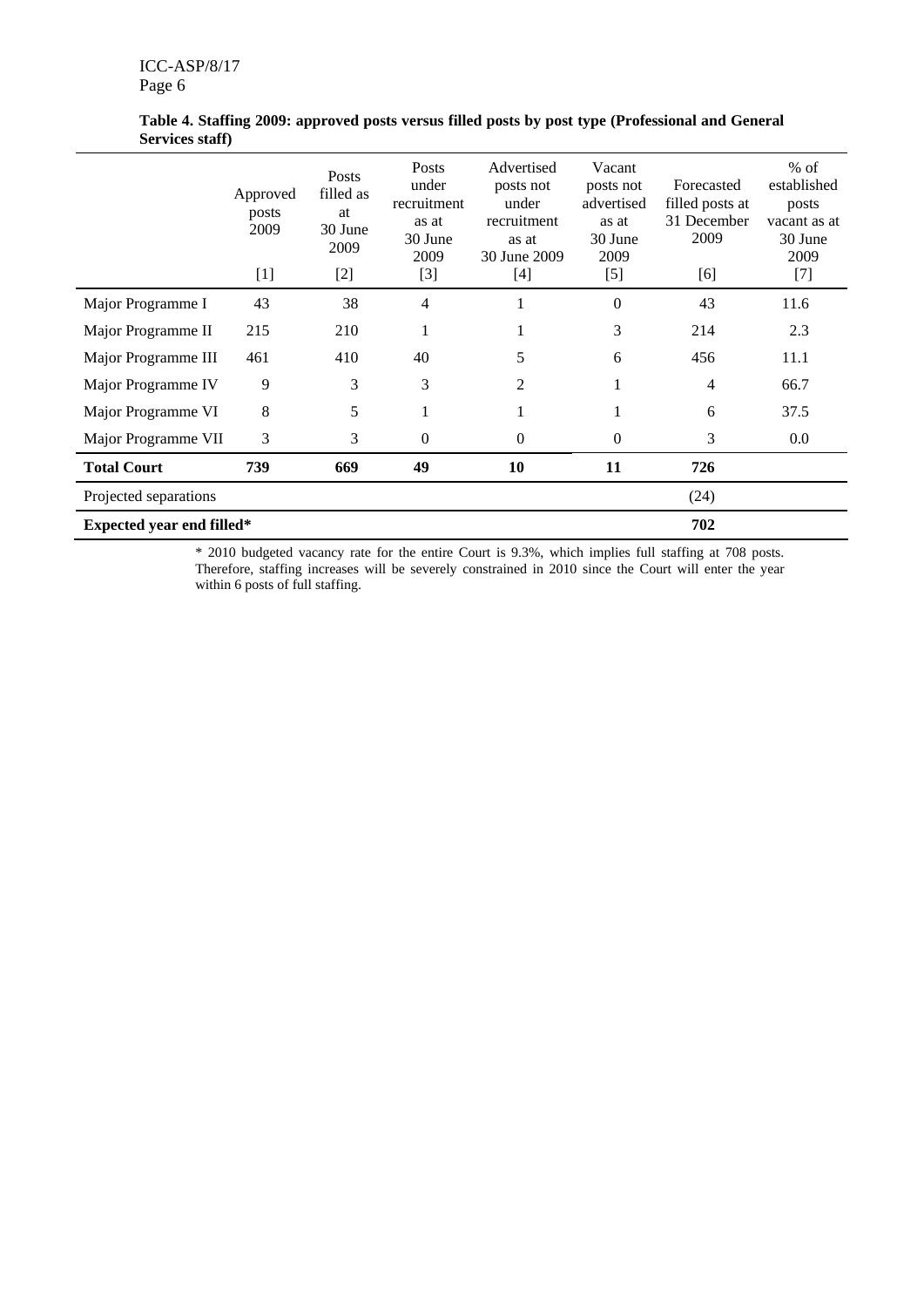### **Annex I**

|                                                      | Approved<br>budget<br>2009 | Expenditure*<br>as at<br>30 June 2009 | Implementation<br>rate as at<br>30 June 2009<br>in $%$ | Forecast<br>expenditure<br>2009 | Forecasted<br>implementation<br>rate 2009 in % |
|------------------------------------------------------|----------------------------|---------------------------------------|--------------------------------------------------------|---------------------------------|------------------------------------------------|
| Major Programme I                                    | 10,332                     | 5,462                                 | 52.9                                                   | 10,011                          | 96.9                                           |
| Judiciary                                            |                            |                                       |                                                        |                                 |                                                |
| Presidency **                                        | 2,355                      | 1,337                                 | 56.8                                                   | 2,405                           | 102.1                                          |
| <b>Chambers</b>                                      | 7,977                      | 4,125                                 | 51.7                                                   | 7,606                           | 95.3                                           |
| Major Programme II                                   | 25,529                     | 11,820                                | 46.3                                                   | 25,036                          | 98.1                                           |
| Office of the Prosecutor                             |                            |                                       |                                                        |                                 |                                                |
| Prosecutor                                           | 6,201                      | 2,617                                 | 42.2                                                   | 5,967                           | 96.2                                           |
| Jurisdiction, Complementarity & Cooperation Division | 2,120                      | 978                                   | 46.1                                                   | 2,198                           | 103.7                                          |
| <b>Investigations Division</b>                       | 12,362                     | 5,764                                 | 46.6                                                   | 11,833                          | 95.7                                           |
| <b>Prosecution Division</b>                          | 4,846                      | 2,461                                 | 50.8                                                   | 5,038                           | 104.0                                          |
| Major Programme III                                  |                            | 33,099                                | 55.0                                                   |                                 | 97.5                                           |
| Registry                                             | 60,223                     |                                       |                                                        | 58,722                          |                                                |
| Office of the Registrar                              | 11,804                     | 5,777                                 | 48.9                                                   | 11,268                          | 95.5                                           |
| <b>Common Administrative Services Division</b>       | 20,925                     | 13,626                                | 65.1                                                   | 20,941                          | 100.1                                          |
| Division of Court Services                           | 17,543                     | 8,097                                 | 46.2                                                   | 17,055                          | 97.2                                           |
| <b>Public Information and Documentation Section</b>  | 3,012                      | 1,874                                 | 62.2                                                   | 2,990                           | 99.3                                           |
| Division of Victims and Counsel                      | 6,939                      | 3,725                                 | 53.7                                                   | 6,468                           | 93.2                                           |
| Major Programme IV                                   |                            |                                       |                                                        |                                 |                                                |
| Secretariat of the ASP                               | 3,343                      | 1,434                                 | 42.9                                                   | 3,343                           | 100.0                                          |
| Secretariat of the Trust Fund for Victims            | 1,301                      | 510                                   | 39.2                                                   | 1,299                           | 99.8                                           |
| Project Office Permanent Premises                    | 502                        | 205                                   | 40.8                                                   | 464                             | 92.4                                           |
| <b>Total Court</b>                                   | 101,230                    | 52,530                                | 51.9                                                   | 98,875                          | 97.7                                           |

**Table 1. Budget performance 2009 by Major Programme and by programme (thousands of euros)** 

\* SAP status as at 30 June 2009.

\* Expenditure includes commitments.

\* Without distributed maintenance. \* \* Presidency includes NY Liaison Office.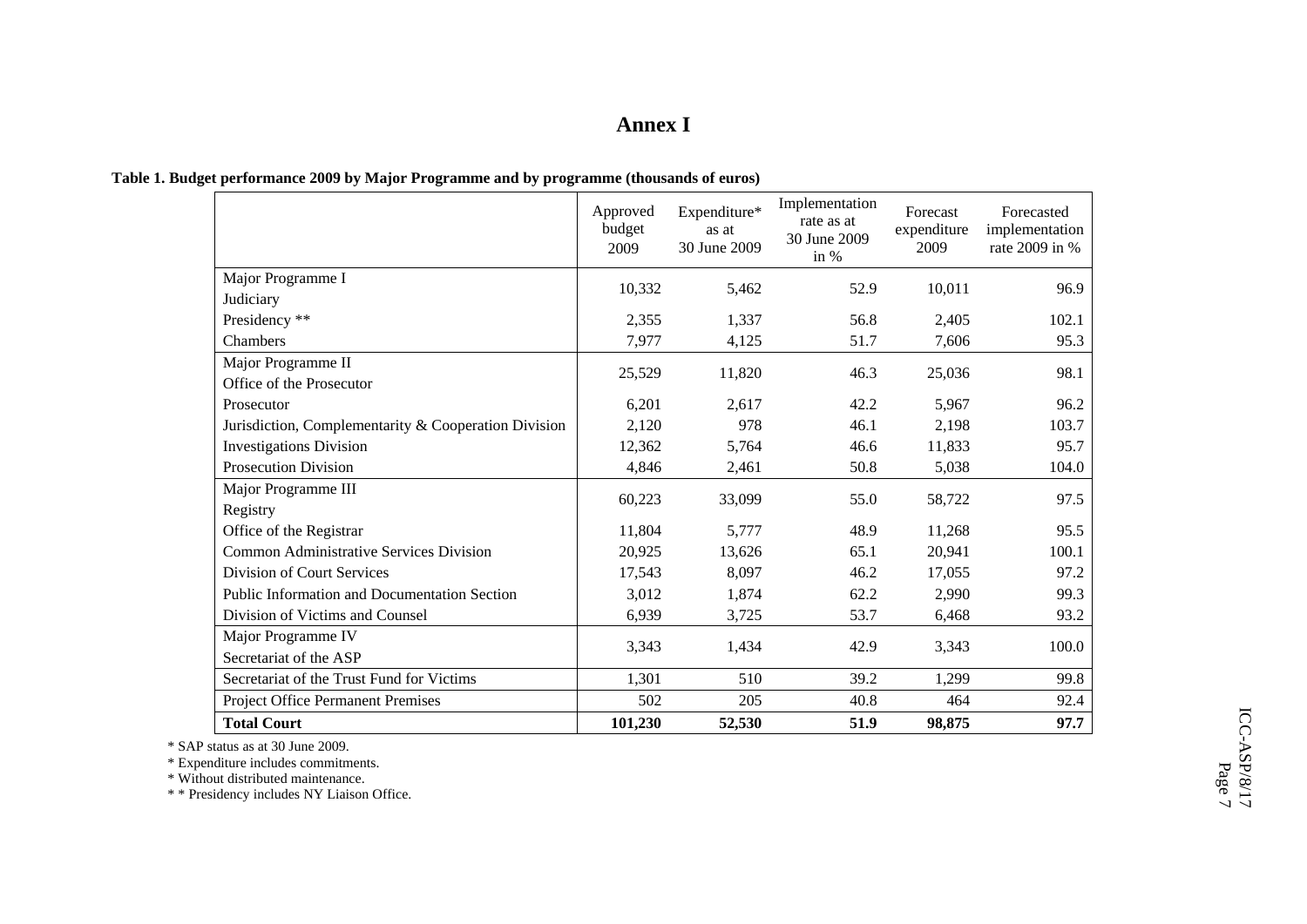|  |  |  | Table 2. Major Programme – total Court |  |  |
|--|--|--|----------------------------------------|--|--|
|--|--|--|----------------------------------------|--|--|

|                                     |              | Expenditure 2008       |          |              | Forecasted expenditure 2009 |          |              | Proposed budget 2010  |           | Resource growth |              |  |
|-------------------------------------|--------------|------------------------|----------|--------------|-----------------------------|----------|--------------|-----------------------|-----------|-----------------|--------------|--|
| <b>Total ICC</b>                    |              | (thousands of euro)    |          |              | (thousands of euro)         |          |              | (thousands of euro)   |           |                 | 2010 vs 2009 |  |
|                                     | <b>Basic</b> | Situation-<br>related  | Total    | <b>Basic</b> | Situation-<br>related       | Total    | <b>Basic</b> | Situation-<br>related | Total     | Amount          | $\%$         |  |
| Judges                              | 5.563.3      | 249.6                  | 5,812.9  | 5,487.3      |                             | 5.487.3  | 5,634.0      |                       | 5,634.0   | 146.7           | 2.7          |  |
| Professional staff                  |              | No breakdown available |          |              | No breakdown available      |          | 18,985.3     | 21,743.5              | 40,728.8  |                 |              |  |
| General Service staff               |              |                        |          |              |                             | 10,675.1 | 9,566.1      | 20,241.2              |           |                 |              |  |
| Subtotal staff                      | 22,291.4     | 19,782.2               | 42,073.6 | 25,992.3     | 25,841.1                    | 51,833.4 | 29,660.4     | 31,309.6              | 60,970.0  | 9,136.6         | 17.6         |  |
| General temporary assistance        | 3,971.0      | 6,292.5                | 10,263.5 | 3,565.5      | 5,659.6                     | 9,225.1  | 2,031.2      | 5,047.7               | 7,078.9   | $-2,146.2$      | $-23.3$      |  |
| Temporary assistance for meetings   | 1,098.3      | 115.4                  | 1,213.7  | 1,462.1      | 218.0                       | 1,680.1  | 1,079.7      | 71.1                  | 1,150.8   | $-529.3$        | $-31.5$      |  |
| Overtime                            | 228.2        | 55.0                   | 283.2    | 256.1        | 55.6                        | 311.7    | 252.4        | 137.2                 | 389.6     | 77.9            | 25.0         |  |
| Consultants                         | 132.3        | 207.6                  | 339.9    | 90.9         | 280.7                       | 371.6    | 83.7         | 358.8                 | 442.5     | 70.9            | 19.1         |  |
| Subtotal other staff                | 5,429.8      | 6.670.5                | 12.100.3 | 5.374.6      | 6,213.9                     | 11.588.5 | 3,447.0      | 5,614.8               | 9,061.8   | $-2,526.7$      | $-21.8$      |  |
| Travel                              | 783.9        | 2,800.2                | 3,584.1  | 1,074.6      | 3,904.0                     | 4,978.6  | 1,096.4      | 4,335.3               | 5,431.7   | 453.1           | 9.1          |  |
| Hospitality                         | 46.7         |                        | 46.7     | 57.0         | 9.5                         | 66.5     | 57.0         |                       | 57.0      | $-9.5$          | $-14.3$      |  |
| Contractual services incl. training | 3,069.5      | 4,588.9                | 7,658.4  | 3,105.7      | 6,144.2                     | 9,249.9  | 2,822.7      | 5,039.1               | 7,861.8   | $-1,388.1$      | $-15.0$      |  |
| General operating expenses          | 5,454.9      | 4,065.5                | 9,520.4  | 6,400.3      | 6,718.3                     | 13,118.6 | 6,139.5      | 5,910.3               | 12,049.8  | $-1,068.8$      | $-8.1$       |  |
| Supplies and materials              | 620.8        | 452.3                  | 1,073.1  | 749.8        | 411.6                       | 1,161.4  | 759.5        | 451.8                 | 1,211.3   | 49.9            | 4.3          |  |
| Equipment including furniture       | 869.1        | 920.0                  | 1,789.1  | 635.0        | 755.9                       | 1,390.9  | 436.5        | 266.2                 | 702.7     | $-688.2$        | $-49.5$      |  |
| Subtotal non-staff                  | 10,844.9     | 12,826.9               | 23,671.8 | 12,022.4     | 17,943.5                    | 29,965.9 | 11,311.6     | 16,002.7              | 27,314.3  | $-2,651.6$      | $-8.8$       |  |
| <b>Total</b>                        | 44,129.4     | 39,529.2               | 83,658.6 | 48,876.5     | 49,998.5                    | 98,875.0 | 50,053.0     | 52,927.1              | 102,980.1 | 4,105.1         | 4.2          |  |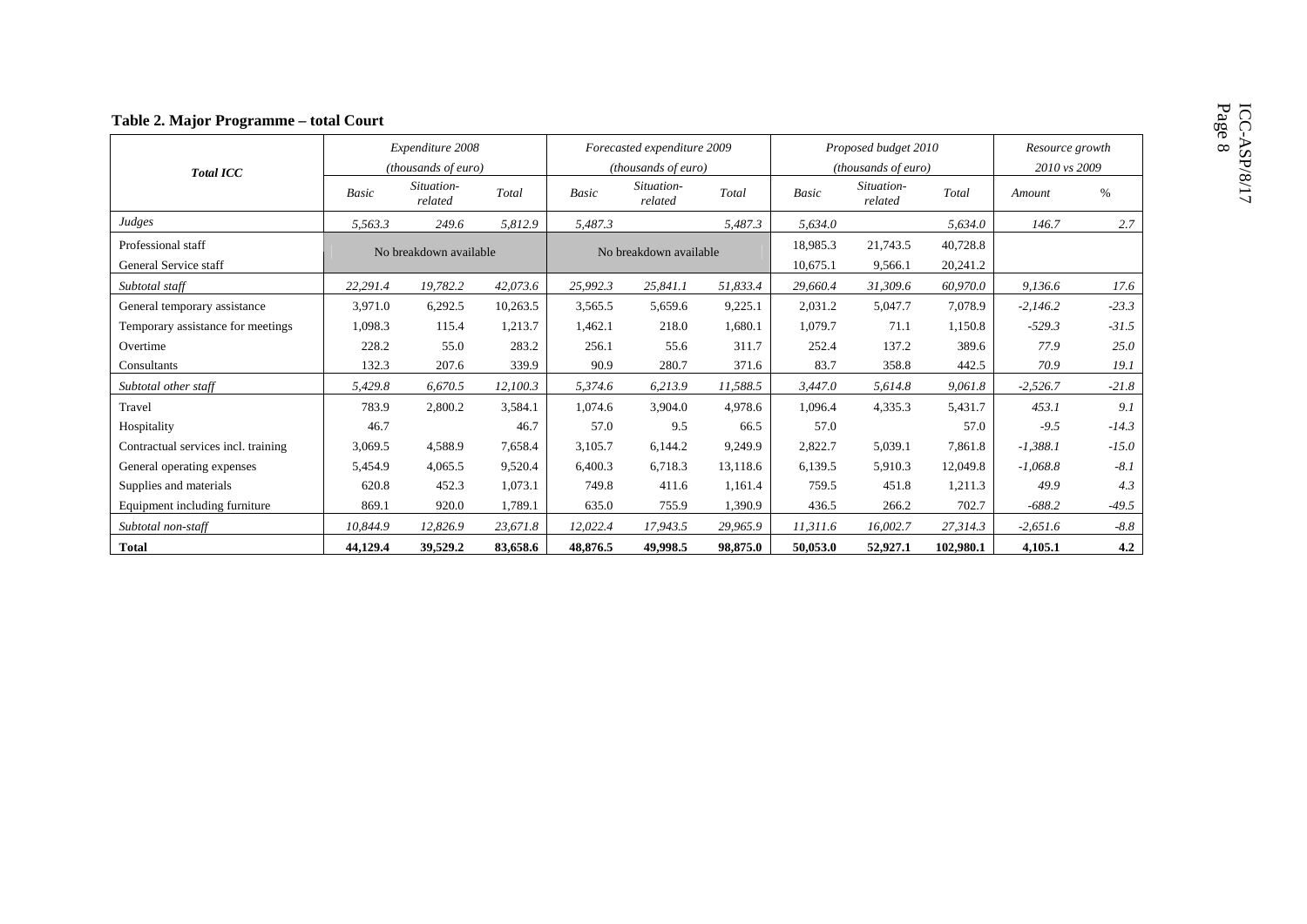|  |  | Table 3. Major Programme I |
|--|--|----------------------------|
|--|--|----------------------------|

| <b>Judiciary</b>                    |         | Expenditure 2008<br><i>(thousands of euro)</i> |         | Forecasted expenditure 2009<br>(thousands of euro) |                       |          |              | Proposed budget 2010<br><i>(thousands of euro)</i> |          | Resource growth<br>2010 vs 2009 |         |
|-------------------------------------|---------|------------------------------------------------|---------|----------------------------------------------------|-----------------------|----------|--------------|----------------------------------------------------|----------|---------------------------------|---------|
|                                     | Basic   | Situation-<br>related                          | Total   | Basic                                              | Situation-<br>related | Total    | <b>Basic</b> | Situation-<br>related                              | Total    | Amount                          | %       |
| Judges                              | 5,563.3 | 249.6                                          | 5,812.9 | 5,487.3                                            |                       | 5,487.3  | 5,634.0      |                                                    | 5,634.0  | 146.7                           | 2.7     |
| Professional staff                  |         | No breakdown available                         |         | No breakdown available                             |                       |          | 2,942.4      | 454.5                                              | 3,396.9  |                                 |         |
| General Service staff               |         |                                                |         |                                                    |                       |          |              | 180.0                                              | 977.7    |                                 |         |
| Subtotal staff                      | 2,624.7 | 266.8                                          | 2,891.5 | 2,742.0                                            | 366.0                 | 3,108.0  | 3,740.1      | 634.5                                              | 4,374.6  | 1,266.6                         | 40.8    |
| General temporary assistance        | 549.3   | 90.0                                           | 639.3   | 965.2                                              | 120.0                 | 1.085.2  | 134.5        |                                                    | 134.5    | $-950.7$                        | $-87.6$ |
| Temporary assistance for meetings   |         |                                                |         |                                                    |                       |          |              |                                                    |          |                                 |         |
| Overtime                            |         |                                                |         |                                                    |                       |          |              |                                                    |          |                                 |         |
| Consultants                         | 0.6     |                                                | 0.6     |                                                    |                       |          | 16.2         |                                                    | 16.2     | 16.2                            |         |
| Subtotal other staff                | 549.9   | 90.0                                           | 639.9   | 965.2                                              | 120.0                 | 1,085.2  | 150.7        |                                                    | 150.7    | $-934.5$                        | $-86.1$ |
| Travel                              | 124.2   |                                                | 124.2   | 223.3                                              |                       | 223.3    | 192.2        | 31.2                                               | 223.4    | 0.1                             |         |
| Hospitality                         | 14.3    |                                                | 14.3    | 17.0                                               |                       | 17.0     | 17.0         |                                                    | 17.0     |                                 |         |
| Contractual services incl. training | 48.4    |                                                | 48.4    | 30.0                                               |                       | 30.0     | 22.8         |                                                    | 22.8     | $-7.2$                          | $-24.0$ |
| General operating expenses          | 30.4    |                                                | 30.4    | 55.8                                               |                       | 55.8     | 73.6         |                                                    | 73.6     | 17.8                            | 31.9    |
| Supplies and materials              | 1.8     |                                                | 1.8     | 5.0                                                |                       | 5.0      | 5.0          |                                                    | 5.0      |                                 |         |
| Equipment including furniture       | 6.6     |                                                | 6.6     |                                                    |                       |          |              |                                                    |          |                                 |         |
| Subtotal non-staff                  | 225.7   |                                                | 225.7   | 331.1                                              |                       | 331.1    | 310.6        | 31.2                                               | 341.8    | 10.7                            | 3.2     |
| <b>Total</b>                        | 8,963.6 | 606.4                                          | 9,570.0 | 9,525.6                                            | 486.0                 | 10,011.6 | 9,835.4      | 665.7                                              | 10,501.1 | 489.5                           | 4.9     |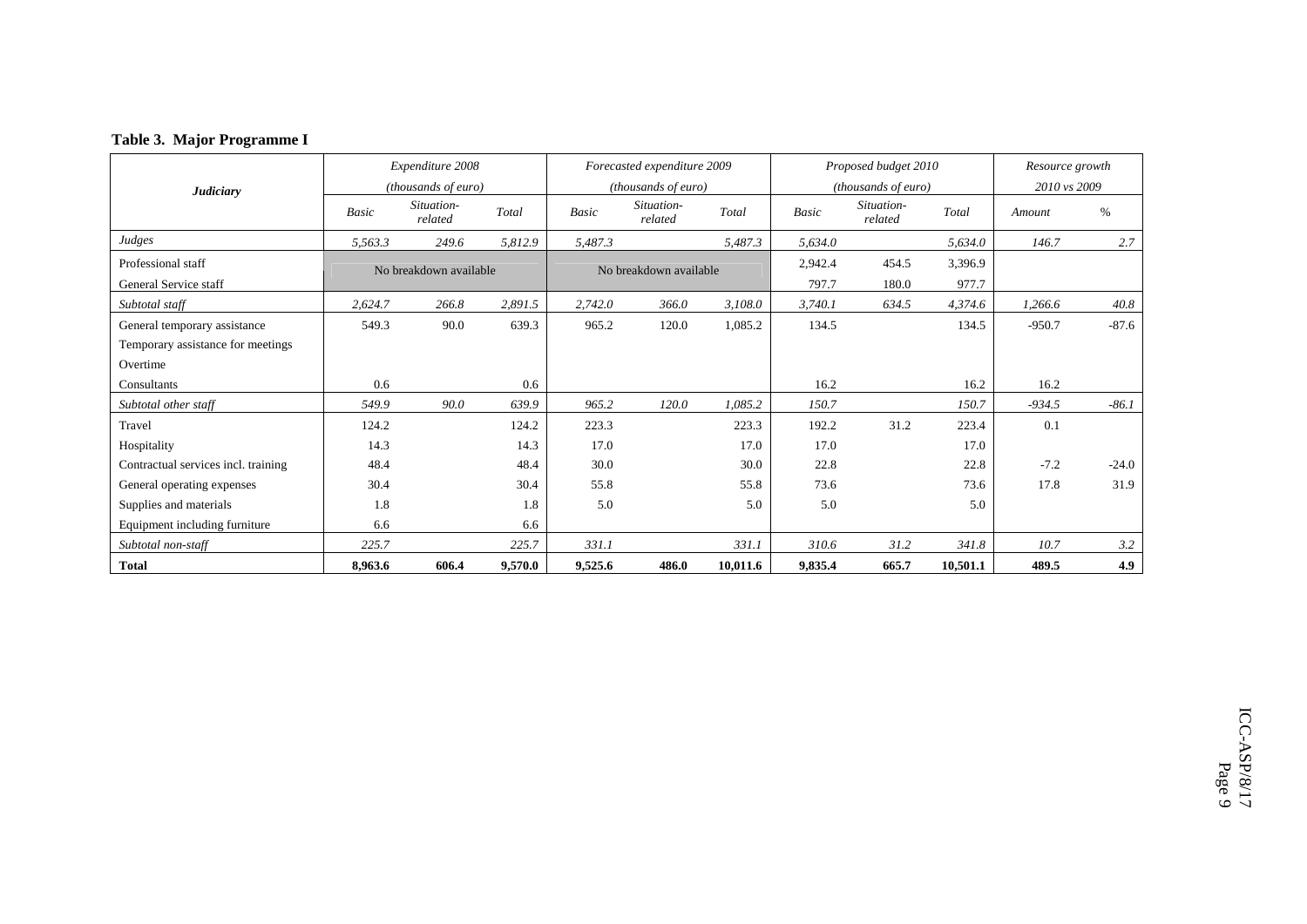|                                     |         | Expenditure 2008       |         |         | Forecasted expenditure 2009 |         |              | Proposed budget 2010           | Resource growth |              |  |  |
|-------------------------------------|---------|------------------------|---------|---------|-----------------------------|---------|--------------|--------------------------------|-----------------|--------------|--|--|
| The Presidency / NY Liaison Office  |         | (thousands of euros)   |         |         | (thousands of euros)        |         |              | (thousands of euros)           |                 | 2010 vs 2009 |  |  |
|                                     | Basic   | Situation-<br>related  | Total   | Basic   | Situation-<br>related       | Total   | <b>Basic</b> | Situation-<br>Total<br>related | Amount          | $\%$         |  |  |
| Judges                              | 1,168.5 |                        | 1,168.5 | 923.9   |                             | 923.9   | 1,037.5      | 1,037.5                        | 113.6           | 12.3         |  |  |
| Professional staff                  |         | No breakdown available |         |         | No breakdown available      |         | 1,040.2      | 1,040.2                        |                 |              |  |  |
| General Service staff               |         |                        |         |         |                             | 317.7   | 317.7        |                                |                 |              |  |  |
| Subtotal staff                      | 909.2   |                        | 909.2   | 996.0   |                             | 996.0   | 1,357.9      | 1,357.9                        | 361.9           | 36.3         |  |  |
| General temporary assistance        | 65.3    |                        | 65.3    | 299.0   |                             | 299.0   | 80.7         | 80.7                           | $-218.3$        | $-73.0$      |  |  |
| Temporary assistance for meetings   |         |                        |         |         |                             |         |              |                                |                 |              |  |  |
| Overtime                            |         |                        |         |         |                             |         |              |                                |                 |              |  |  |
| Consultants                         | 0.6     |                        | 0.6     |         |                             |         | 16.2         | 16.2                           | 16.2            |              |  |  |
| Subtotal other staff                | 65.9    |                        | 65.9    | 299.0   |                             | 299.0   | 96.9         | 96.9                           | $-202.1$        | $-67.6$      |  |  |
| Travel                              | 69.4    |                        | 69.4    | 94.5    |                             | 94.5    | 113.0        | 113.0                          | 18.5            | 19.6         |  |  |
| Hospitality                         | 13.3    |                        | 13.3    | 16.0    |                             | 16.0    | 16.0         | 16.0                           |                 |              |  |  |
| Contractual services incl. training | 38.5    |                        | 38.5    | 15.0    |                             | 15.0    | 5.9          | 5.9                            | $-9.1$          | $-60.7$      |  |  |
| General operating expenses          | 30.4    |                        | 30.4    | 55.8    |                             | 55.8    | 73.6         | 73.6                           | 17.8            | 31.9         |  |  |
| Supplies and materials              | 1.8     |                        | 1.8     | 5.0     |                             | 5.0     | 5.0          | 5.0                            |                 |              |  |  |
| Furniture and equipment             |         |                        |         |         |                             |         |              |                                |                 |              |  |  |
| Subtotal non-staff                  | 153.4   |                        | 153.4   | 186.3   |                             | 186.3   | 213.5        | 213.5                          | 27.2            | 14.6         |  |  |
| <b>Total</b>                        | 2,297.0 |                        | 2,297.0 | 2,405.2 |                             | 2,405.2 | 2,705.8      | 2,705.8                        | 300.6           | 12.5         |  |  |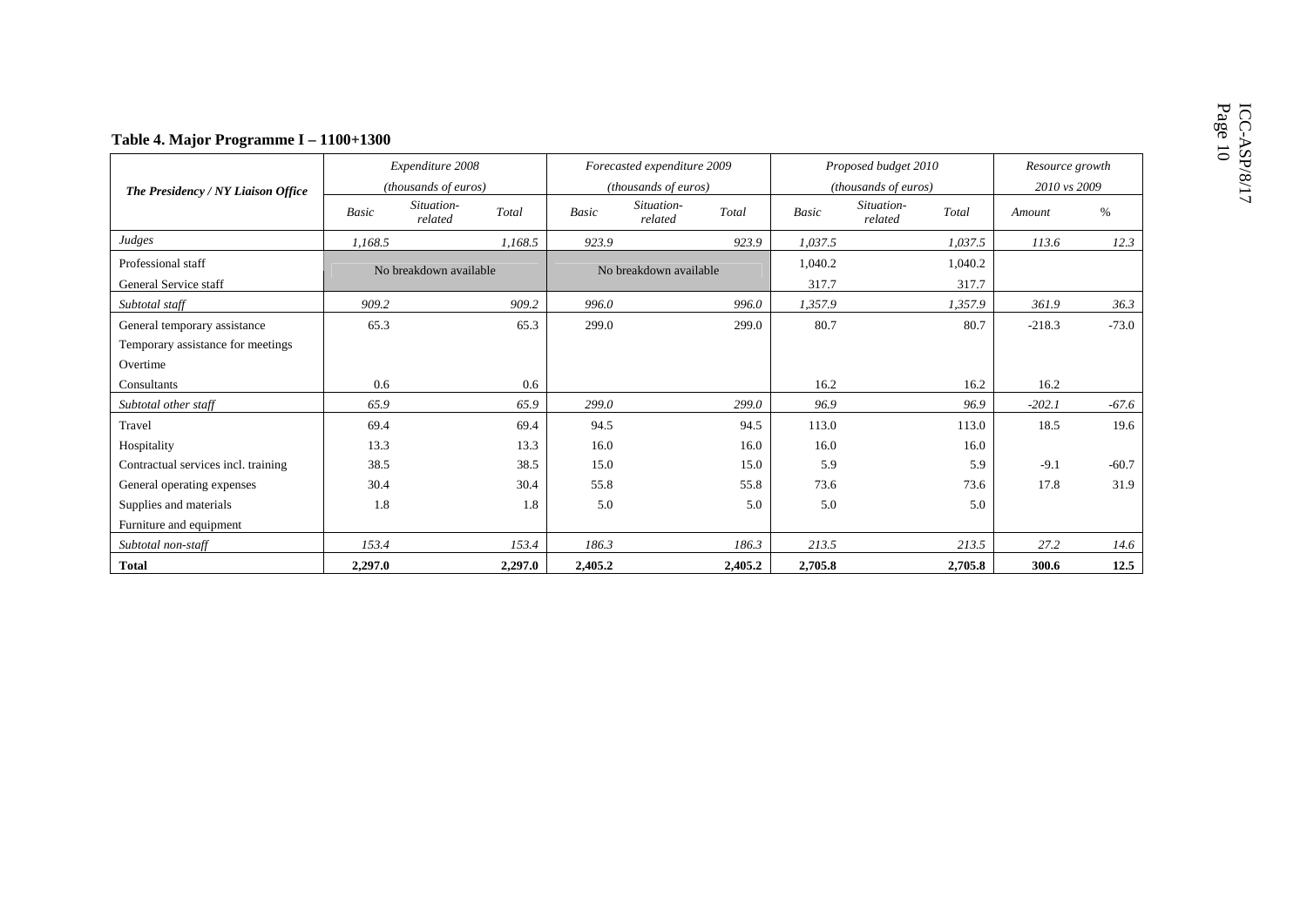| Table 5. Major Programme I – 1200 |  |
|-----------------------------------|--|
|-----------------------------------|--|

| <b>Chambers</b>                     |                        | Expenditure 2008<br>(thousands of euro) |         |                        | Forecasted expenditure 2009<br><i>(thousands of euro)</i> |         |              | Proposed budget 2010<br><i>(thousands of euro)</i> |         | Resource growth<br>2010 vs 2009 |         |
|-------------------------------------|------------------------|-----------------------------------------|---------|------------------------|-----------------------------------------------------------|---------|--------------|----------------------------------------------------|---------|---------------------------------|---------|
|                                     | Basic                  | Situation-<br>related                   | Total   | <b>Basic</b>           | Situation-<br>related                                     | Total   | <b>Basic</b> | Situation-<br>related                              | Total   | Amount                          | $\%$    |
| Judges                              | 4.394.8                | 249.6                                   | 4,644.4 | 4,563.4                |                                                           | 4,563.4 | 4,596.5      | 0.0                                                | 4,596.5 | 33.1                            | 0.7     |
| Professional staff                  | No breakdown available |                                         |         | No breakdown available |                                                           |         | 1,902.2      | 454.5                                              | 2,356.7 |                                 |         |
| General Service staff               |                        |                                         |         |                        |                                                           |         |              | 180.0                                              | 660.0   |                                 |         |
| Subtotal staff                      | 1,715.5                | 266.8                                   | 1,982.3 | 1,746.0                | 366.0                                                     | 2,112.0 | 2,382.2      | 634.5                                              | 3,016.7 | 904.7                           | 42.8    |
| General temporary assistance        | 484.0                  | 90.0                                    | 574.0   | 666.2                  | 120.0                                                     | 786.2   | 53.8         |                                                    | 53.8    | $-732.4$                        | $-93.2$ |
| Temporary assistance for meetings   |                        |                                         |         |                        |                                                           |         |              |                                                    |         |                                 |         |
| Overtime                            |                        |                                         |         |                        |                                                           |         |              |                                                    |         |                                 |         |
| Consultants                         |                        |                                         |         |                        |                                                           |         |              |                                                    |         |                                 |         |
| Subtotal other staff                | 484.0                  | 90.0                                    | 574.0   | 666.2                  | 120.0                                                     | 786.2   | 53.8         |                                                    | 53.8    | $-732.4$                        | $-93.2$ |
| Travel                              | 54.8                   |                                         | 54.8    | 128.8                  |                                                           | 128.8   | 79.2         | 31.2                                               | 110.4   | $-18.4$                         | $-14.3$ |
| Hospitality                         | 1.0                    |                                         | 1.0     | 1.0                    |                                                           | 1.0     | 1.0          |                                                    | 1.0     |                                 |         |
| Contractual services incl. training | 9.9                    |                                         | 9.9     | 15.0                   |                                                           | 15.0    | 16.9         |                                                    | 16.9    | 1.9                             | 12.7    |
| General operating expenses          |                        |                                         |         |                        |                                                           |         |              |                                                    |         |                                 |         |
| Supplies and materials              |                        |                                         |         |                        |                                                           |         |              |                                                    |         |                                 |         |
| Furniture and equipment             | 6.6                    |                                         | 6.6     |                        |                                                           |         |              |                                                    |         |                                 |         |
| Subtotal non-staff                  | 72.3                   |                                         | 72.3    | 144.8                  |                                                           | 144.8   | 97.1         | 31.2                                               | 128.3   | $-16.5$                         | $-11.4$ |
| <b>Total</b>                        | 6,666.6                | 606.4                                   | 7,273.0 | 7,120.4                | 486.0                                                     | 7,606.4 | 7,129.6      | 665.7                                              | 7,795.3 | 188.9                           | 2.5     |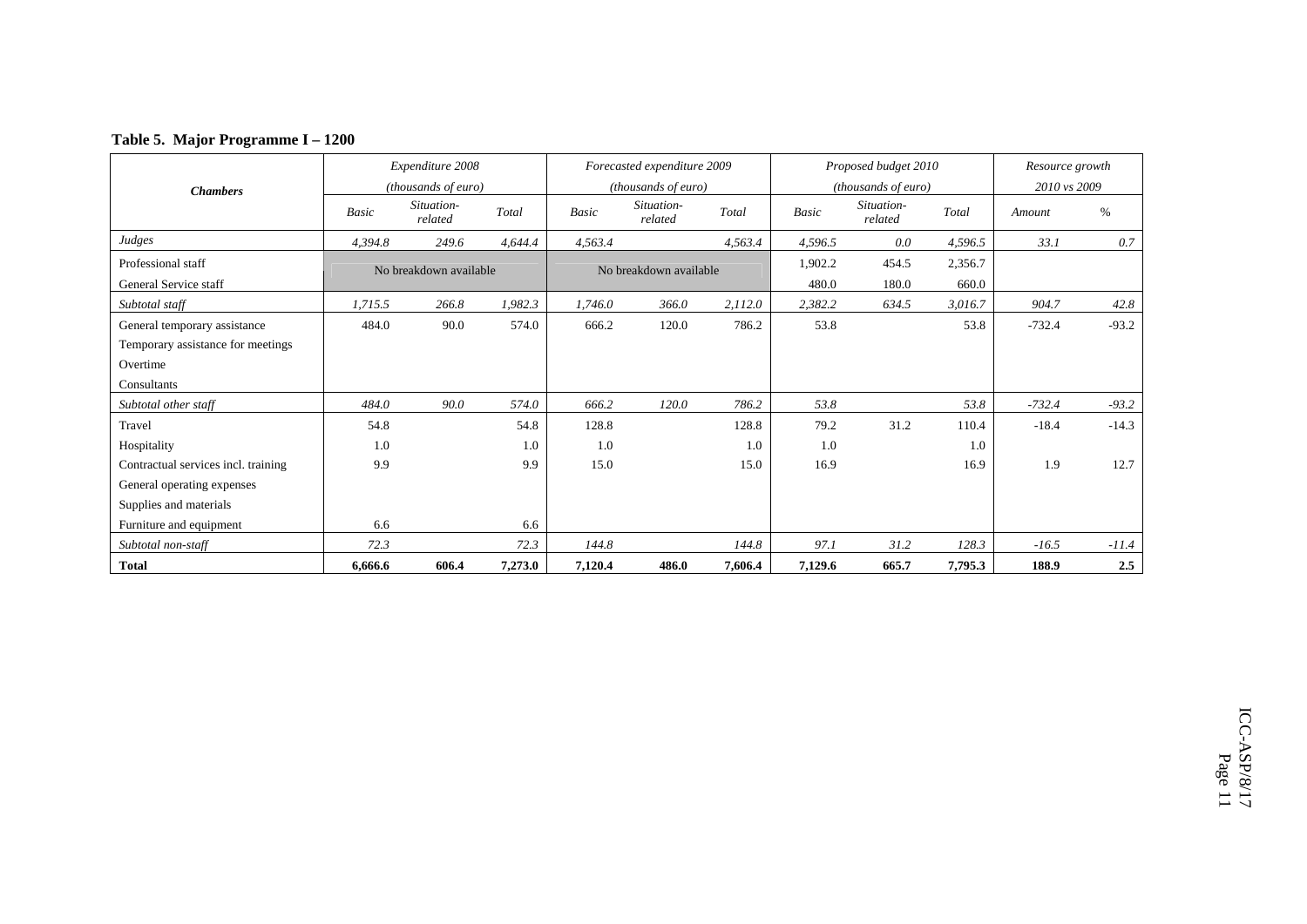|                                     |         | Expenditure 2008       |          |                        | Forecasted expenditure 2009 |          |              | Proposed budget 2010  |              | Resource growth |         |
|-------------------------------------|---------|------------------------|----------|------------------------|-----------------------------|----------|--------------|-----------------------|--------------|-----------------|---------|
| <b>Office of The Prosecutor</b>     |         | (thousands of euro)    |          |                        | (thousands of euro)         |          |              | (thousands of euro)   | 2010 vs 2009 |                 |         |
|                                     | Basic   | Situation-<br>related  | Total    | <b>Basic</b>           | Situation-<br>related       | Total    | <b>Basic</b> | Situation-<br>related | Total        | Amount          | $\%$    |
| Professional staff                  |         | No breakdown available |          | No breakdown available |                             |          | 3,704.2      | 11,806.4              | 15,510.6     |                 |         |
| General Service staff               |         |                        |          |                        |                             | 1,000.4  | 2,947.2      | 3,947.6               |              |                 |         |
| Subtotal staff                      | 3,897.1 | 10,472.2               | 14,369.3 | 4,431.1                | 13,175.8                    | 17,606.9 | 4,704.6      | 14,753.6              | 19,458.2     | 1,851.3         | 10.5    |
| General temporary assistance        | 267.9   | 3,905.3                | 4,173.2  | 342.0                  | 3,999.0                     | 4,341.0  | 37.0         | 4,185.7               | 4,222.7      | $-118.3$        | $-2.7$  |
| Temporary assistance for meetings   | 12.3    | 14.2                   | 26.5     |                        |                             |          |              |                       |              |                 |         |
| Overtime                            |         |                        |          |                        |                             |          | 15.0         |                       | 15.0         | 15.0            |         |
| Consultants                         |         | 135.0                  | 135.0    |                        | 63.3                        | 63.3     |              | 105.2                 | 105.2        | 41.9            | 66.2    |
| Subtotal other staff                | 280.2   | 4,054.5                | 4,334.7  | 342.0                  | 4,062.3                     | 4,404.3  | 52.0         | 4,290.9               | 4,342.9      | $-61.4$         | $-1.4$  |
| Travel                              | 150.9   | 1,605.1                | 1,756.0  | 170.6                  | 1,975.7                     | 2,146.3  | 202.4        | 2,302.8               | 2,505.2      | 358.9           | 16.7    |
| Hospitality                         | 9.9     |                        | 9.9      |                        | 9.5                         | 9.5      | 10.0         |                       | 10.0         | 0.5             | 5.3     |
| Contractual services incl. training | 59.6    | 354.0                  | 413.6    | 51.2                   | 331.0                       | 382.2    | 51.2         | 314.5                 | 365.7        | $-16.5$         | $-4.3$  |
| General operating expenses          |         | 257.4                  | 257.4    |                        | 369.8                       | 369.8    |              | 274.6                 | 274.6        | $-95.2$         | $-25.7$ |
| Supplies and materials              | 11.0    | 11.8                   | 22.8     | 53.0                   | 31.5                        | 84.5     | 53.0         | 48.0                  | 101.0        | 16.5            | 19.5    |
| Equipment including furniture       |         | 88.3                   | 88.3     |                        | 33.0                        | 33.0     |              | 30.0                  | 30.0         | $-3.0$          | $-9.1$  |
| Subtotal non-staff                  | 231.4   | 2,316.6                | 2,548.0  | 274.8                  | 2,750.5                     | 3,025.3  | 316.6        | 2,969.9               | 3,286.5      | 261.2           | 8.6     |
| <b>Total</b>                        | 4,408.7 | 16,843.3               | 21,252.0 | 5,047.9                | 19,988.6                    | 25,036.5 | 5,073.2      | 22,014.4              | 27,087.6     | 2,051.1         | 8.2     |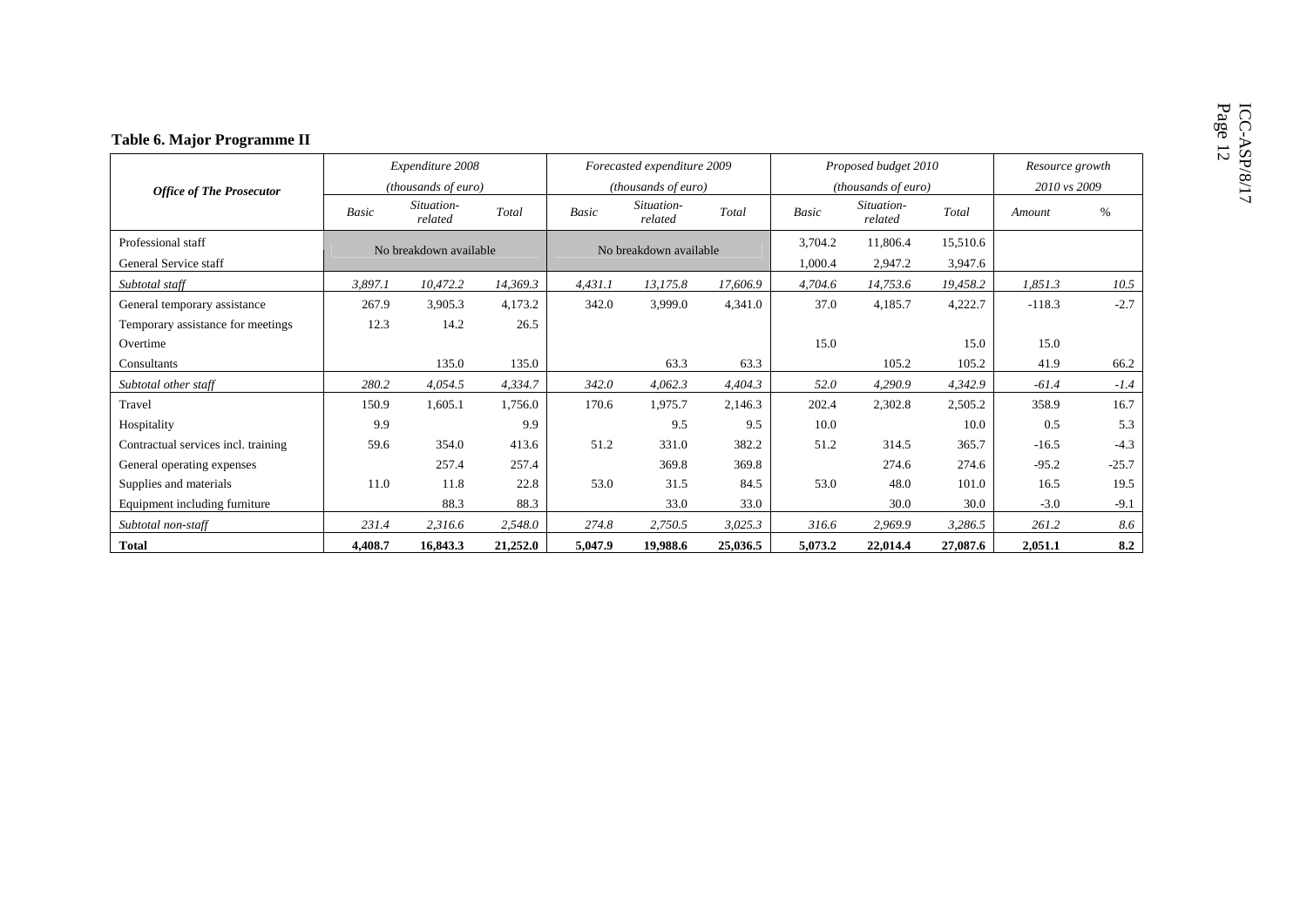| Table 7. Major Programme II - 2100 |
|------------------------------------|
|------------------------------------|

|                                     |         | Expenditure 2008       |         |         | Forecasted expenditure 2009 |         |         | Proposed budget 2010       |         | Resource growth |        |
|-------------------------------------|---------|------------------------|---------|---------|-----------------------------|---------|---------|----------------------------|---------|-----------------|--------|
| <b>The Prosecutor</b>               |         | (thousands of euro)    |         |         | <i>(thousands of euro)</i>  |         |         | <i>(thousands of euro)</i> |         | 2010 vs 2009    |        |
|                                     | Basic   | Situation-<br>related  | Total   | Basic   | Situation-<br>related       | Total   | Basic   | Situation-<br>related      | Total   | Amount          | $\%$   |
| Professional staff                  |         | No breakdown available |         |         | No breakdown available      |         | 2,063.4 | 425.7                      | 2,489.1 |                 |        |
| General Service staff               |         |                        |         |         |                             |         | 632.0   | 675.4                      | 1,307.4 |                 |        |
| Subtotal staff                      | 2,284.6 | 757.4                  | 3,042.0 | 2,510.1 | 942.1                       | 3,452.2 | 2,695.4 | 1,101.1                    | 3,796.5 | 344.3           | 10.0   |
| General temporary assistance        | 200.6   | 970.8                  | 1,171.4 | 242.6   | 1,408.9                     | 1,651.5 | 37.0    | 1,533.8                    | 1,570.8 | $-80.7$         | $-4.9$ |
| Temporary assistance for meetings   | 12.3    | 14.2                   | 26.5    |         |                             |         |         |                            |         |                 |        |
| Overtime                            |         |                        |         |         |                             |         | 15.0    |                            | 15.0    | 15.0            |        |
| Consultants                         |         | 135.0                  | 135.0   |         | 63.3                        | 63.3    |         | 105.2                      | 105.2   | 41.9            | 66.2   |
| Subtotal other staff                | 212.9   | 1,120.0                | 1,332.9 | 242.6   | 1,472.2                     | 1,714.8 | 52.0    | 1,639.0                    | 1,691.0 | $-23.8$         | $-1.4$ |
| Travel                              | 73.7    | 313.7                  | 387.4   | 111.2   | 260.0                       | 371.2   | 107.6   | 446.7                      | 554.3   | 183.1           | 49.3   |
| Hospitality                         | 9.9     | 0.0                    | 9.9     |         | 9.5                         | 9.5     | 10.0    |                            | 10.0    | 0.5             | 5.3    |
| Contractual services incl. training | 59.6    | 341.9                  | 401.5   | 51.2    | 257.5                       | 308.7   | 51.2    | 254.5                      | 305.7   | $-3.0$          | $-1.0$ |
| General operating expenses          |         | 4.0                    | 4.0     |         |                             |         |         | 10.0                       | 10.0    | 10.0            |        |
| Supplies and materials              | 11.0    | 6.1                    | 17.1    | 53.0    | 28.0                        | 81.0    | 53.0    | 28.0                       | 81.0    |                 |        |
| Equipment including furniture       |         | 31.6                   | 31.6    |         | 30.0                        | 30.0    |         | 30.0                       | 30.0    |                 |        |
| Subtotal non-staff                  | 154.2   | 697.3                  | 851.5   | 215.4   | 585.0                       | 800.4   | 221.8   | 769.2                      | 991.0   | 190.6           | 23.8   |
| <b>Total</b>                        | 2,651.7 | 2,574.7                | 5,226.4 | 2,968.1 | 2,999.3                     | 5,967.4 | 2,969.2 | 3,509.3                    | 6,478.5 | 511.1           | 8.6    |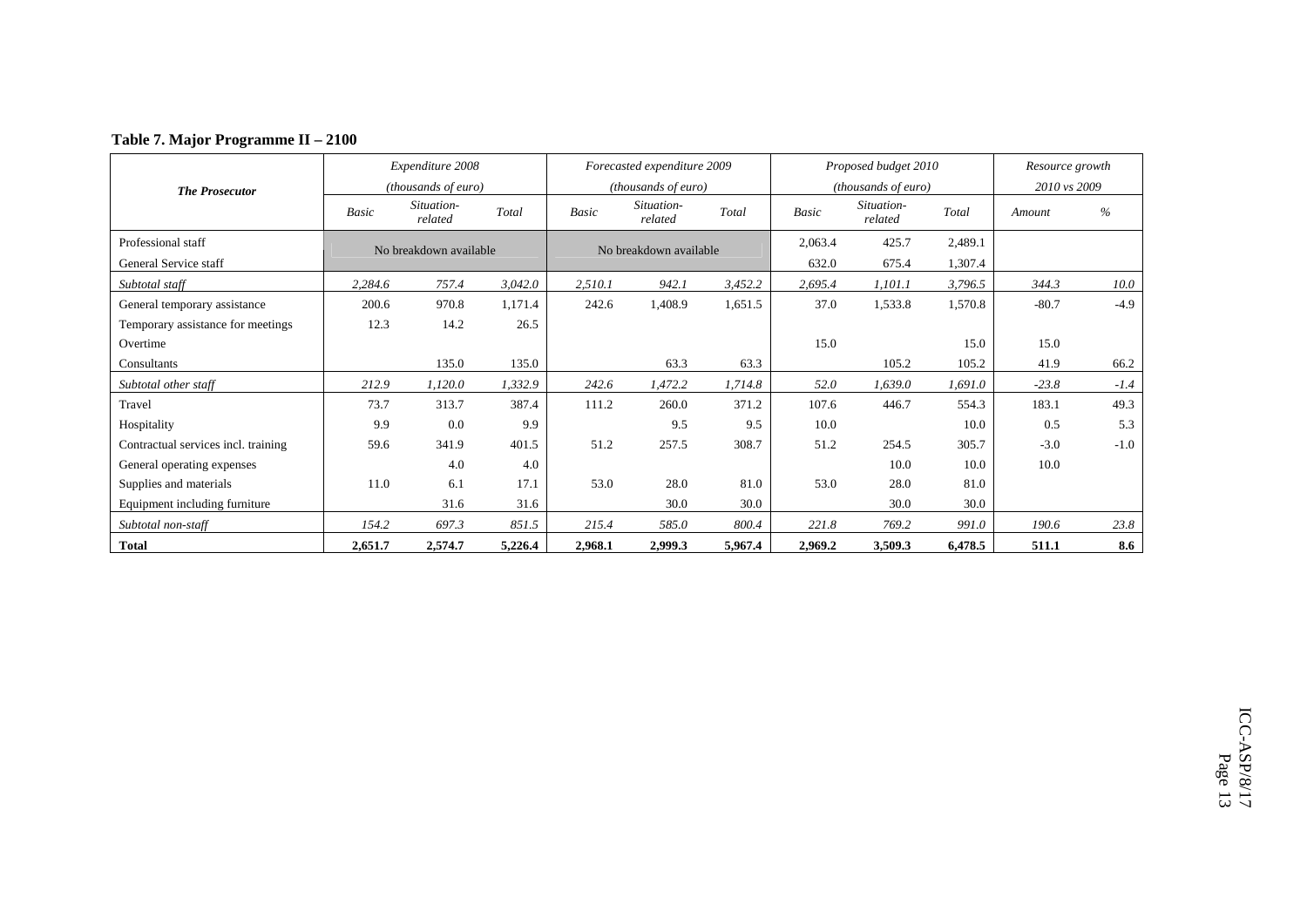|                                             |                        | Expenditure 2008      |         |                        | Forecasted expenditure 2009 |         |                     | Proposed budget 2010  |                | Resource growth |         |  |
|---------------------------------------------|------------------------|-----------------------|---------|------------------------|-----------------------------|---------|---------------------|-----------------------|----------------|-----------------|---------|--|
| Immediate Office of the Prosecutor /        |                        | (thousands of euro)   |         |                        | (thousands of euro)         |         | (thousands of euro) |                       |                | 2010 vs 2009    |         |  |
| <b>Legal Advisory Section</b>               | <b>Basic</b>           | Situation-<br>related | Total   | <b>Basic</b>           | Situation-<br>related       | Total   | Basic               | Situation-<br>related | Total          | Amount          | $\%$    |  |
| Professional staff<br>General Service staff | No breakdown available |                       |         | No breakdown available |                             |         | 997.2<br>325.0      |                       | 997.2<br>325.0 |                 |         |  |
| Subtotal staff                              | 1,120.8                |                       | 1,120.8 | 1,222.1                |                             | 1,222.1 | 1,322.2             |                       | 1,322.2        | 100.1           | 8.2     |  |
| General temporary assistance                | 130.8                  | 25.8                  | 156.6   | 215.7                  |                             | 215.7   | 37.0                |                       | 37.0           | $-178.7$        | $-82.8$ |  |
| Temporary assistance for meetings           |                        |                       |         |                        |                             |         |                     |                       |                |                 |         |  |
| Overtime                                    |                        |                       |         |                        |                             |         | 15.0                |                       | 15.0           | 15.0            |         |  |
| Consultants                                 |                        | 135.0                 | 135.0   |                        | 63.3                        | 63.3    |                     | 105.2                 | 105.2          | 41.9            | 66.2    |  |
| Subtotal other staff                        | 130.8                  | 160.8                 | 291.6   | 215.7                  | 63.3                        | 279.0   | 52.0                | 105.2                 | 157.2          | $-121.8$        | $-43.7$ |  |
| Travel                                      | 55.1                   | 89.9                  | 145.0   | 90.9                   | 28.0                        | 118.9   | 92.2                | 91.5                  | 183.7          | 64.8            | 54.5    |  |
| Hospitality                                 | 9.9                    |                       | 9.9     |                        | 9.5                         | 9.5     | 10.0                |                       | 10.0           | 0.5             | 5.3     |  |
| Contractual services incl. training         | 16.1                   | 167.3                 | 183.4   | 26.2                   | 90.0                        | 116.2   | 26.2                | 87.0                  | 113.2          | $-3.0$          | $-2.6$  |  |
| General operating expenses                  |                        |                       |         |                        |                             |         |                     |                       |                |                 |         |  |
| Supplies and materials                      |                        |                       |         |                        |                             |         |                     |                       |                |                 |         |  |
| Equipment including furniture               |                        |                       |         |                        |                             |         |                     |                       |                |                 |         |  |
| Subtotal non-staff                          | 81.1                   | 257.2                 | 338.3   | 117.1                  | 127.5                       | 244.6   | 128.4               | 178.5                 | 306.9          | 62.3            | 25.5    |  |
| <b>Total</b>                                | 1,332.7                | 418.0                 | 1,750.7 | 1,554.9                | 190.8                       | 1,745.7 | 1,502.6             | 283.7                 | 1.786.3        | 40.6            | 2.3     |  |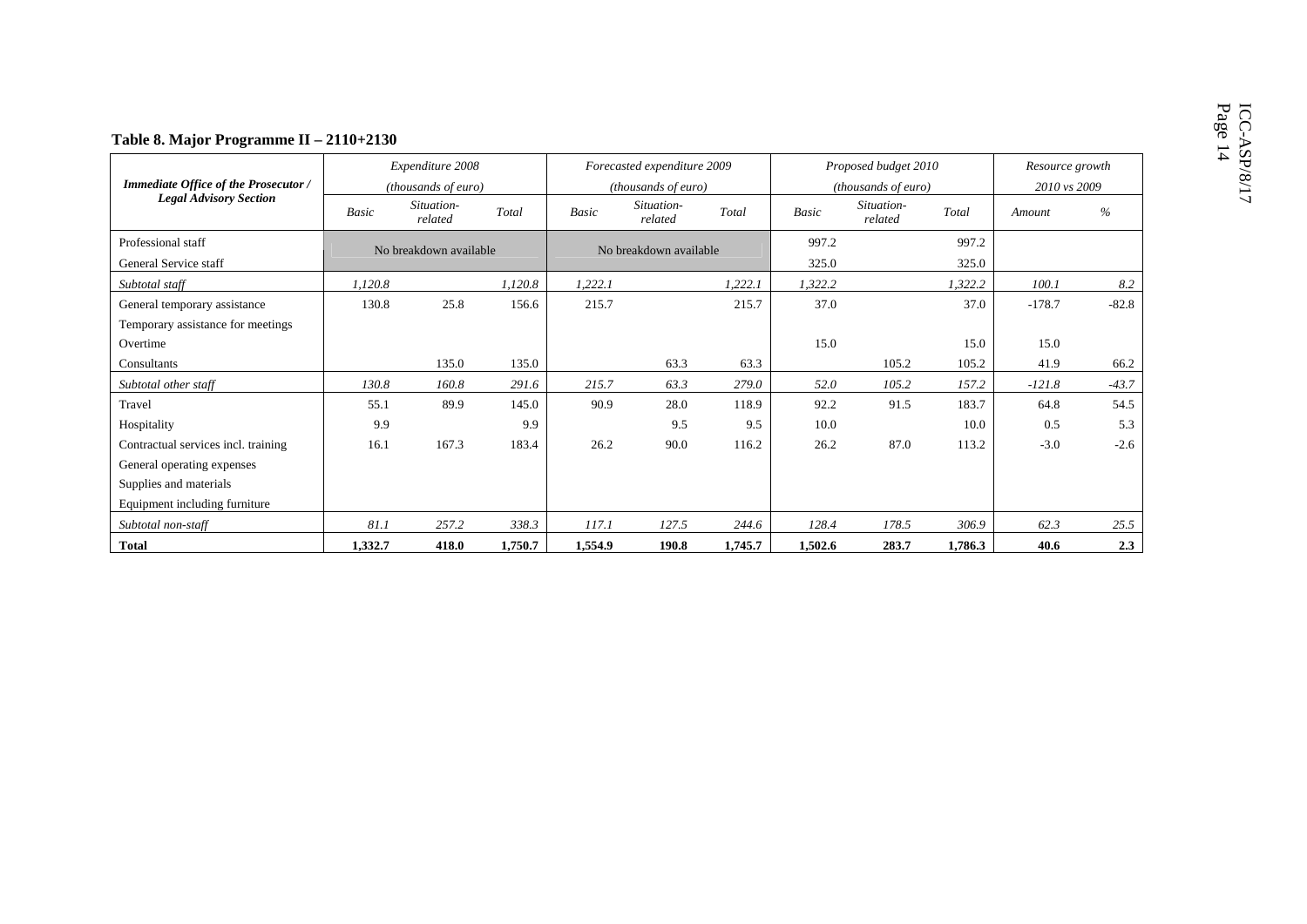| Table 9. Major Programme II - 2120 |
|------------------------------------|
|------------------------------------|

|                                     |         | Expenditure 2008             |         |         | Forecasted expenditure 2009 |         |              | Proposed budget 2010         |         | Resource growth |      |
|-------------------------------------|---------|------------------------------|---------|---------|-----------------------------|---------|--------------|------------------------------|---------|-----------------|------|
| <b>Services Section</b>             |         | ( <i>thousands of euro</i> ) |         |         | (thousands of euro)         |         |              | ( <i>thousands of euro</i> ) |         | 2010 vs 2009    |      |
|                                     | Basic   | Situation-<br>related        | Total   | Basic   | Situation-<br>related       | Total   | <b>Basic</b> | Situation-<br>related        | Total   | Amount          | $\%$ |
| Professional staff                  |         | No breakdown available       |         |         | No breakdown available      |         | 1,066.2      | 425.7                        | 1,491.9 |                 |      |
| General Service staff               |         |                              |         |         |                             |         | 307.0        | 675.4                        | 982.4   |                 |      |
| Subtotal staff                      | 1,163.8 | 757.4                        | 1,921.2 | 1,288.0 | 942.1                       | 2,230.1 | 1,373.2      | 1,101.1                      | 2,474.3 | 244.2           | 11.0 |
| General temporary assistance        | 69.8    | 945.0                        | 1,014.8 | 26.9    | 1,408.9                     | 1,435.8 |              | 1,533.8                      | 1,533.8 | 98.0            | 6.8  |
| Temporary assistance for meetings   | 12.3    | 14.2                         | 26.5    |         |                             |         |              |                              |         |                 |      |
| Overtime                            |         |                              |         |         |                             |         |              |                              |         |                 |      |
| Consultants                         |         |                              |         |         |                             |         |              |                              |         |                 |      |
| Subtotal other staff                | 82.1    | 959.2                        | 1,041.3 | 26.9    | 1,408.9                     | 1,435.8 |              | 1,533.8                      | 1,533.8 | 98.0            | 6.8  |
| Travel                              | 18.6    | 223.8                        | 242.4   | 20.3    | 232.0                       | 252.3   | 15.4         | 355.2                        | 370.6   | 118.3           | 46.9 |
| Hospitality                         |         |                              |         |         |                             |         |              |                              |         |                 |      |
| Contractual services incl. training | 43.5    | 174.6                        | 218.1   | 25.0    | 167.5                       | 192.5   | 25.0         | 167.5                        | 192.5   |                 |      |
| General operating expenses          |         | 4.0                          | 4.0     |         |                             |         |              | 10.0                         | 10.0    | 10.0            |      |
| Supplies and materials              | 11.0    | 6.1                          | 17.1    | 53.0    | 28.0                        | 81.0    | 53.0         | 28.0                         | 81.0    |                 |      |
| Equipment including furniture       |         | 31.6                         | 31.6    |         | 30.0                        | 30.0    |              | 30.0                         | 30.0    |                 |      |
| Subtotal non-staff                  | 73.1    | 440.1                        | 513.2   | 98.3    | 457.5                       | 555.8   | 93.4         | 590.7                        | 684.1   | 128.3           | 23.1 |
| <b>Total</b>                        | 1,319.0 | 2,156.7                      | 3,475.7 | 1,413.2 | 2,808.5                     | 4,221.7 | 1,466.6      | 3,225.6                      | 4,692.2 | 470.5           | 11.1 |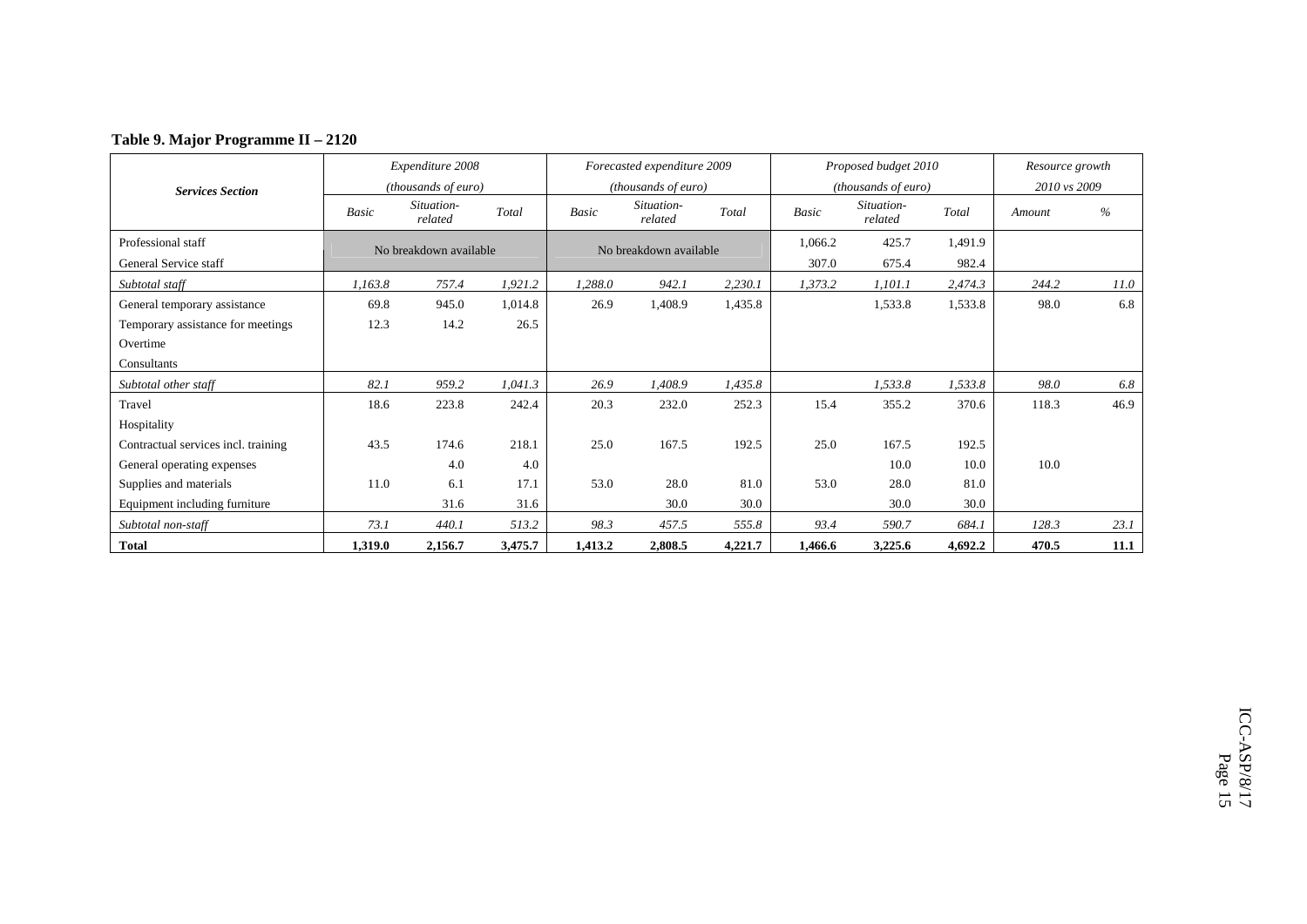| Table 10. Major Programme II - 2200                               |              |                        |         |                        |                             |         |                |                                             |                  |         |                 |  |  |
|-------------------------------------------------------------------|--------------|------------------------|---------|------------------------|-----------------------------|---------|----------------|---------------------------------------------|------------------|---------|-----------------|--|--|
|                                                                   |              | Expenditure 2008       |         |                        | Forecasted expenditure 2009 |         |                | Proposed budget 2010<br>(thousands of euro) |                  |         | Resource growth |  |  |
| Jurisdiction, Complementarity and                                 |              | (thousands of euro)    |         |                        | (thousands of euro)         |         |                |                                             |                  |         | 2010 vs 2009    |  |  |
| <b>Cooperation Division</b>                                       | <b>Basic</b> | Situation-<br>related  | Total   | <b>Basic</b>           | Situation-<br>related       | Total   | <b>Basic</b>   | Situation-<br>related                       | Total            | Amount  | $\frac{6}{6}$   |  |  |
| Professional staff<br>General Service staff                       |              | No breakdown available |         | No breakdown available |                             |         | 729.2<br>122.8 | 902.4                                       | 1,631.6<br>122.8 |         |                 |  |  |
| Subtotal staff                                                    | 709.3        | 521.6                  | 1,230.9 | 805.9                  | 870.1                       | 1,676.0 | 852.0          | 902.4                                       | 1,754.4          | 78.4    | 4.7             |  |  |
| General temporary assistance<br>Temporary assistance for meetings | 18.1         | 156.9                  | 175.0   |                        | 162.8                       | 162.8   |                | 70.3                                        | 70.3             | $-92.5$ | $-56.8$         |  |  |
| Overtime                                                          |              |                        |         |                        |                             |         |                |                                             |                  |         |                 |  |  |
| Consultants                                                       |              |                        |         |                        |                             |         |                |                                             |                  |         |                 |  |  |
| Subtotal other staff                                              | 18.1         | 156.9                  | 175.0   |                        | 162.8                       | 162.8   |                | 70.3                                        | 70.3             | $-92.5$ | $-56.8$         |  |  |
| Travel                                                            | 42.1         | 322.9                  | 365.0   | 31.8                   | 327.7                       | 359.5   | 56.3           | 376.4                                       | 432.7            | 73.2    | 20.4            |  |  |
| Hospitality                                                       |              |                        |         |                        |                             |         |                |                                             |                  |         |                 |  |  |
| Contractual services incl. training                               |              |                        |         |                        |                             |         |                |                                             |                  |         |                 |  |  |
| General operating expenses                                        |              |                        |         |                        |                             |         |                |                                             |                  |         |                 |  |  |
| Supplies and materials                                            |              |                        |         |                        |                             |         |                |                                             |                  |         |                 |  |  |
| Equipment including furniture                                     |              |                        |         |                        |                             |         |                |                                             |                  |         |                 |  |  |
| Subtotal non-staff                                                | 42.1         | 322.9                  | 365.0   | 31.8                   | 327.7                       | 359.5   | 56.3           | 376.4                                       | 432.7            | 73.2    | 20.4            |  |  |
| <b>Total</b>                                                      | 769.5        | 1,001.4                | 1,770.9 | 837.7                  | 1,360.6                     | 2,198.3 | 908.3          | 1,349.1                                     | 2,257.4          | 59.1    | 2.7             |  |  |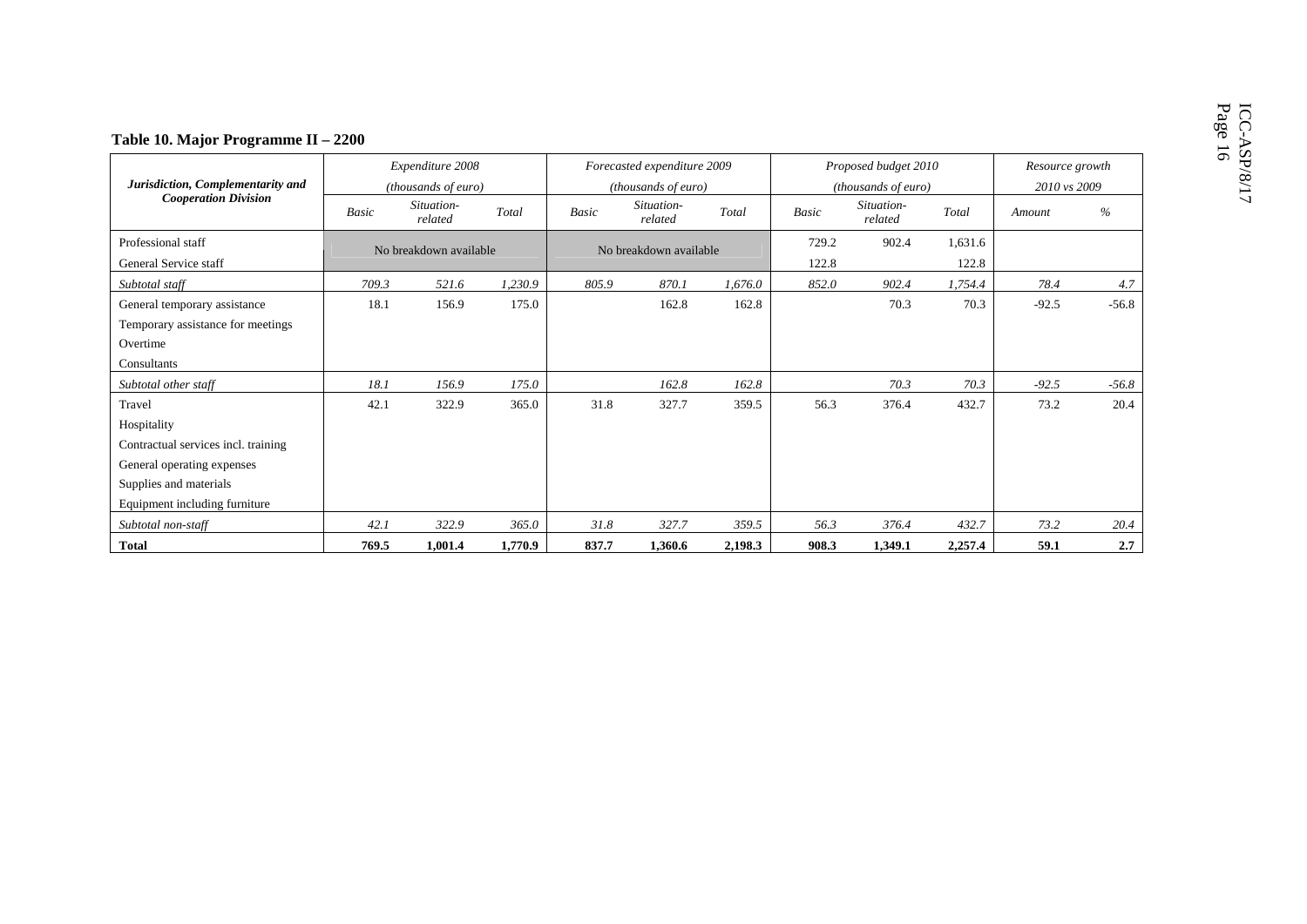### **Table 11. Major Programme II – 2300**

|                                     |              | Expenditure 2008       |          |              | Forecasted expenditure 2009 |          |       | Proposed budget 2010       |          | Resource growth |          |
|-------------------------------------|--------------|------------------------|----------|--------------|-----------------------------|----------|-------|----------------------------|----------|-----------------|----------|
| <b>Investigation Division</b>       |              | (thousands of euro)    |          |              | (thousands of euro)         |          |       | <i>(thousands of euro)</i> |          | 2010 vs 2009    |          |
|                                     | <b>Basic</b> | Situation-<br>related  | Total    | <b>Basic</b> | Situation-<br>related       | Total    | Basic | Situation-<br>related      | Total    | Amount          | $\%$     |
| Professional staff                  |              | No breakdown available |          |              | No breakdown available      |          | 285.9 | 7,515.4                    | 7,801.3  |                 |          |
| General Service staff               |              |                        |          |              |                             |          | 122.8 | 1,842.0                    | 1,964.8  |                 |          |
| Subtotal staff                      | 373.1        | 7,074.3                | 7,447.4  | 486.6        | 8,262.7                     | 8,749.3  | 408.7 | 9,357.4                    | 9.766.1  | 1.016.8         | 11.6     |
| General temporary assistance        |              | 1,657.1                | 1,657.1  |              | 1,399.0                     | 1,399.0  |       | 1,822.7                    | 1,822.7  | 423.7           | 30.3     |
| Temporary assistance for meetings   |              |                        |          |              |                             |          |       |                            |          |                 |          |
| Overtime                            |              |                        |          |              |                             |          |       |                            |          |                 |          |
| Consultants                         |              |                        |          |              |                             |          |       |                            |          |                 |          |
| Subtotal other staff                |              | 1,657.1                | 1,657.1  |              | 1,399.0                     | 1,399.0  |       | 1,822.7                    | 1,822.7  | 423.7           | 30.3     |
| Travel                              | 1.9          | 887.5                  | 889.4    |              | 1,234.8                     | 1,234.8  | 1.5   | 1,278.9                    | 1,280.4  | 45.7            | 3.7      |
| Hospitality                         |              |                        |          |              |                             |          |       |                            |          |                 |          |
| Contractual services incl. training |              | 12.1                   | 12.1     |              | 73.5                        | 73.5     |       | 60.0                       | 60.0     | $-13.5$         | $-18.4$  |
| General operating expenses          |              | 253.4                  | 253.4    |              | 369.8                       | 369.8    |       | 264.6                      | 264.6    | $-105.2$        | $-28.4$  |
| Supplies and materials              |              | 5.7                    | 5.7      |              | 3.5                         | 3.5      |       | 20.0                       | 20.0     | 16.5            | 471.4    |
| Equipment including furniture       |              | 56.7                   | 56.7     |              | 3.0                         | 3.0      |       |                            |          | $-3.0$          | $-100.0$ |
| Subtotal non-staff                  | 1.9          | 1,215.4                | 1,217.3  |              | 1,684.6                     | 1,684.6  | 1.5   | 1,623.5                    | 1,625.0  | $-59.6$         | $-3.5$   |
| <b>Total</b>                        | 375.0        | 9,946.8                | 10,321.8 | 486.6        | 11,346.3                    | 11,832.9 | 410.2 | 12,803.6                   | 13,213.8 | 1,381.0         | 11.7     |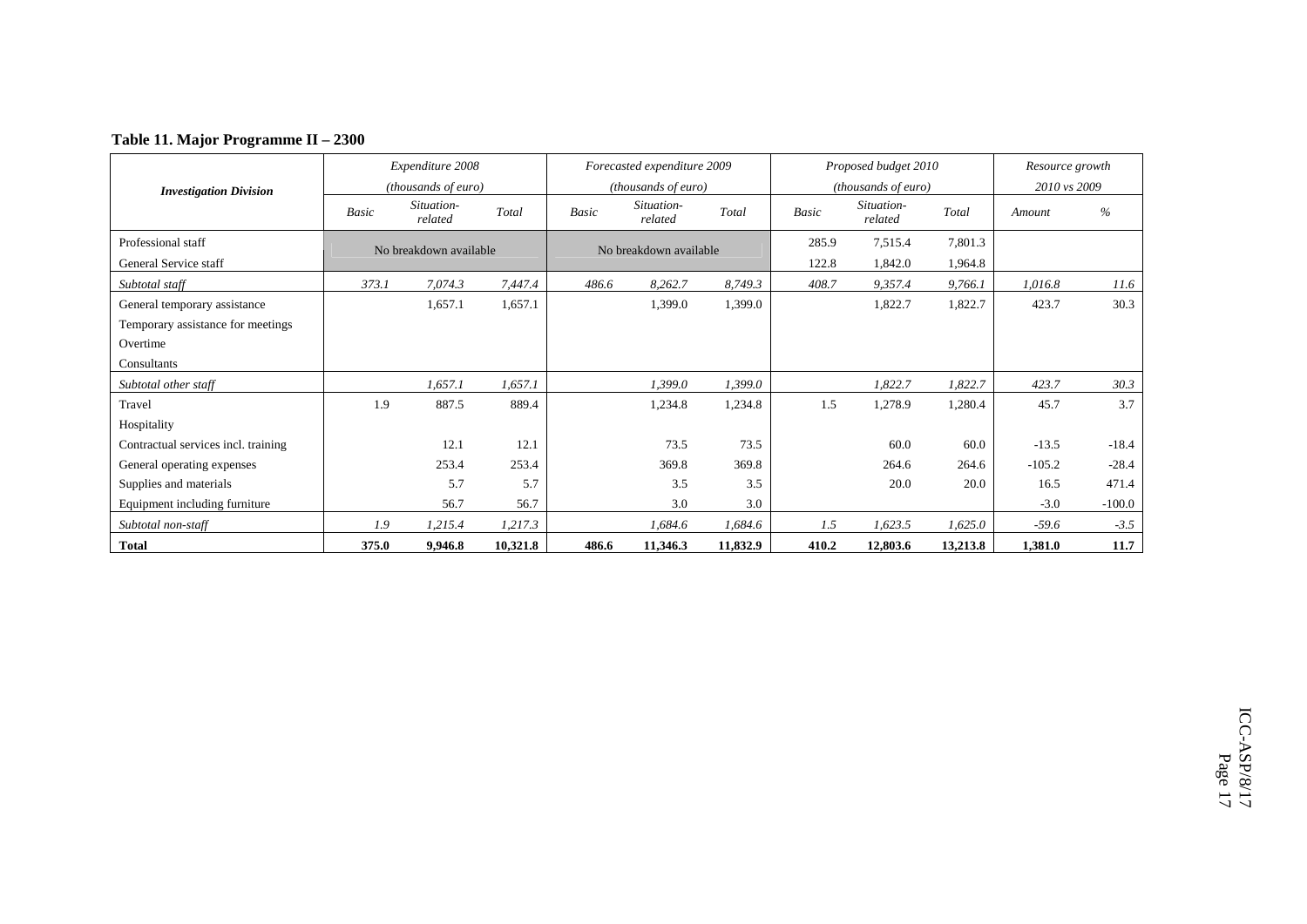|                                          |              | Expenditure 2008       |         |                        | Forecasted expenditure 2009 |         | Proposed budget 2010 |                       |         | Resource growth |              |  |  |
|------------------------------------------|--------------|------------------------|---------|------------------------|-----------------------------|---------|----------------------|-----------------------|---------|-----------------|--------------|--|--|
| <b>Office of the Deputy Prosecutor /</b> |              | (thousands of euro)    |         |                        | (thousands of euro)         |         |                      | (thousands of euro)   |         |                 | 2010 vs 2009 |  |  |
| <b>Investigation Teams</b>               | <b>Basic</b> | Situation-<br>related  | Total   | Basic                  | Situation-<br>related       | Total   | <b>Basic</b>         | Situation-<br>related | Total   | Amount          | $\%$         |  |  |
| Professional staff                       |              | No breakdown available |         | No breakdown available |                             |         | 4,234.7              |                       | 4,234.7 |                 |              |  |  |
| General Service staff                    |              |                        |         |                        |                             |         |                      | 368.4                 | 368.4   |                 |              |  |  |
| Subtotal staff                           | $-2.5$       | 3,279.1                | 3,276.6 |                        | 4,053.3                     | 4,053.3 |                      | 4,603.1               | 4,603.1 | 549.8           | 13.6         |  |  |
| General temporary assistance             |              | 381.0                  | 381.0   |                        | 90.5                        | 90.5    |                      | 170.6                 | 170.6   | 80.1            | 88.5         |  |  |
| Temporary assistance for meetings        |              |                        |         |                        |                             |         |                      |                       |         |                 |              |  |  |
| Overtime                                 |              |                        |         |                        |                             |         |                      |                       |         |                 |              |  |  |
| Consultants                              |              |                        |         |                        |                             |         |                      |                       |         |                 |              |  |  |
| Subtotal other staff                     |              | 381.0                  | 381.0   |                        | 90.5                        | 90.5    |                      | 170.6                 | 170.6   | 80.1            | 88.5         |  |  |
| Travel                                   | 1.4          | 505.9                  | 507.3   |                        | 920.4                       | 920.4   |                      | 957.3                 | 957.3   | 36.9            | 4.0          |  |  |
| Hospitality                              |              |                        |         |                        |                             |         |                      |                       |         |                 |              |  |  |
| Contractual services incl. training      |              |                        |         |                        |                             |         |                      |                       |         |                 |              |  |  |
| General operating expenses               |              | 253.4                  | 253.4   |                        | 369.8                       | 369.8   |                      | 264.6                 | 264.6   | $-105.2$        | $-28.4$      |  |  |
| Supplies and materials                   |              | 5.6                    | 5.6     |                        | 3.5                         | 3.5     |                      | 20.0                  | 20.0    | 16.5            | 471.4        |  |  |
| Equipment including furniture            |              | 4.5                    | 4.5     |                        | 3.0                         | 3.0     |                      |                       |         | $-3.0$          | $-100.0$     |  |  |
| Subtotal non-staff                       | 1.4          | 769.4                  | 770.8   |                        | 1,296.7                     | 1,296.7 |                      | 1,241.9               | 1,241.9 | $-54.8$         | $-4.2$       |  |  |
| <b>Total</b>                             | $-1.1$       | 4,429.5                | 4,428.4 |                        | 5,440.5                     | 5,440.5 |                      | 6,015.6               | 6.015.6 | 575.2           | 10.6         |  |  |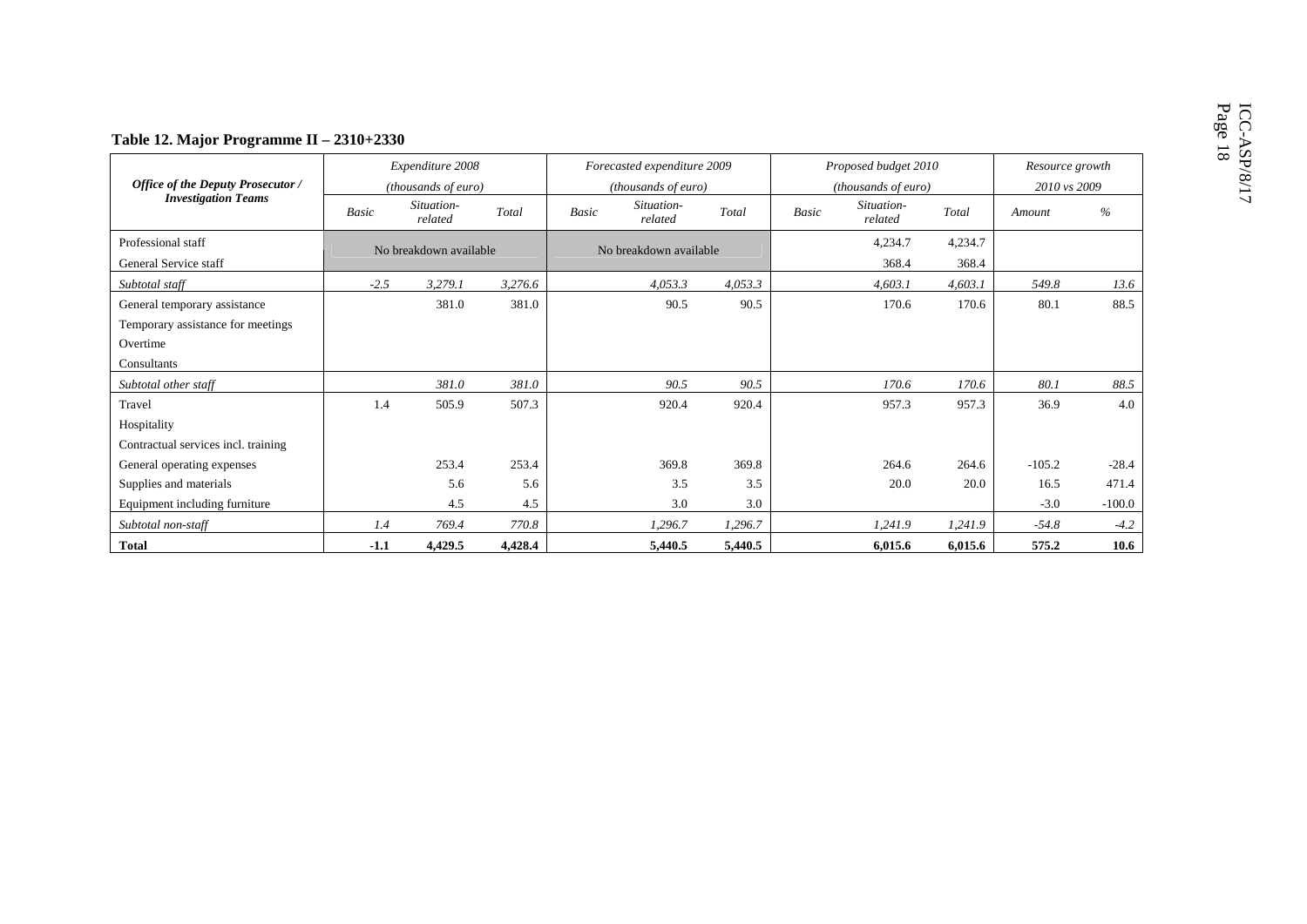### **Table 13. Major Programme II – 2320**

|                                        |       | Expenditure 2008       |         |       | Forecasted expenditure 2009 |         |              | Proposed budget 2010  |         | Resource growth |         |
|----------------------------------------|-------|------------------------|---------|-------|-----------------------------|---------|--------------|-----------------------|---------|-----------------|---------|
| <b>Planning and Operations Section</b> |       | (thousands of euro)    |         |       | <i>(thousands of euro)</i>  |         |              | (thousands of euro)   |         | 2010 vs 2009    |         |
|                                        | Basic | Situation-<br>related  | Total   | Basic | Situation-<br>related       | Total   | <b>Basic</b> | Situation-<br>related | Total   | Amount          | $\%$    |
| Professional staff                     |       | No breakdown available |         |       | No breakdown available      |         | 285.9        | 3,280.7               | 3,566.6 |                 |         |
| General Service staff                  |       |                        |         |       |                             |         | 122.8        | 1,473.6               | 1,596.4 |                 |         |
| Subtotal staff                         | 383.6 | 3,795.2                | 4,178.8 | 486.6 | 4,209.4                     | 4,696.0 | 408.7        | 4,754.3               | 5,163.0 | 467.0           | 9.9     |
| General temporary assistance           |       | 1,276.1                | 1,276.1 |       | 1,308.5                     | 1,308.5 |              | 1,652.1               | 1,652.1 | 343.6           | 26.3    |
| Temporary assistance for meetings      |       |                        |         |       |                             |         |              |                       |         |                 |         |
| Overtime                               |       |                        |         |       |                             |         |              |                       |         |                 |         |
| Consultants                            |       |                        |         |       |                             |         |              |                       |         |                 |         |
| Subtotal other staff                   |       | 1,276.1                | 1,276.1 |       | 1,308.5                     | 1,308.5 |              | 1,652.1               | 1,652.1 | 343.6           | 26.3    |
| Travel                                 | 0.5   | 381.6                  | 382.1   |       | 314.4                       | 314.4   | 1.5          | 321.6                 | 323.1   | 8.7             | 2.8     |
| Hospitality                            |       |                        |         |       |                             |         |              |                       |         |                 |         |
| Contractual services incl. training    |       | 12.1                   | 12.1    |       | 73.5                        | 73.5    |              | 60.0                  | 60.0    | $-13.5$         | $-18.4$ |
| General operating expenses             |       |                        |         |       |                             |         |              |                       |         |                 |         |
| Supplies and materials                 |       | 0.1                    | 0.1     |       |                             |         |              |                       |         |                 |         |
| Equipment including furniture          |       | 52.2                   | 52.2    |       |                             |         |              |                       |         |                 |         |
| Subtotal non-staff                     | 0.5   | 446.0                  | 446.5   |       | 387.9                       | 387.9   | 1.5          | 381.6                 | 383.1   | $-4.8$          | $-1.2$  |
| <b>Total</b>                           | 384.1 | 5,517.3                | 5,901.4 | 486.6 | 5,905.8                     | 6,392.4 | 410.2        | 6,788.0               | 7,198.2 | 805.8           | 12.6    |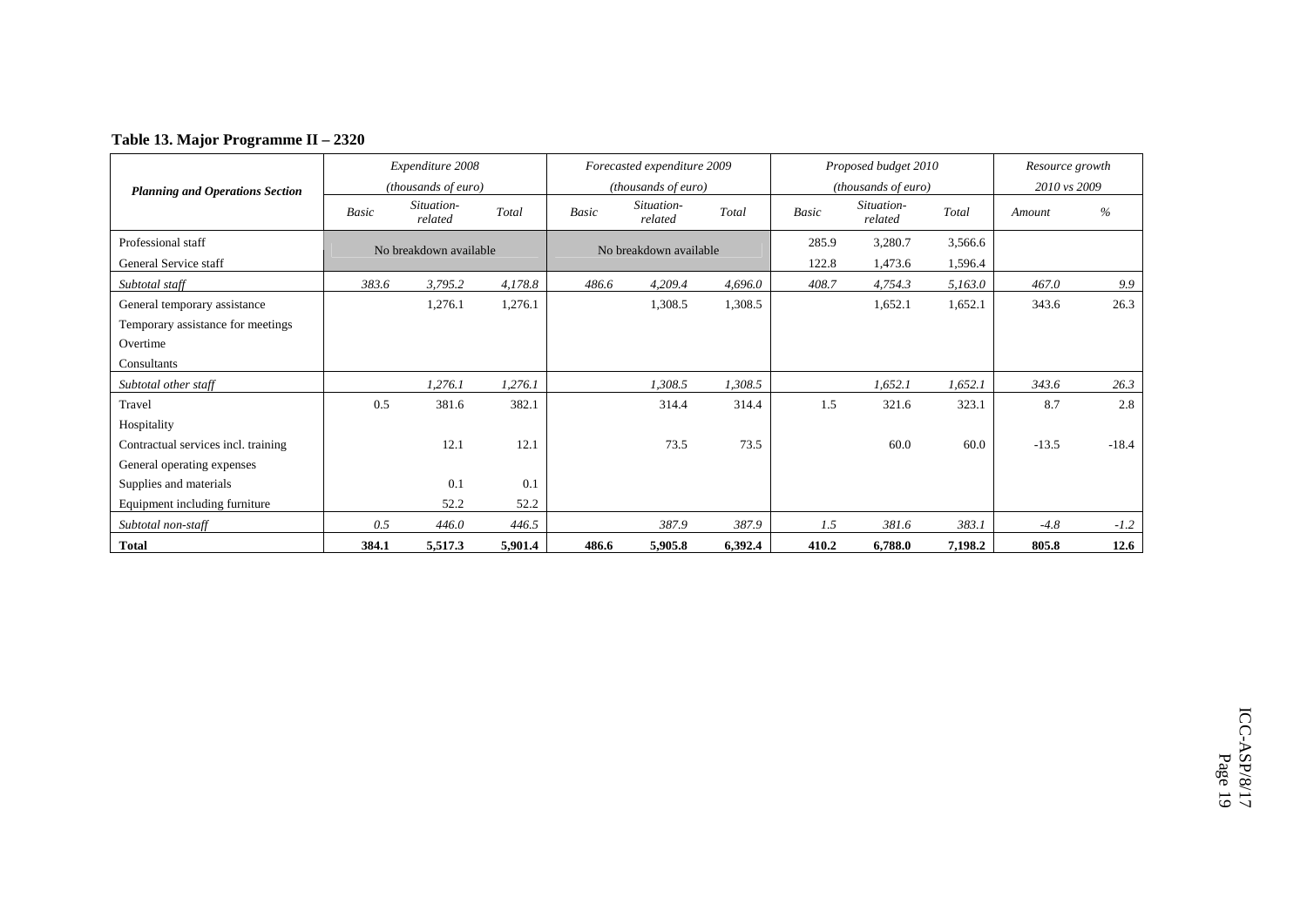|                                                                                                                      |                        | Expenditure 2008      |         |                        | Forecasted expenditure 2009 |         | Proposed budget 2010<br>(thousands of euro) |                       |                  | Resource growth<br>2010 vs 2009 |         |
|----------------------------------------------------------------------------------------------------------------------|------------------------|-----------------------|---------|------------------------|-----------------------------|---------|---------------------------------------------|-----------------------|------------------|---------------------------------|---------|
| <b>Prosecution Division</b>                                                                                          |                        | (thousands of euro)   |         |                        | (thousands of euro)         |         |                                             |                       |                  |                                 |         |
|                                                                                                                      | <b>Basic</b>           | Situation-<br>related | Total   | Basic                  | Situation-<br>related       | Total   | <b>Basic</b>                                | Situation-<br>related | Total            | Amount                          | $\%$    |
| Professional staff<br>General Service staff                                                                          | No breakdown available |                       |         | No breakdown available |                             |         | 625.7<br>122.8                              | 2,962.9<br>429.8      | 3,588.6<br>552.6 |                                 |         |
| Subtotal staff                                                                                                       | 530.1                  | 2,118.9               | 2,649.0 | 628.5                  | 3,100.9                     | 3,729.4 | 748.5                                       | 3,392.7               | 4,141.2          | 411.8                           | 11.0    |
| General temporary assistance<br>Temporary assistance for meetings<br>Overtime<br>Consultants                         | 49.2                   | 1,120.5               | 1,169.7 | 99.4                   | 1,028.3                     | 1,127.7 |                                             | 758.9                 | 758.9            | $-368.8$                        | $-32.7$ |
| Subtotal other staff                                                                                                 | 49.2                   | 1,120.5               | 1,169.7 | 99.4                   | 1,028.3                     | 1,127.7 |                                             | 758.9                 | 758.9            | $-368.8$                        | $-32.7$ |
| Travel<br>Hospitality<br>Contractual services incl. training<br>General operating expenses<br>Supplies and materials | 33.2                   | 81.0                  | 114.2   | 27.6                   | 153.3                       | 180.9   | 37.0                                        | 200.8                 | 237.8            | 57.0                            | 31.5    |
| Equipment including furniture                                                                                        |                        |                       |         |                        |                             |         |                                             |                       |                  |                                 |         |
| Subtotal non-staff                                                                                                   | 33.2                   | 81.0                  | 114.2   | 27.6                   | 153.3                       | 180.9   | 37.0                                        | 200.8                 | 237.8            | 57.0                            | 31.5    |
| <b>Total</b>                                                                                                         | 612.5                  | 3,320.4               | 3,932.9 | 755.5                  | 4,282.5                     | 5,038.0 | 785.5                                       | 4,352.4               | 5,137.9          | 99.9                            | 2.0     |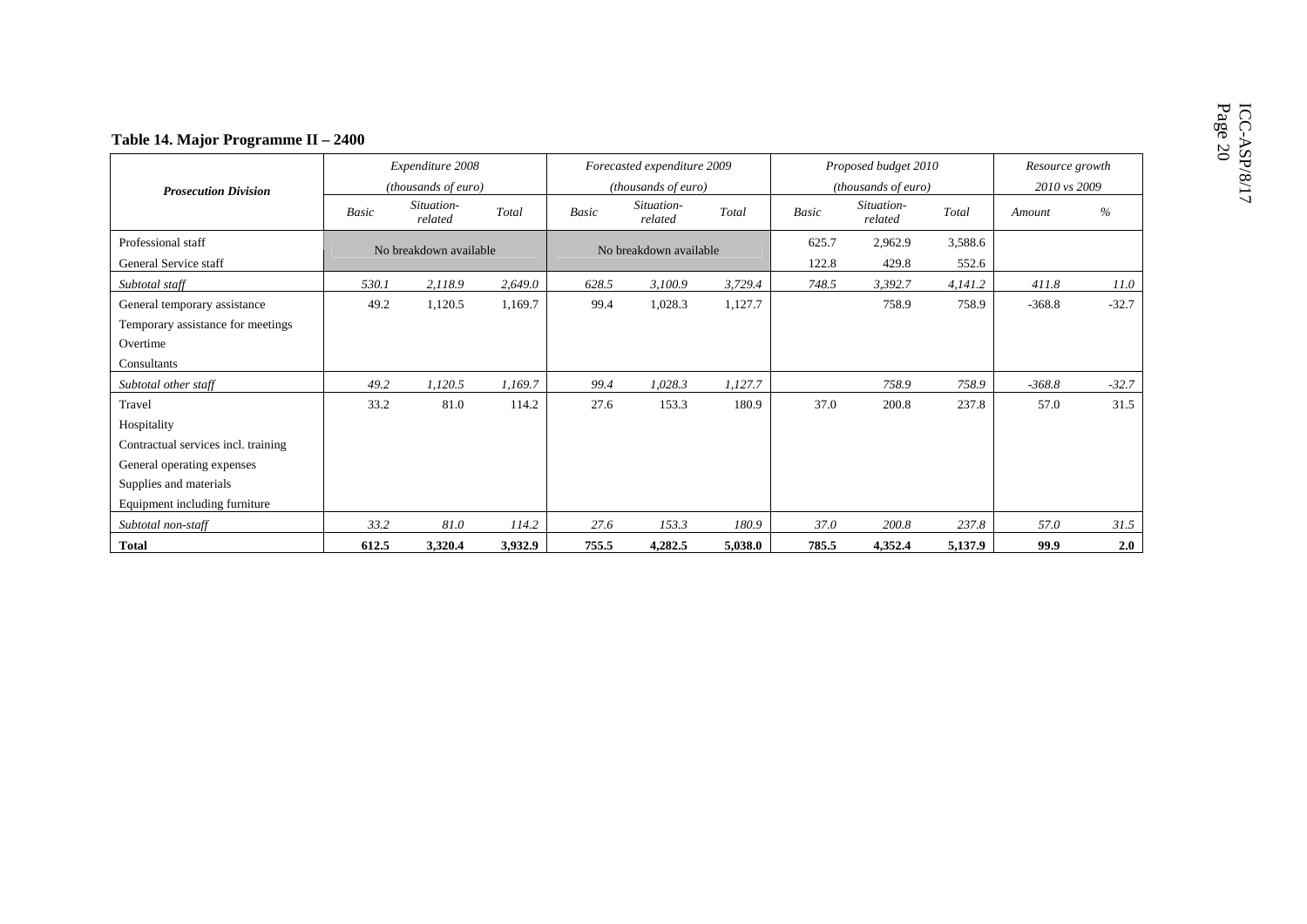|                                     |          | Expenditure 2008           |          |          | Forecasted expenditure 2009 |          |          | Proposed budget 2010       |          | Resource growth |         |
|-------------------------------------|----------|----------------------------|----------|----------|-----------------------------|----------|----------|----------------------------|----------|-----------------|---------|
| Registry                            |          | <i>(thousands of euro)</i> |          |          | (thousands of euro)         |          |          | <i>(thousands of euro)</i> |          | 2010 vs 2009    |         |
|                                     | Basic    | Situation-<br>related      | Total    | Basic    | Situation-<br>related       | Total    | Basic    | Situation-<br>related      | Total    | Amount          | %       |
| Professional staff                  |          | No breakdown available     |          |          | No breakdown available      |          | 11,145.8 | 9,023.2                    | 20,169.0 |                 |         |
| General Service staff               |          |                            |          |          |                             |          | 8,421.6  | 6,346.6                    | 14,768.2 |                 |         |
| Subtotal staff                      | 15,075.5 | 8,947.7                    | 24,023.2 | 17,325.0 | 11,970.3                    | 29,295.3 | 19,567.4 | 15,369.8                   | 34,937.2 | 5,641.9         | 19.3    |
| General temporary assistance        | 2,640.5  | 1,916.4                    | 4,556.9  | 1,901.4  | 1,386.5                     | 3,287.9  | 1,413.2  | 767.3                      | 2,180.5  | $-1,107.4$      | $-33.7$ |
| Temporary assistance for meetings   | 257.4    | 101.2                      | 358.6    | 601.5    | 218.0                       | 819.5    | 305.7    | 71.1                       | 376.8    | $-442.7$        | $-54.0$ |
| Overtime                            | 204.5    | 55.0                       | 259.5    | 226.1    | 55.6                        | 281.7    | 217.4    | 137.2                      | 354.6    | 72.9            | 25.9    |
| Consultants                         | 124.9    | 72.6                       | 197.5    | 49.8     | 217.4                       | 267.2    | 39.0     | 253.6                      | 292.6    | 25.4            | 9.5     |
| Subtotal other staff                | 3,227.3  | 2,145.2                    | 5,372.5  | 2,778.8  | 1,877.5                     | 4,656.3  | 1,975.3  | 1,229.2                    | 3,204.5  | $-1,451.8$      | $-31.2$ |
| Travel                              | 242.2    | 1,170.0                    | 1,412.2  | 256.3    | 1,853.3                     | 2,109.5  | 230.7    | 1,909.6                    | 2,140.3  | 30.8            | 1.5     |
| Hospitality                         | 10.3     |                            | 10.3     | 15.0     |                             | 15.0     | 10.0     |                            | 10.0     | $-5.0$          | $-33.3$ |
| Contractual services incl. training | 1,814.4  | 4,232.9                    | 6,047.3  | 1,923.7  | 5,788.2                     | 7,711.9  | 2,008.0  | 4,663.6                    | 6,671.6  | $-1,040.3$      | $-13.5$ |
| General operating expenses          | 5,382.0  | 3,808.1                    | 9,190.1  | 6,266.5  | 6,339.5                     | 12,606.0 | 5,925.3  | 5,621.7                    | 11,547.0 | $-1,059.0$      | $-8.4$  |
| Supplies and materials              | 576.7    | 440.5                      | 1,017.2  | 632.3    | 379.1                       | 1,011.4  | 665.5    | 403.8                      | 1,069.3  | 57.9            | 5.7     |
| Equipment including furniture       | 862.5    | 831.7                      | 1,694.2  | 605.0    | 711.5                       | 1,316.5  | 406.5    | 236.2                      | 642.7    | $-673.8$        | $-51.2$ |
| Subtotal non-staff                  | 8,888.1  | 10,483.2                   | 19,371.3 | 9,698.8  | 15,071.6                    | 24,770.3 | 9,246.0  | 12,834.9                   | 22,080.9 | $-2,689.4$      | $-10.9$ |
| <b>Total</b>                        | 27,190.9 | 21,576.1                   | 48,767.0 | 29,802.5 | 28,919.3                    | 58,721.9 | 30,788.7 | 29,433.9                   | 60,222.6 | 1,500.8         | 2.6     |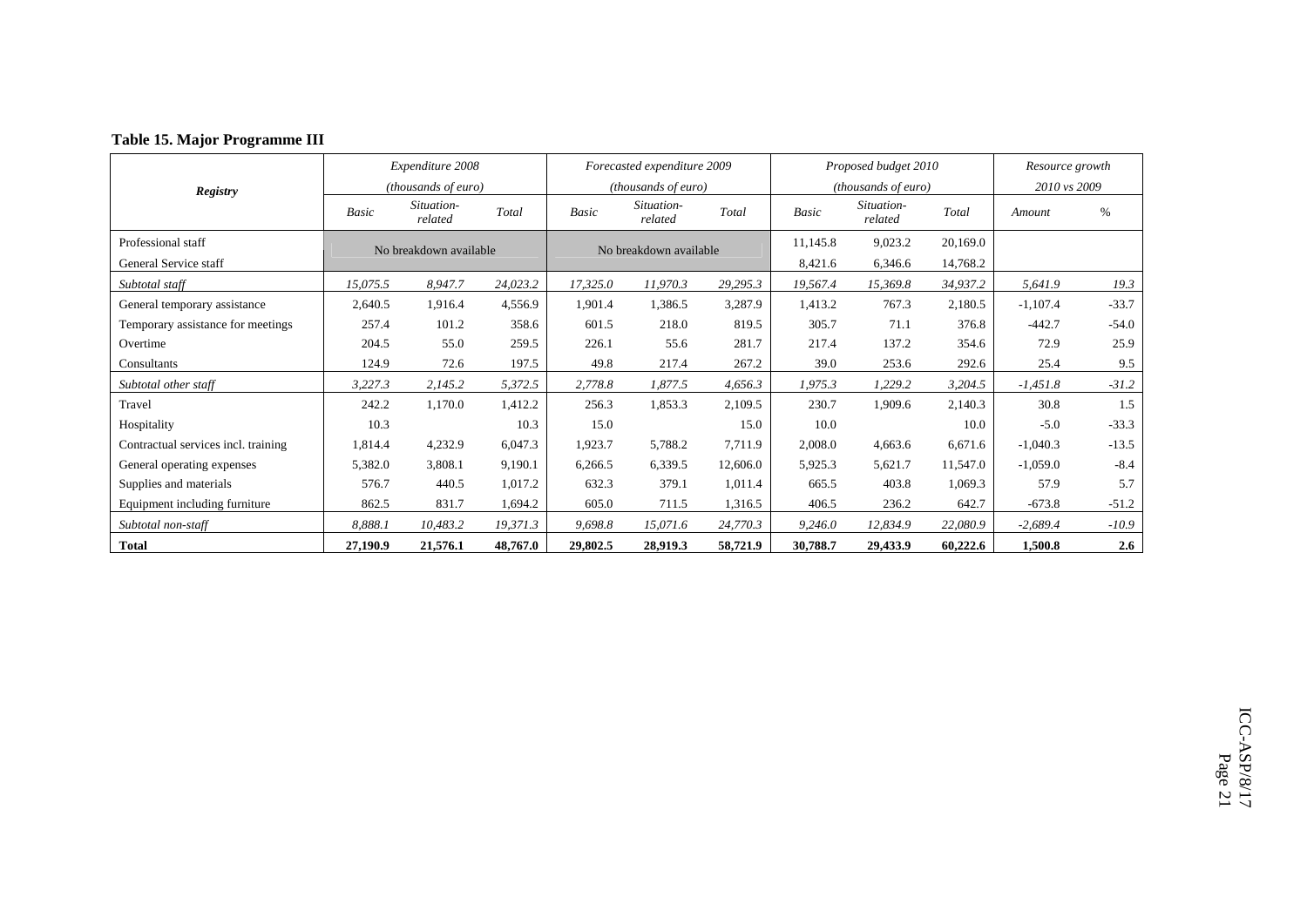|                                             |         | Expenditure 2008       |         |              | Forecasted expenditure 2009 |          |                    | Proposed budget 2010  |                    | Resource growth |          |
|---------------------------------------------|---------|------------------------|---------|--------------|-----------------------------|----------|--------------------|-----------------------|--------------------|-----------------|----------|
| <b>Office of the Registrar</b>              |         | (thousands of euro)    |         |              | (thousands of euro)         |          |                    | (thousands of euro)   |                    | 2010 vs 2009    |          |
|                                             | Basic   | Situation-<br>related  | Total   | <b>Basic</b> | Situation-<br>related       | Total    | <b>Basic</b>       | Situation-<br>related | Total              | Amount          | $\%$     |
| Professional staff<br>General Service staff |         | No breakdown available |         |              | No breakdown available      |          | 2,547.9<br>2,375.4 | 1,469.2<br>1,874.6    | 4,017.1<br>4,250.0 |                 |          |
| Subtotal staff                              | 3,900.9 | 1,762.1                | 5,663.0 | 4,308.6      | 2,519.0                     | 6,827.5  | 4,923.3            | 3,343.8               | 8,267.1            | 1,439.6         | 21.1     |
| General temporary assistance                | 906.9   | 473.8                  | 1,380.7 | 1,260.9      | 203.0                       | 1,463.9  | 1,129.7            | 93.2                  | 1,222.9            | $-241.0$        | $-16.5$  |
| Temporary assistance for meetings           |         |                        |         |              |                             |          |                    |                       |                    |                 |          |
| Overtime                                    | 133.2   | 35.7                   | 168.9   | 132.9        | 20.6                        | 153.5    | 124.4              | 57.6                  | 182.0              | 28.5            | 18.6     |
| Consultants                                 | 67.9    |                        | 67.9    | 0.3          |                             | 0.3      |                    |                       |                    | $-0.3$          | $-100.0$ |
| Subtotal other staff                        | 1,108.0 | 509.5                  | 1,617.5 | 1,394.1      | 223.6                       | 1,617.7  | 1,254.1            | 150.8                 | 1,404.9            | $-212.8$        | $-13.2$  |
| Travel                                      | 69.5    | 459.6                  | 529.1   | 98.9         | 511.1                       | 610.0    | 61.1               | 503.3                 | 564.4              | $-45.6$         | $-7.5$   |
| Hospitality                                 | 10.3    |                        | 10.3    | 10.0         |                             | 10.0     | 10.0               |                       | 10.0               |                 |          |
| Contractual services incl. training         | 272.1   | 485.7                  | 757.8   | 441.9        | 484.1                       | 926.0    | 409.3              | 404.6                 | 813.9              | $-112.1$        | $-12.1$  |
| General operating expenses                  | 76.4    | 528.3                  | 604.7   | 149.0        | 693.3                       | 842.3    | 121.5              | 647.2                 | 768.7              | $-73.6$         | $-8.7$   |
| Supplies and materials                      | 80.9    | 291.2                  | 372.1   | 74.3         | 210.1                       | 284.4    | 70.5               | 272.8                 | 343.3              | 58.9            | 20.7     |
| Equipment including furniture               | 14.6    | 174.1                  | 188.7   | 15.3         | 134.6                       | 149.9    | 10.0               | 27.1                  | 37.1               | $-112.8$        | $-75.3$  |
| Subtotal non-staff                          | 523.8   | 1,938.9                | 2,462.7 | 789.4        | 2,033.2                     | 2,822.6  | 682.4              | 1,855.0               | 2,537.4            | $-285.2$        | $-10.1$  |
| <b>Total</b>                                | 5,532.7 | 4,210.5                | 9,743.2 | 6,492.1      | 4,775.8                     | 11,267.9 | 6,859.8            | 5,349.6               | 12,209.4           | 941.6           | 8.4      |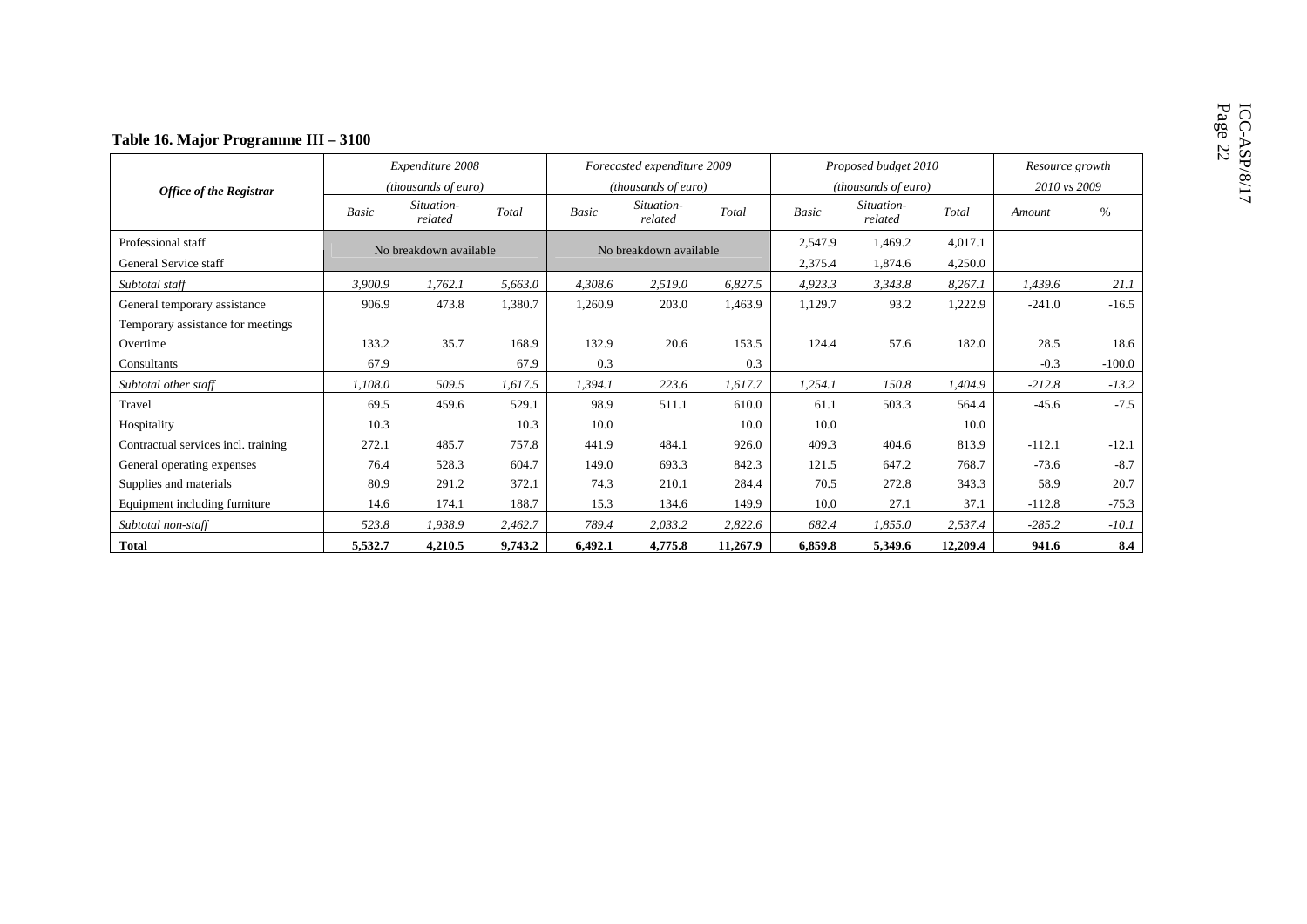|  | Table 17. Major Programme III - 3110 |  |
|--|--------------------------------------|--|
|  |                                      |  |

|                                          |       | Expenditure 2008       |       |       | Forecasted expenditure 2009 |       |         | Proposed budget 2010  |         | Resource growth |          |
|------------------------------------------|-------|------------------------|-------|-------|-----------------------------|-------|---------|-----------------------|---------|-----------------|----------|
| <b>Immediate Office of the Registrar</b> |       | (thousands of euro)    |       |       | (thousands of euro)         |       |         | (thousands of euro)   |         | 2010 vs 2009    |          |
|                                          | Basic | Situation-<br>related  | Total | Basic | Situation-<br>related       | Total | Basic   | Situation-<br>related | Total   | Amount          | $\%$     |
| Professional staff                       |       | No breakdown available |       |       | No breakdown available      |       | 768.9   |                       | 768.9   |                 |          |
| General Service staff                    |       |                        |       |       |                             |       | 137.7   |                       | 137.7   |                 |          |
| Subtotal staff                           | 618.8 |                        | 618.8 | 811.2 |                             | 811.2 | 906.6   |                       | 906.6   | 95.4            | 11.8     |
| General temporary assistance             | 1.7   |                        | 1.7   | 100.0 |                             | 100.0 | 98.2    |                       | 98.2    | $-1.8$          | $-1.8$   |
| Temporary assistance for meetings        |       |                        |       |       |                             |       |         |                       |         |                 |          |
| Overtime                                 | 3.5   |                        | 3.5   | 0.9   |                             | 0.9   |         |                       |         | $-0.9$          | $-100.0$ |
| Consultants                              | 38.5  |                        | 38.5  | 0.3   |                             | 0.3   |         |                       |         | $-0.3$          | $-100.0$ |
| Subtotal other staff                     | 43.7  |                        | 43.7  | 101.2 |                             | 101.2 | 98.2    |                       | 98.2    | $-3.0$          | $-3.0$   |
| Travel                                   | 43.0  | 47.5                   | 90.5  | 31.1  | 27.3                        | 58.4  | 26.9    | 27.7                  | 54.6    | $-3.8$          | $-6.5$   |
| Hospitality                              | 10.3  |                        | 10.3  | 10.0  |                             | 10.0  | 10.0    |                       | 10.0    |                 |          |
| Contractual services incl. training      | 2.1   | 46.5                   | 48.6  |       |                             |       |         |                       |         |                 |          |
| General operating expenses               |       |                        |       |       |                             |       |         |                       |         |                 |          |
| Supplies and materials                   |       |                        |       |       |                             |       |         |                       |         |                 |          |
| Equipment including furniture            |       |                        |       |       |                             |       |         |                       |         |                 |          |
| Subtotal non-staff                       | 55.4  | 94.0                   | 149.4 | 41.1  | 27.3                        | 68.4  | 36.9    | 27.7                  | 64.6    | $-3.8$          | $-5.6$   |
| <b>Total</b>                             | 717.9 | 94.0                   | 811.9 | 953.5 | 27.3                        | 980.8 | 1,041.7 | 27.7                  | 1,069.4 | 88.6            | 9.0      |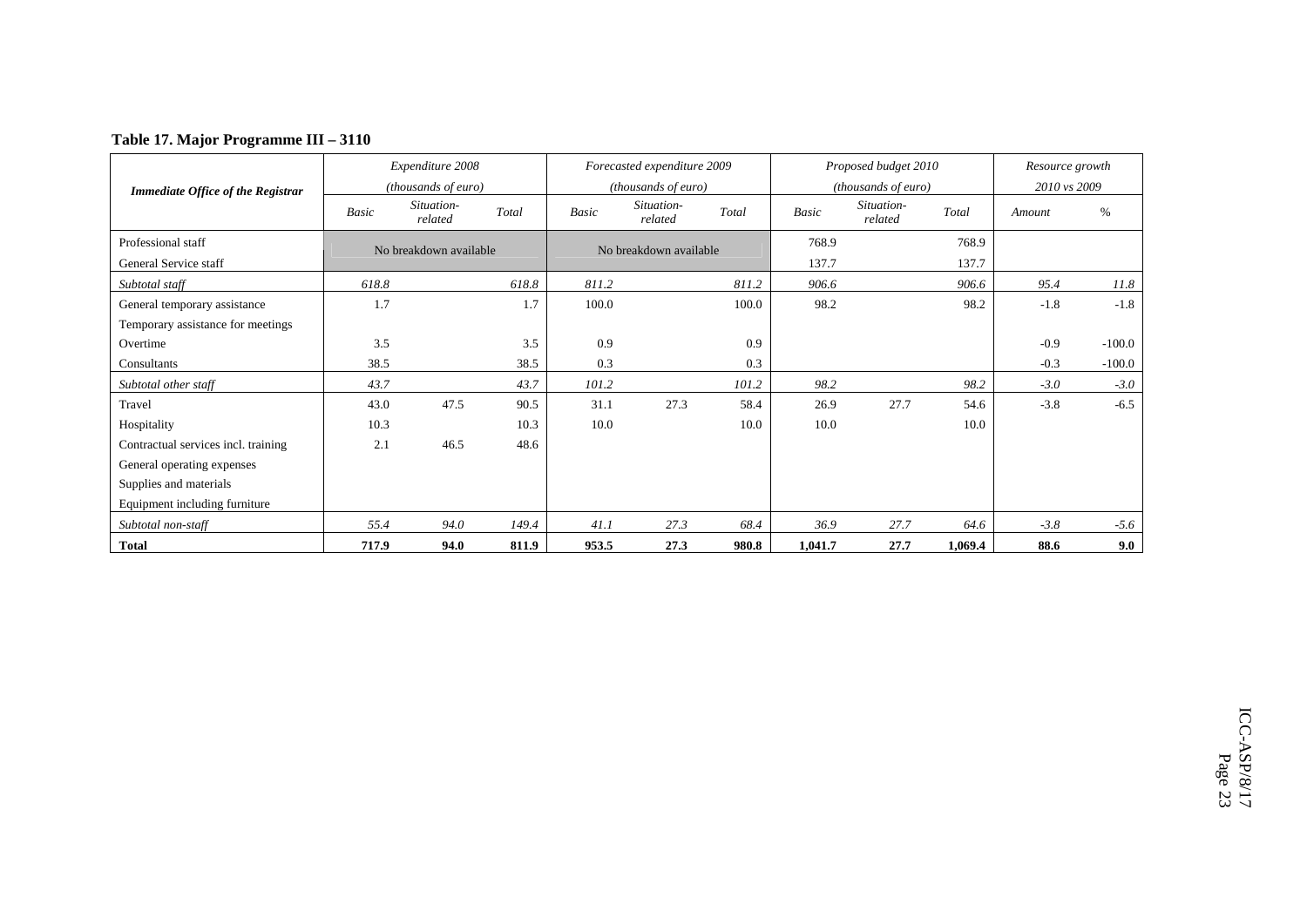|                                                                                              |       | Expenditure 2008       |       |       | Forecasted expenditure 2009 |       |               | Proposed budget 2010  |               | Resource growth |          |  |
|----------------------------------------------------------------------------------------------|-------|------------------------|-------|-------|-----------------------------|-------|---------------|-----------------------|---------------|-----------------|----------|--|
| <b>Office of Internal Audit</b>                                                              |       | (thousands of euro)    |       |       | (thousands of euro)         |       |               | (thousands of euro)   |               | 2010 vs 2009    |          |  |
|                                                                                              | Basic | Situation-<br>related  | Total | Basic | Situation-<br>related       | Total | <b>Basic</b>  | Situation-<br>related | Total         | Amount          | $\%$     |  |
| Professional staff<br>General Service staff                                                  |       | No breakdown available |       |       | No breakdown available      |       | 457.1<br>60.0 |                       | 457.1<br>60.0 |                 |          |  |
| Subtotal staff                                                                               | 339.6 |                        | 339.6 | 366.3 |                             | 366.3 | 517.1         |                       | 517.1         | 150.8           | 41.2     |  |
| General temporary assistance<br>Temporary assistance for meetings<br>Overtime<br>Consultants | 42.8  |                        | 42.8  | 24.9  |                             | 24.9  |               |                       |               | $-24.9$         | $-100.0$ |  |
| Subtotal other staff                                                                         | 42.8  |                        | 42.8  | 24.9  |                             | 24.9  |               |                       |               | $-24.9$         | $-100.0$ |  |
| Travel<br>Hospitality                                                                        | 1.7   | 7.1                    | 8.8   | 7.1   | 22.0                        | 29.1  | 3.1           | 28.3                  | 31.4          | 2.3             | 7.9      |  |
| Contractual services incl. training<br>General operating expenses<br>Supplies and materials  | 29.7  |                        | 29.7  | 103.9 |                             | 103.9 | 43.0          |                       | 43.0          | $-60.9$         | $-58.6$  |  |
| Equipment including furniture                                                                |       |                        |       |       |                             |       |               |                       |               |                 |          |  |
| Subtotal non-staff                                                                           | 31.4  | 7.1                    | 38.5  | 111.0 | 22.0                        | 133.0 | 46.1          | 28.3                  | 74.4          | $-58.6$         | $-44.1$  |  |
| <b>Total</b>                                                                                 | 413.8 | 7.1                    | 420.9 | 502.2 | 22.0                        | 524.2 | 563.2         | 28.3                  | 591.5         | 67.3            | 12.8     |  |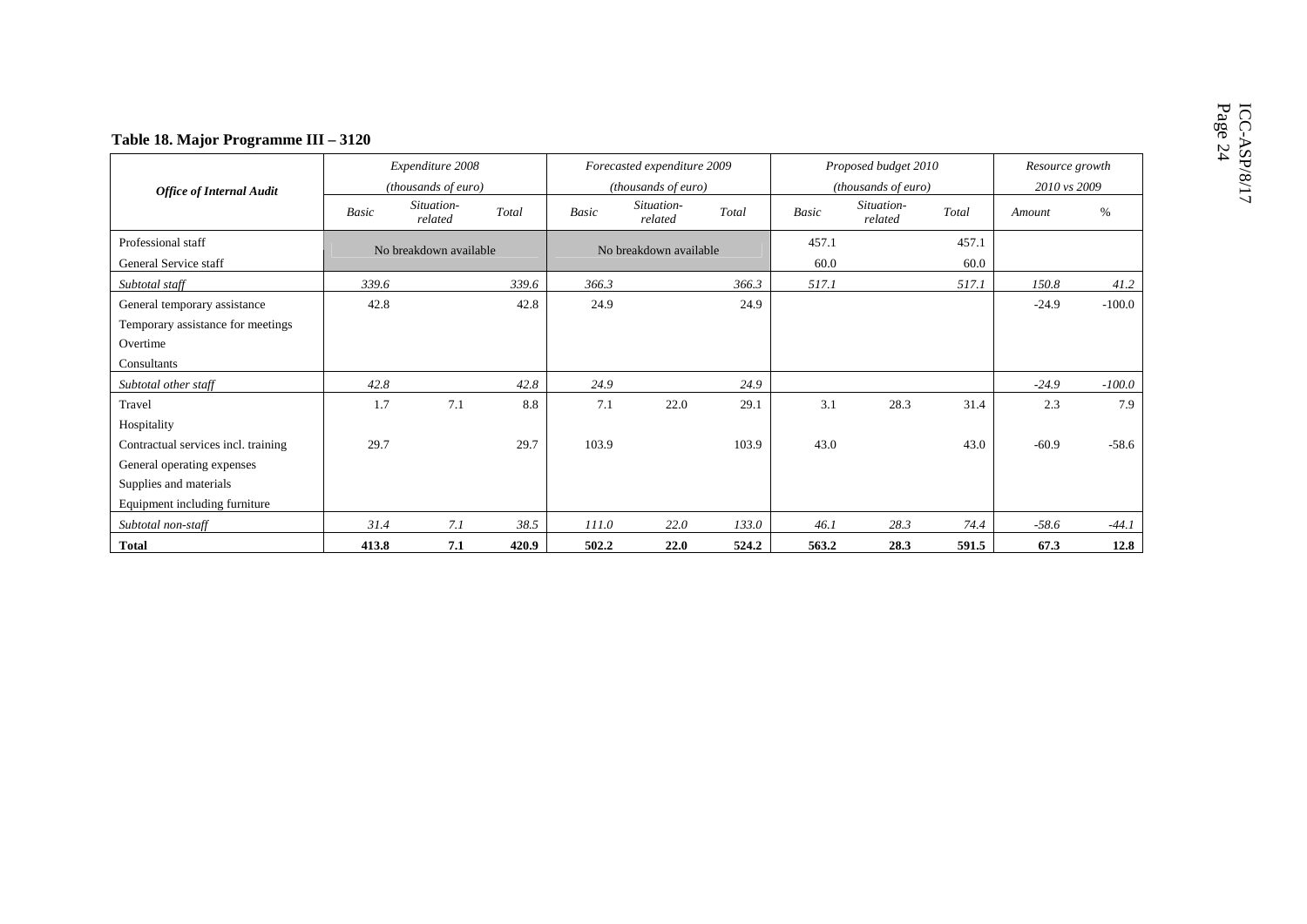### **Table 19. Major Programme III – 3130**

|                                        |       | Expenditure 2008       |       |       | Forecasted expenditure 2009 |       |       | Proposed budget 2010         |       | Resource growth |          |
|----------------------------------------|-------|------------------------|-------|-------|-----------------------------|-------|-------|------------------------------|-------|-----------------|----------|
| <b>Legal Advisory Services Section</b> |       | (thousands of euro)    |       |       | (thousands of euro)         |       |       | ( <i>thousands of euro</i> ) |       | 2010 vs 2009    |          |
|                                        | Basic | Situation-<br>related  | Total | Basic | Situation-<br>related       | Total | Basic | Situation-<br>related        | Total | Amount          | $\%$     |
| Professional staff                     |       | No breakdown available |       |       | No breakdown available      |       | 551.3 |                              | 551.3 |                 |          |
| General Service staff                  |       |                        |       |       |                             |       | 120.0 |                              | 120.0 |                 |          |
| Subtotal staff                         | 556.4 |                        | 556.4 | 587.2 |                             | 587.2 | 671.3 |                              | 671.3 | 84.1            | 14.3     |
| General temporary assistance           | 18.6  |                        | 18.6  | 34.4  |                             | 34.4  |       |                              |       | $-34.4$         | $-100.0$ |
| Temporary assistance for meetings      |       |                        |       |       |                             |       |       |                              |       |                 |          |
| Overtime                               |       |                        |       |       |                             |       |       |                              |       |                 |          |
| Consultants                            |       |                        |       |       |                             |       |       |                              |       |                 |          |
| Subtotal other staff                   | 18.6  |                        | 18.6  | 34.4  |                             | 34.4  |       |                              |       | $-34.4$         | $-100.0$ |
| Travel                                 | 8.5   | 13.1                   | 21.6  | 5.7   | 11.6                        | 17.3  |       | 17.3                         | 17.3  |                 |          |
| Hospitality                            |       |                        |       |       |                             |       |       |                              |       |                 |          |
| Contractual services incl. training    |       | 5.2                    | 5.2   |       | 15.0                        | 15.0  | 15.0  |                              | 15.0  |                 |          |
| General operating expenses             |       |                        |       |       |                             |       |       |                              |       |                 |          |
| Supplies and materials                 |       |                        |       |       |                             |       |       |                              |       |                 |          |
| Equipment including furniture          |       |                        |       |       |                             |       |       |                              |       |                 |          |
| Subtotal non-staff                     | 8.5   | 18.3                   | 26.8  | 5.7   | 26.6                        | 32.3  | 15.0  | 17.3                         | 32.3  |                 |          |
| <b>Total</b>                           | 583.5 | 18.3                   | 601.8 | 627.3 | 26.6                        | 653.9 | 686.3 | 17.3                         | 703.6 | 49.7            | 7.6      |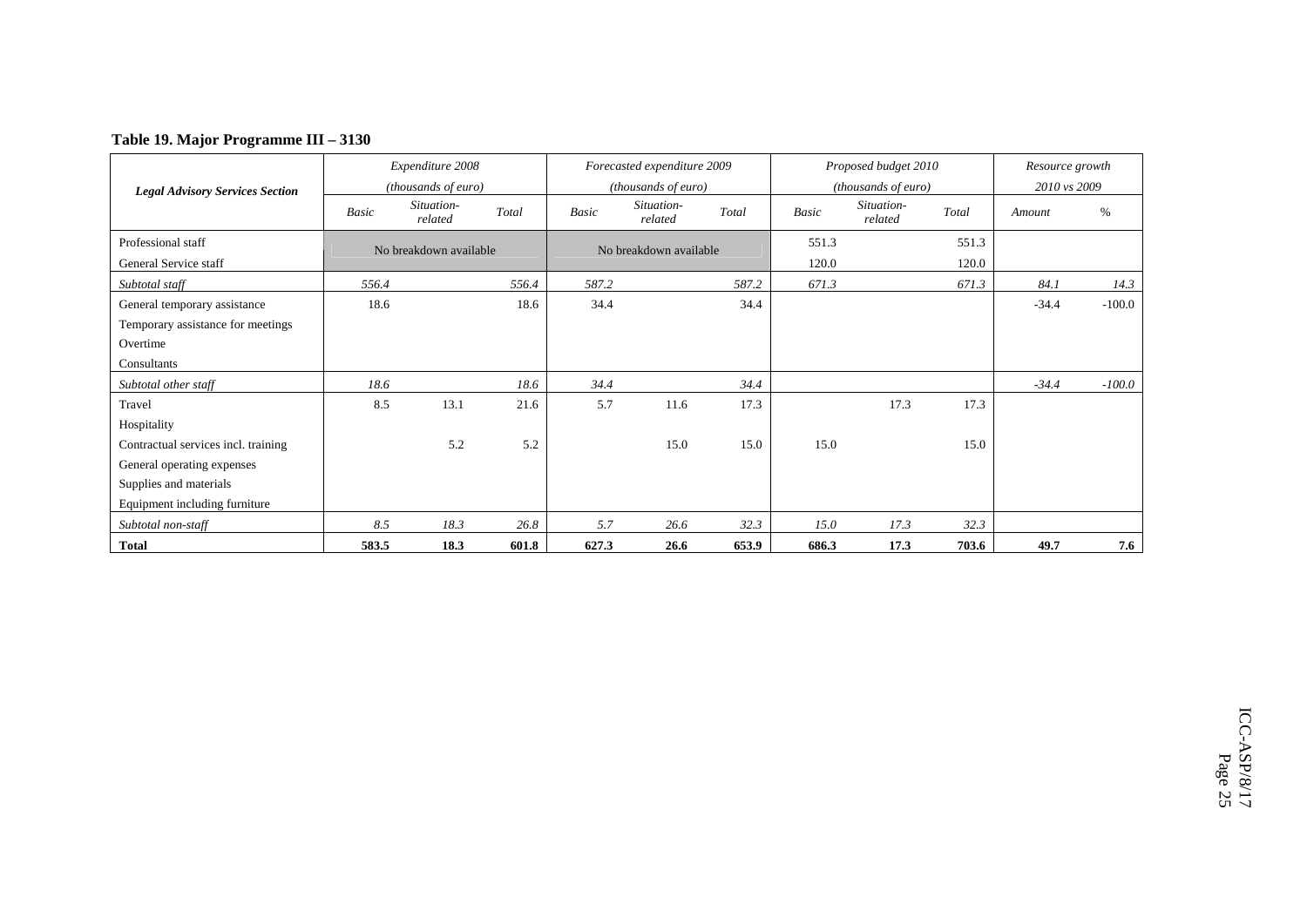|                                             |         | Expenditure 2008       |         |              | Forecasted expenditure 2009 |         |                  | Proposed budget 2010  |                    | Resource growth |         |
|---------------------------------------------|---------|------------------------|---------|--------------|-----------------------------|---------|------------------|-----------------------|--------------------|-----------------|---------|
| <b>Security and Safety Section</b>          |         | (thousands of euro)    |         |              | (thousands of euro)         |         |                  | (thousands of euro)   |                    | 2010 vs 2009    |         |
|                                             | Basic   | Situation-<br>related  | Total   | <b>Basic</b> | Situation-<br>related       | Total   | <b>Basic</b>     | Situation-<br>related | Total              | Amount          | $\%$    |
| Professional staff<br>General Service staff |         | No breakdown available |         |              | No breakdown available      |         | 551.3<br>2,057.7 | 504.8<br>1,363.7      | 1,056.1<br>3,421.4 |                 |         |
| Subtotal staff                              | 2,190.3 | 1,148.1                | 3,338.4 | 2,336.2      | 1,479.3                     | 3,815.5 | 2,609.0          | 1,868.5               | 4,477.5            | 662.0           | 17.4    |
| General temporary assistance                | 843.8   | 3.3                    | 847.1   | 1,101.6      |                             | 1,101.6 | 1,031.5          |                       | 1,031.5            | $-70.1$         | $-6.4$  |
| Temporary assistance for meetings           |         |                        |         |              |                             |         |                  |                       |                    |                 |         |
| Overtime                                    | 129.7   | 35.7                   | 165.4   | 132.0        | 20.6                        | 152.6   | 124.4            | 57.6                  | 182.0              | 29.4            | 19.3    |
| Consultants                                 |         |                        |         |              |                             |         |                  |                       |                    |                 |         |
| Subtotal other staff                        | 973.5   | 39.0                   | 1,012.5 | 1,233.6      | 20.6                        | 1,254.2 | 1,155.9          | 57.6                  | 1,213.5            | $-40.7$         | $-3.2$  |
| Travel                                      | 11.0    | 215.3                  | 226.3   | 25.7         | 324.8                       | 350.5   | 16.1             | 276.8                 | 292.9              | $-57.6$         | $-16.4$ |
| Hospitality                                 |         |                        |         |              |                             |         |                  |                       |                    |                 |         |
| Contractual services incl. training         | 206.0   | 253.7                  | 459.7   | 188.0        | 285.3                       | 473.3   | 179.5            | 320.5                 | 500.0              | 26.7            | 5.6     |
| General operating expenses                  | 73.0    | 22.7                   | 95.7    | 125.0        | 52.5                        | 177.5   | 116.5            | 69.5                  | 186.0              | 8.5             | 4.8     |
| Supplies and materials                      | 80.9    | 18.1                   | 99.0    | 74.3         | 31.2                        | 105.5   | 70.5             | 27.0                  | 97.5               | $-8.0$          | $-7.6$  |
| Equipment including furniture               | 14.6    |                        | 14.6    | 5.3          |                             | 5.3     | 1.0              |                       | 1.0                | $-4.3$          | $-81.1$ |
| Subtotal non-staff                          | 385.5   | 509.8                  | 895.3   | 418.3        | 693.8                       | 1,112.1 | 383.6            | 693.8                 | 1,077.4            | $-34.7$         | $-3.1$  |
| <b>Total</b>                                | 3,549.3 | 1.696.9                | 5,246.2 | 3,988.1      | 2,193.7                     | 6.181.8 | 4,148.5          | 2.619.9               | 6,768.4            | 586.6           | 9.5     |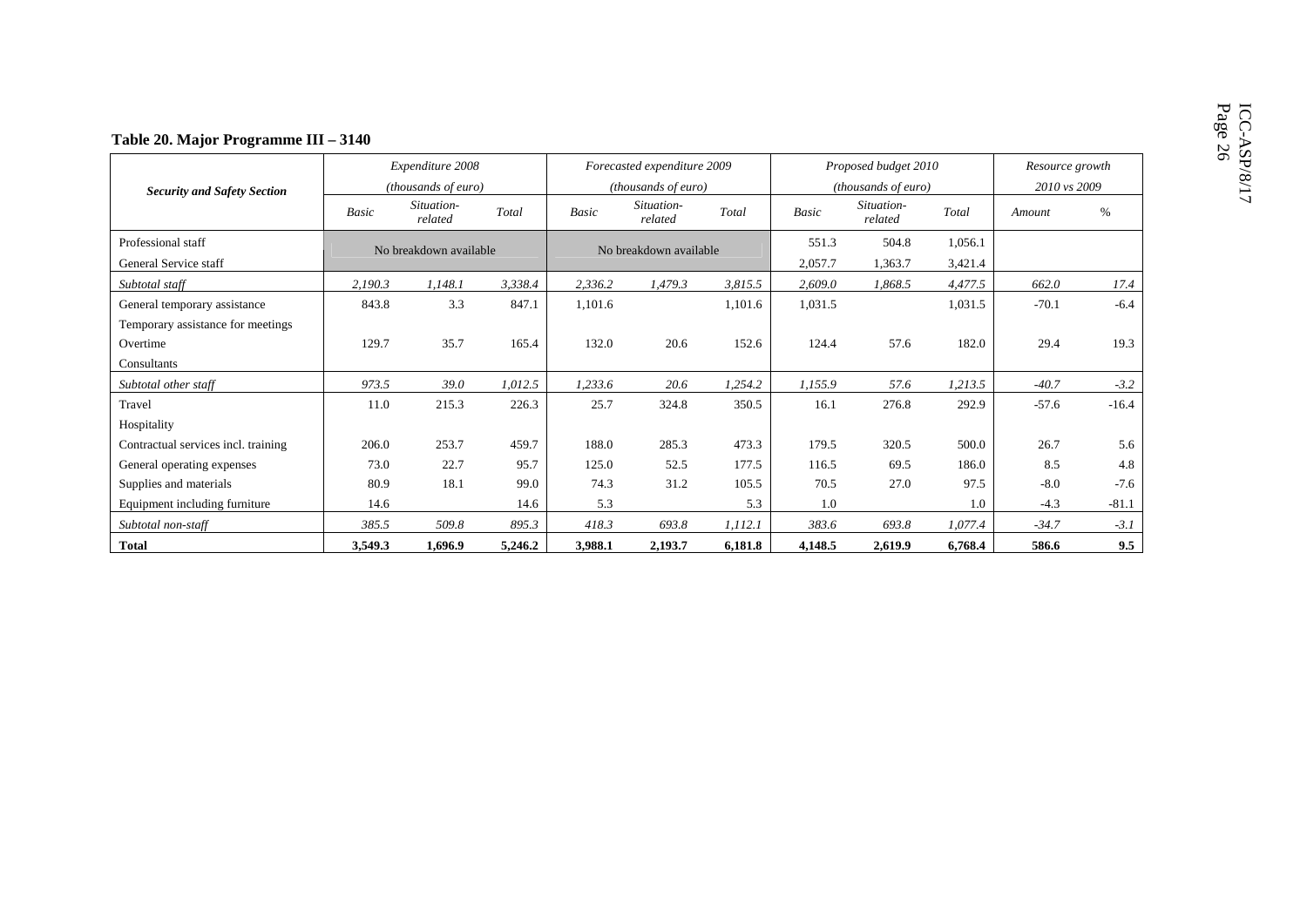### **Table 21. Major Programme III – 3160**

|                                           |       | Expenditure 2008       |       |       | Forecasted expenditure 2009 |       |       | Proposed budget 2010  |       | Resource growth |         |
|-------------------------------------------|-------|------------------------|-------|-------|-----------------------------|-------|-------|-----------------------|-------|-----------------|---------|
| <b>Registry Permanent Premises Office</b> |       | (thousands of euro)    |       |       | (thousands of euro)         |       |       | (thousands of euro)   |       | 2010 vs 2009    |         |
|                                           | Basic | Situation-<br>related  | Total | Basic | Situation-<br>related       | Total | Basic | Situation-<br>related | Total | Amount          | %       |
| Professional staff                        |       | No breakdown available |       |       | No breakdown available      |       | 219.3 |                       | 219.3 |                 |         |
| General Service staff                     |       |                        |       |       |                             |       |       |                       |       |                 |         |
| Subtotal staff                            | 195.8 |                        | 195.8 | 207.6 |                             | 207.6 | 219.3 |                       | 219.3 | 11.7            | 5.6     |
| General temporary assistance              |       |                        |       |       |                             |       |       |                       |       |                 |         |
| Temporary assistance for meetings         |       |                        |       |       |                             |       |       |                       |       |                 |         |
| Overtime                                  |       |                        |       |       |                             |       |       |                       |       |                 |         |
| Consultants                               | 29.4  |                        | 29.4  |       |                             |       |       |                       |       |                 |         |
| Subtotal other staff                      | 29.4  |                        | 29.4  |       |                             |       |       |                       |       |                 |         |
| Travel                                    | 5.3   |                        | 5.3   | 29.3  |                             | 29.3  | 15.0  |                       | 15.0  | $-14.3$         | $-48.8$ |
| Hospitality                               |       |                        |       |       |                             |       |       |                       |       |                 |         |
| Contractual services incl. training       | 34.3  |                        | 34.3  | 150.0 |                             | 150.0 | 171.8 |                       | 171.8 | 21.8            | 14.5    |
| General operating expenses                | 3.4   |                        | 3.4   | 24.0  |                             | 24.0  | 5.0   |                       | 5.0   | $-19.0$         | $-79.2$ |
| Supplies and materials                    |       |                        |       |       |                             |       |       |                       |       |                 |         |
| Equipment including furniture             |       |                        |       | 10.0  |                             | 10.0  | 9.0   |                       | 9.0   | $-1.0$          | $-10.0$ |
| Subtotal non-staff                        | 43.0  |                        | 43.0  | 213.3 |                             | 213.3 | 200.8 |                       | 200.8 | $-12.5$         | $-5.9$  |
| <b>Total</b>                              | 268.2 |                        | 268.2 | 420.9 |                             | 420.9 | 420.1 |                       | 420.1 | $-0.8$          | $-0.2$  |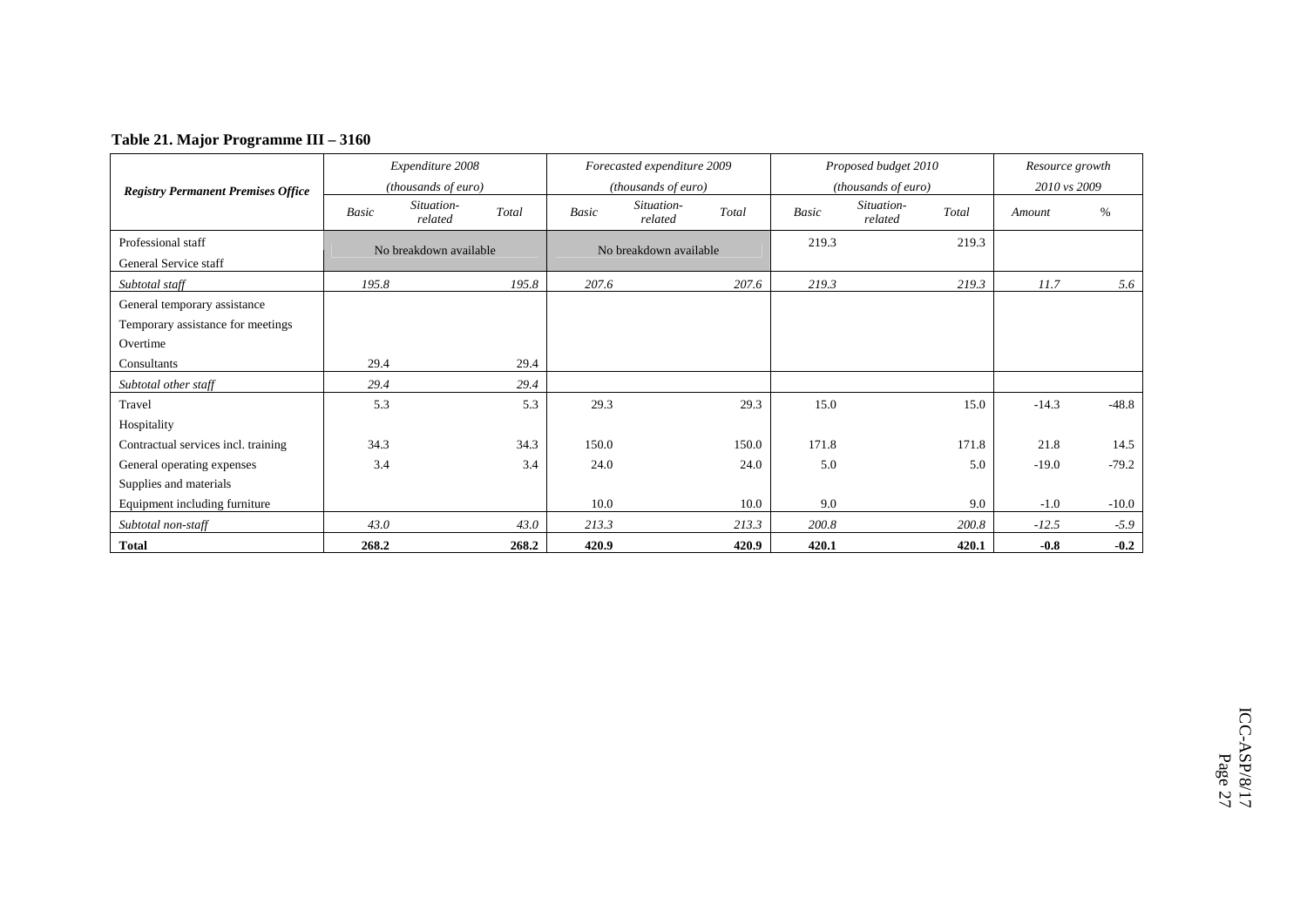|                                             |              | Expenditure 2008       |         |              | Forecasted expenditure 2009 |         |              | Proposed budget 2010  |                | Resource growth |         |
|---------------------------------------------|--------------|------------------------|---------|--------------|-----------------------------|---------|--------------|-----------------------|----------------|-----------------|---------|
| <b>Field Operations Section</b>             |              | (thousands of euros)   |         |              | (thousands of euros)        |         |              | (thousands of euros)  |                | 2010 vs 2009    |         |
|                                             | <b>Basic</b> | Situation-<br>related  | Total   | <b>Basic</b> | Situation-<br>related       | Total   | <b>Basic</b> | Situation-<br>related | Total          | Amount          | $\%$    |
| Professional staff<br>General Service staff |              | No breakdown available |         |              | No breakdown available      |         |              | 964.4<br>510.9        | 964.4<br>510.9 |                 |         |
| Subtotal staff                              |              | 614.0                  | 614.0   |              | 1,039.7                     | 1,039.7 |              | 1,475.3               | 1,475.3        | 435.6           | 41.9    |
| General temporary assistance                |              | 470.5                  | 470.5   |              | 203.0                       | 203.0   |              | 93.2                  | 93.2           | $-109.8$        | $-54.1$ |
| Temporary assistance for meetings           |              |                        |         |              |                             |         |              |                       |                |                 |         |
| Overtime                                    |              |                        |         |              |                             |         |              |                       |                |                 |         |
| Consultants                                 |              |                        |         |              |                             |         |              |                       |                |                 |         |
| Subtotal other staff                        |              | 470.5                  | 470.5   |              | 203.0                       | 203.0   |              | 93.2                  | 93.2           | $-109.8$        | $-54.1$ |
| Travel                                      |              | 176.6                  | 176.6   |              | 125.4                       | 125.4   |              | 153.2                 | 153.2          | 27.8            | 22.2    |
| Hospitality                                 |              |                        |         |              |                             |         |              |                       |                |                 |         |
| Contractual services incl. training         |              | 180.3                  | 180.3   |              | 183.8                       | 183.8   |              | 84.1                  | 84.1           | $-99.7$         | $-54.2$ |
| General operating expenses                  |              | 505.6                  | 505.6   |              | 640.8                       | 640.8   |              | 577.7                 | 577.7          | $-63.1$         | $-9.8$  |
| Supplies and materials                      |              | 273.1                  | 273.1   |              | 178.9                       | 178.9   |              | 245.8                 | 245.8          | 66.9            | 37.4    |
| Equipment including furniture               |              | 174.1                  | 174.1   |              | 134.6                       | 134.6   |              | 27.1                  | 27.1           | $-107.5$        | $-79.9$ |
| Subtotal non-staff                          |              | 1,309.7                | 1,309.7 |              | 1,263.5                     | 1,263.5 |              | 1,087.9               | 1,087.9        | $-175.6$        | $-13.9$ |
| <b>Total</b>                                |              | 2,394.2                | 2,394.2 |              | 2,506.2                     | 2,506.2 |              | 2,656.4               | 2,656.4        | 150.2           | 6.0     |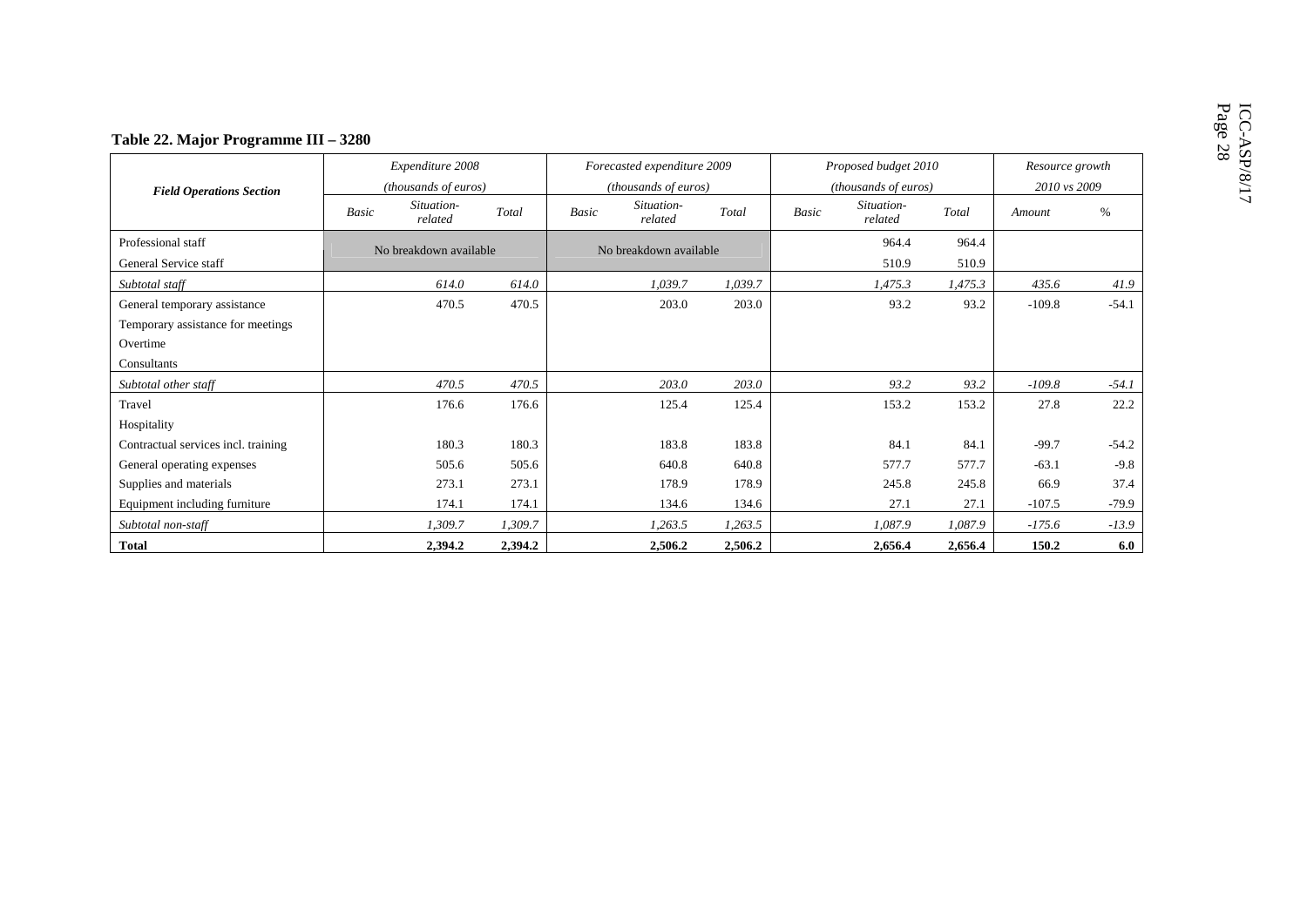|  |  | Table 23. Major Programme III - 3200 |  |  |
|--|--|--------------------------------------|--|--|
|--|--|--------------------------------------|--|--|

|                                       |          | Expenditure 2008             |          |          | Forecasted expenditure 2009 |          |          | Proposed budget 2010       |          | Resource growth |         |
|---------------------------------------|----------|------------------------------|----------|----------|-----------------------------|----------|----------|----------------------------|----------|-----------------|---------|
| <b>Common Administrative Services</b> |          | ( <i>thousands of euro</i> ) |          |          | <i>(thousands of euro)</i>  |          |          | <i>(thousands of euro)</i> |          | 2010 vs 2009    |         |
| <b>Division</b>                       | Basic    | Situation-<br>related        | Total    | Basic    | Situation-<br>related       | Total    | Basic    | Situation-<br>related      | Total    | Amount          | $\%$    |
| Professional staff                    |          | No breakdown available       |          |          | No breakdown available      |          | 3,495.7  | 525.6                      | 4,021.3  |                 |         |
| General Service staff                 |          |                              |          |          |                             |          | 4,726.2  | 1,864.6                    | 6,590.8  |                 |         |
| Subtotal staff                        | 6,575.2  | 1,731.2                      | 8,306.4  | 7,687.5  | 2,254.4                     | 9,941.9  | 8,221.9  | 2,390.2                    | 10,612.1 | 670.2           | 6.7     |
| General temporary assistance          | 982.9    | 169.5                        | 1,152.4  | 475.1    |                             | 475.1    | 283.5    |                            | 283.5    | $-191.6$        | $-40.3$ |
| Temporary assistance for meetings     |          |                              |          | 20.0     |                             | 20.0     | 20.0     |                            | 20.0     |                 |         |
| Overtime                              | 68.2     | 15.1                         | 83.3     | 93.2     |                             | 93.2     | 93.0     |                            | 93.0     | $-0.2$          | $-0.2$  |
| Consultants                           | 8.7      |                              | 8.7      | 25.0     | 2.5                         | 27.5     | 20.0     |                            | 20.0     | $-7.5$          | $-27.3$ |
| Subtotal other staff                  | 1,059.8  | 184.6                        | 1,244.4  | 613.3    | 2.5                         | 615.8    | 416.5    |                            | 416.5    | $-199.3$        | $-32.4$ |
| Travel                                | 79.3     | 68.2                         | 147.5    | 78.1     | 87.2                        | 165.3    | 83.5     | 80.4                       | 163.9    | $-1.4$          | $-0.8$  |
| Hospitality                           |          |                              |          |          |                             |          |          |                            |          |                 |         |
| Contractual services incl. training   | 942.7    | 527.2                        | 1,469.9  | 1,011.6  | 421.5                       | 1,433.1  | 1,080.0  | 277.1                      | 1,357.1  | $-76.0$         | $-5.3$  |
| General operating expenses            | 4,156.7  | 2,367.8                      | 6,524.5  | 4,700.5  | 2,590.1                     | 7,290.6  | 4,393.3  | 2,914.2                    | 7,307.5  | 16.9            | 0.2     |
| Supplies and materials                | 339.5    | 39.7                         | 379.2    | 377.6    | 48.0                        | 425.6    | 434.5    | 10.0                       | 444.5    | 18.9            | 4.4     |
| Equipment including furniture         | 815.9    | 432.9                        | 1,248.8  | 538.3    | 530.0                       | 1,068.3  | 365.0    | 181.1                      | 546.1    | $-522.2$        | $-48.9$ |
| Subtotal non-staff                    | 6,334.1  | 3,435.8                      | 9,769.9  | 6,706.1  | 3,676.8                     | 10,382.9 | 6,356.3  | 3,462.8                    | 9,819.1  | $-563.8$        | $-5.4$  |
| <b>Total</b>                          | 13,969.1 | 5,351.6                      | 19,320.7 | 15,006.9 | 5,933.7                     | 20,940.6 | 14,994.7 | 5,853.0                    | 20,847.7 | $-92.9$         | $-0.4$  |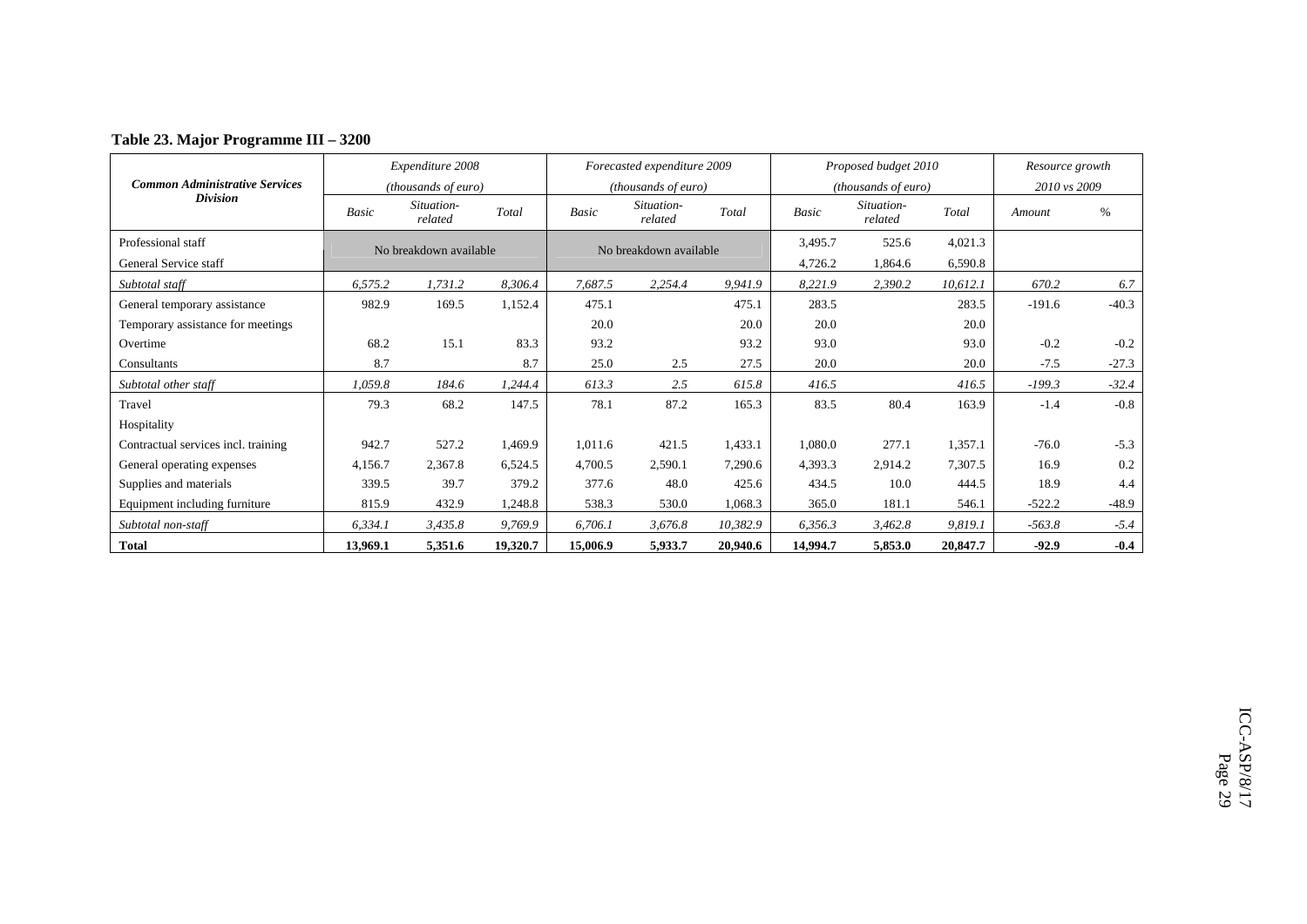|                                                                                              |       | Expenditure 2008       |       |       | Forecasted expenditure 2009 |       |               | Proposed budget 2010  |               | Resource growth |         |  |
|----------------------------------------------------------------------------------------------|-------|------------------------|-------|-------|-----------------------------|-------|---------------|-----------------------|---------------|-----------------|---------|--|
| <b>Office of the Director CASD</b>                                                           |       | (thousands of euro)    |       |       | (thousands of euro)         |       |               | (thousands of euro)   |               | 2010 vs 2009    |         |  |
|                                                                                              | Basic | Situation-<br>related  | Total | Basic | Situation-<br>related       | Total | <b>Basic</b>  | Situation-<br>related | Total         | Amount          | $\%$    |  |
| Professional staff<br>General Service staff                                                  |       | No breakdown available |       |       | No breakdown available      |       | 355.7<br>60.0 |                       | 355.7<br>60.0 |                 |         |  |
| Subtotal staff                                                                               | 381.2 |                        | 381.2 | 290.0 |                             | 290.0 | 415.7         |                       | 415.7         | 125.7           | 43.3    |  |
| General temporary assistance<br>Temporary assistance for meetings<br>Overtime<br>Consultants |       |                        |       |       |                             |       |               |                       |               |                 |         |  |
| Subtotal other staff                                                                         |       |                        |       |       |                             |       |               |                       |               |                 |         |  |
| Travel<br>Hospitality                                                                        | 13.6  |                        | 13.6  | 18.0  | 9.5                         | 27.5  | 18.9          | 8.6                   | 27.5          |                 |         |  |
| Contractual services incl. training<br>General operating expenses                            | 10.0  |                        | 10.0  | 100.0 |                             | 100.0 | 50.0          |                       | 50.0          | $-50.0$         | $-50.0$ |  |
| Supplies and materials<br>Equipment including furniture                                      |       |                        |       |       |                             |       |               |                       |               |                 |         |  |
| Subtotal non-staff                                                                           | 23.6  |                        | 23.6  | 118.0 | 9.5                         | 127.5 | 68.9          | 8.6                   | 77.5          | $-50.0$         | $-39.2$ |  |
| <b>Total</b>                                                                                 | 404.8 |                        | 404.8 | 408.0 | 9.5                         | 417.5 | 484.6         | 8.6                   | 493.2         | 75.7            | 18.1    |  |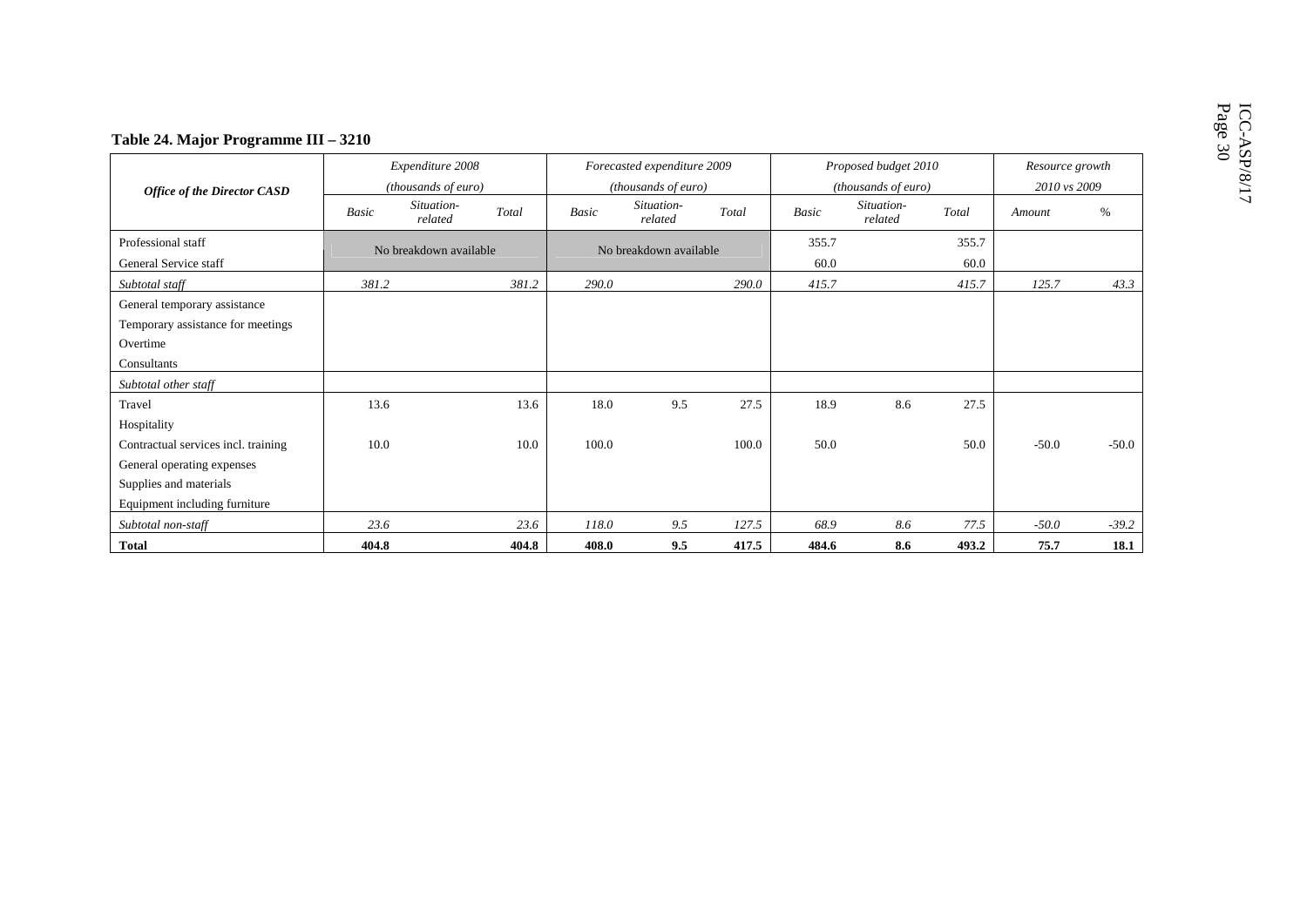### **Table 25. Major Programme III – 3220**

|                                     |         | Expenditure 2008       |         |              | Forecasted expenditure 2009 |         |         | Proposed budget 2010  |         | Resource growth |         |
|-------------------------------------|---------|------------------------|---------|--------------|-----------------------------|---------|---------|-----------------------|---------|-----------------|---------|
| <b>Human Resources Section</b>      |         | (thousands of euros)   |         |              | (thousands of euros)        |         |         | (thousands of euros)  |         | 2010 vs 2009    |         |
|                                     | Basic   | Situation-<br>related  | Total   | <b>Basic</b> | Situation-<br>related       | Total   | Basic   | Situation-<br>related | Total   | Amount          | %       |
| Professional staff                  |         | No breakdown available |         |              | No breakdown available      |         | 761.8   |                       | 761.8   |                 |         |
| General Service staff               |         |                        |         |              |                             |         | 815.4   | 180.0                 | 995.4   |                 |         |
| Subtotal staff                      | 1,311.0 | 136.2                  | 1,447.2 | 1,402.8      | 311.8                       | 1,714.6 | 1,577.2 | 180.0                 | 1,757.2 | 42.6            | 2.5     |
| General temporary assistance        | 446.0   |                        | 446.0   | 234.0        |                             | 234.0   | 133.4   |                       | 133.4   | $-100.6$        | $-43.0$ |
| Temporary assistance for meetings   |         |                        |         |              |                             |         |         |                       |         |                 |         |
| Overtime                            |         |                        |         |              |                             |         |         |                       |         |                 |         |
| Consultants                         | 8.7     |                        | 8.7     | 25.0         | 2.5                         | 27.5    | 20.0    |                       | 20.0    | $-7.5$          | $-27.3$ |
| Subtotal other staff                | 454.7   |                        | 454.7   | 259.0        | 2.5                         | 261.5   | 153.4   |                       | 153.4   | $-108.1$        | $-41.3$ |
| Travel                              | 17.0    | 4.7                    | 21.7    | 17.5         | 17.0                        | 34.5    | 15.1    | 12.0                  | 27.1    | $-7.4$          | $-21.4$ |
| Hospitality                         |         |                        |         |              |                             |         |         |                       |         |                 |         |
| Contractual services incl. training | 212.0   | 331.4                  | 543.4   | 213.0        | 199.5                       | 412.5   | 214.0   | 200.5                 | 414.5   | 2.0             | 0.5     |
| General operating expenses          |         |                        |         |              |                             |         |         |                       |         |                 |         |
| Supplies and materials              | 0.2     |                        | 0.2     | 50.3         |                             | 50.3    | 52.0    |                       | 52.0    | 1.7             | 3.4     |
| Equipment including furniture       |         |                        |         |              |                             |         |         |                       |         |                 |         |
| Subtotal non-staff                  | 229.2   | 336.1                  | 565.3   | 280.8        | 216.5                       | 497.3   | 281.1   | 212.5                 | 493.6   | $-3.7$          | $-0.7$  |
| <b>Total</b>                        | 1,994.9 | 472.3                  | 2,467.2 | 1,942.6      | 530.8                       | 2,473.4 | 2,011.7 | 392.5                 | 2,404.2 | $-69.2$         | $-2.8$  |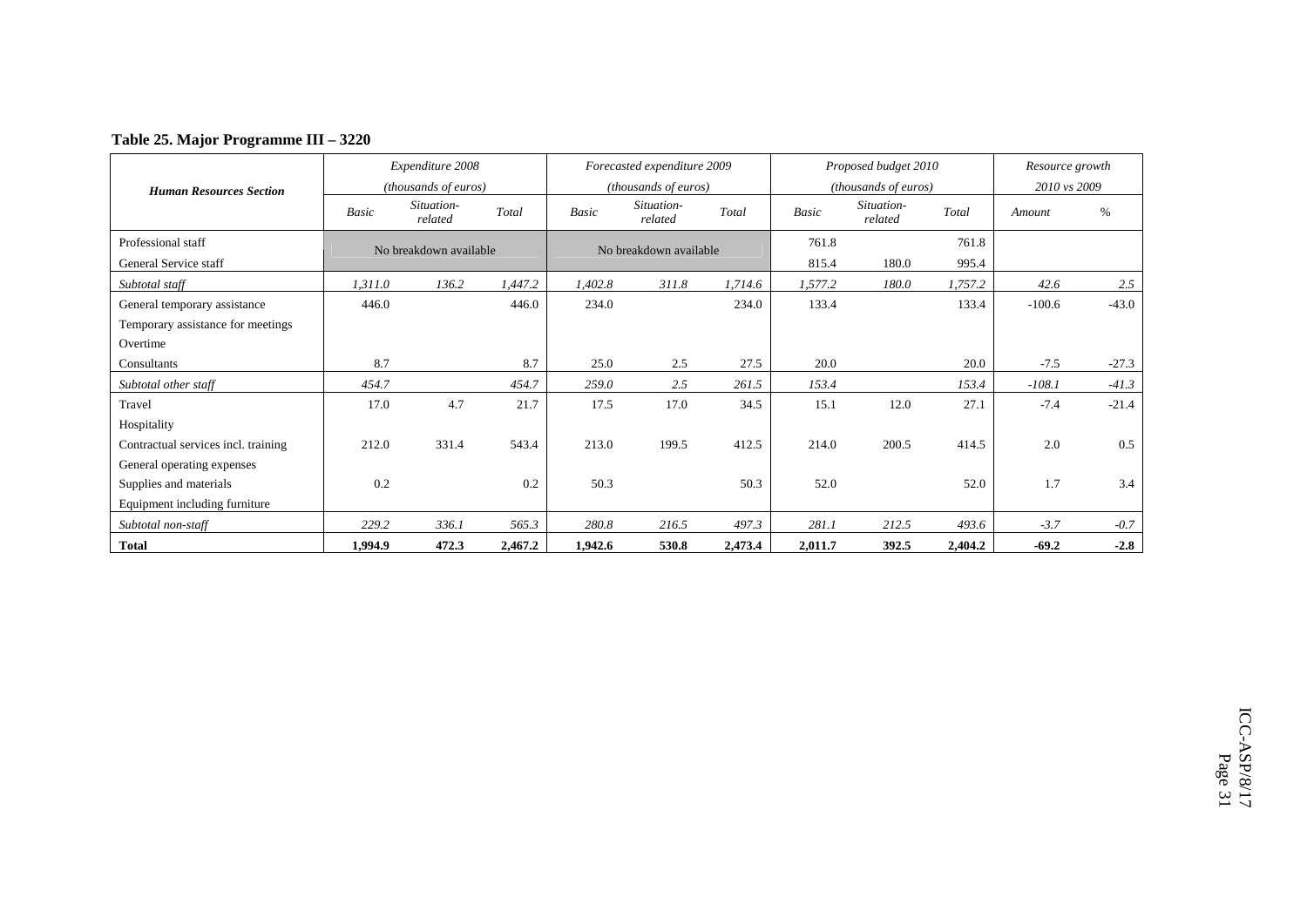|                                             |                        | Expenditure 2008      |                        |              | Forecasted expenditure 2009 |                |              | Proposed budget 2010  |         | Resource growth |         |
|---------------------------------------------|------------------------|-----------------------|------------------------|--------------|-----------------------------|----------------|--------------|-----------------------|---------|-----------------|---------|
| <b>Budget and Finance Section</b>           |                        | (thousands of euro)   |                        |              | (thousands of euro)         |                |              | (thousands of euro)   |         | 2010 vs 2009    |         |
|                                             | <b>Basic</b>           | Situation-<br>related | Total                  | <b>Basic</b> | Situation-<br>related       | Total          | <b>Basic</b> | Situation-<br>related | Total   | Amount          | $\%$    |
| Professional staff<br>General Service staff | No breakdown available |                       | No breakdown available |              |                             | 707.2<br>720.0 | 317.7        | 707.2<br>1,037.7      |         |                 |         |
| Subtotal staff                              | 1,164.0                | 236.3                 | 1,400.3                | 1,269.5      | 246.0                       | 1,515.5        | 1,427.2      | 317.7                 | 1,744.9 | 229.4           | 15.1    |
| General temporary assistance                | 147.2                  | 61.0                  | 208.2                  | 97.1         |                             | 97.1           | 50.0         |                       | 50.0    | $-47.1$         | $-48.5$ |
| Temporary assistance for meetings           |                        |                       |                        |              |                             |                |              |                       |         |                 |         |
| Overtime                                    | 11.0                   | 0.6                   | 11.6                   | 2.7          |                             | 2.7            | 2.5          |                       | 2.5     | $-0.2$          | $-7.4$  |
| Consultants                                 |                        |                       |                        |              |                             |                |              |                       |         |                 |         |
| Subtotal other staff                        | 158.2                  | 61.6                  | 219.8                  | 99.8         |                             | 99.8           | 52.5         |                       | 52.5    | $-47.3$         | $-47.4$ |
| Travel                                      | 14.3                   |                       | 14.3                   | 9.7          | 0.1                         | 9.8            | 10.1         |                       | 10.1    | 0.3             | 3.1     |
| Hospitality                                 |                        |                       |                        |              |                             |                |              |                       |         |                 |         |
| Contractual services incl. training         | 71.0                   |                       | 71.0                   | 84.3         |                             | 84.3           | 68.5         |                       | 68.5    | $-15.8$         | $-18.7$ |
| General operating expenses                  | 53.9                   |                       | 53.9                   | 70.0         |                             | 70.0           | 65.0         |                       | 65.0    | $-5.0$          | $-7.1$  |
| Supplies and materials                      |                        |                       |                        |              |                             |                |              |                       |         |                 |         |
| Equipment including furniture               |                        |                       |                        |              |                             |                |              |                       |         |                 |         |
| Subtotal non-staff                          | 139.2                  |                       | 139.2                  | 164.0        | 0.1                         | 164.1          | 143.6        |                       | 143.6   | $-20.5$         | $-12.5$ |
| <b>Total</b>                                | 1,461.4                | 297.9                 | 1,759.3                | 1,533.3      | 246.1                       | 1,779.4        | 1,623.3      | 317.7                 | 1,941.0 | 161.6           | 9.1     |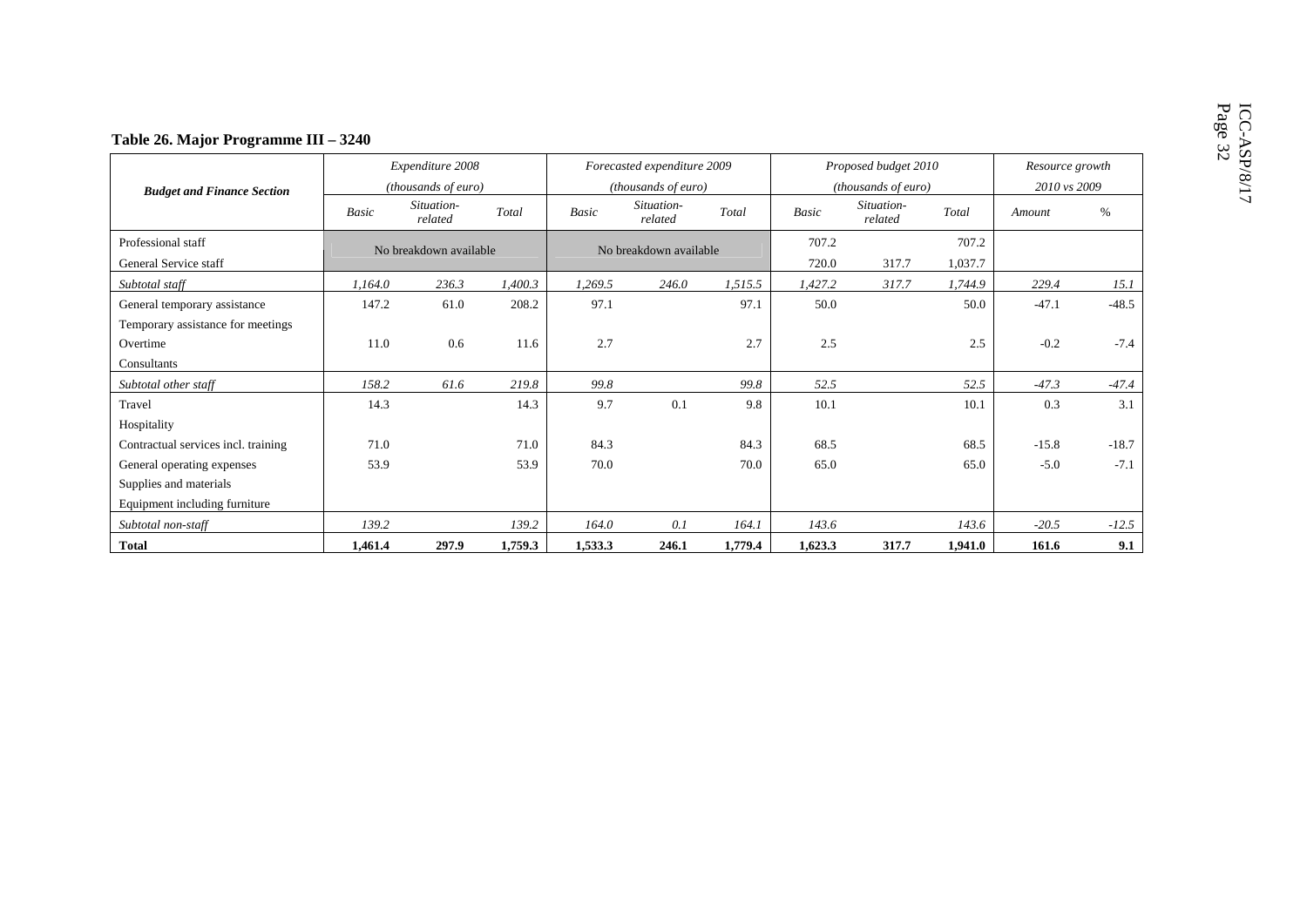### **Table 27. Major Programme III – 3250**

|                                     |         | Expenditure 2008       |         |              | Forecasted expenditure 2009 |         |         | Proposed budget 2010  |         | Resource growth |         |
|-------------------------------------|---------|------------------------|---------|--------------|-----------------------------|---------|---------|-----------------------|---------|-----------------|---------|
| <b>General Services Section</b>     |         | (thousands of euros)   |         |              | (thousands of euros)        |         |         | (thousands of euros)  |         | 2010 vs 2009    |         |
|                                     | Basic   | Situation-<br>related  | Total   | <b>Basic</b> | Situation-<br>related       | Total   | Basic   | Situation-<br>related | Total   | Amount          | $\%$    |
| Professional staff                  |         | No breakdown available |         |              | No breakdown available      |         | 610.4   |                       | 610.4   |                 |         |
| General Service staff               |         |                        |         |              |                             |         | 1,913.1 | 300.0                 | 2,213.1 |                 |         |
| Subtotal staff                      | 1,999.3 | 208.6                  | 2,207.9 | 2,417.5      | 288.5                       | 2,706.0 | 2,523.5 | 300.0                 | 2,823.5 | 117.5           | 4.3     |
| General temporary assistance        | 98.1    | 107.9                  | 206.0   |              |                             |         | 66.7    |                       | 66.7    | 66.7            |         |
| Temporary assistance for meetings   |         |                        |         |              |                             |         |         |                       |         |                 |         |
| Overtime                            | 41.0    | 4.3                    | 45.3    | 60.5         |                             | 60.5    | 60.5    |                       | 60.5    |                 |         |
| Consultants                         |         |                        |         |              |                             |         |         |                       |         |                 |         |
| Subtotal other staff                | 139.1   | 112.2                  | 251.3   | 60.5         |                             | 60.5    | 127.2   |                       | 127.2   | 66.7            | 110.2   |
| Travel                              | 4.8     |                        | 4.8     | 7.1          |                             | 7.1     | 9.3     |                       | 9.3     | 2.2             | 31.0    |
| Hospitality                         |         |                        |         |              |                             |         |         |                       |         |                 |         |
| Contractual services incl. training | 295.5   | 20.0                   | 315.5   | 319.0        | 21.0                        | 340.0   | 241.0   |                       | 241.0   | $-99.0$         | $-29.1$ |
| General operating expenses          | 2,681.5 | 100.0                  | 2,781.5 | 3,042.5      | 122.7                       | 3,165.2 | 2,907.9 | 100.0                 | 3,007.9 | $-157.3$        | $-5.0$  |
| Supplies and materials              | 258.0   | 30.0                   | 288.0   | 327.2        | 38.0                        | 365.2   | 287.5   |                       | 287.5   | $-77.7$         | $-21.3$ |
| Equipment including furniture       | 238.4   | 33.7                   | 272.1   | 72.3         | 80.0                        | 152.3   | 139.6   |                       | 139.6   | $-12.7$         | $-8.3$  |
| Subtotal non-staff                  | 3,478.2 | 183.7                  | 3,661.9 | 3,768.1      | 261.7                       | 4,029.8 | 3,585.3 | 100.0                 | 3,685.3 | $-344.5$        | $-8.5$  |
| <b>Total</b>                        | 5,616.6 | 504.5                  | 6,121.1 | 6,246.1      | 550.2                       | 6,796.3 | 6,236.0 | 400.0                 | 6,636.0 | $-160.3$        | $-2.4$  |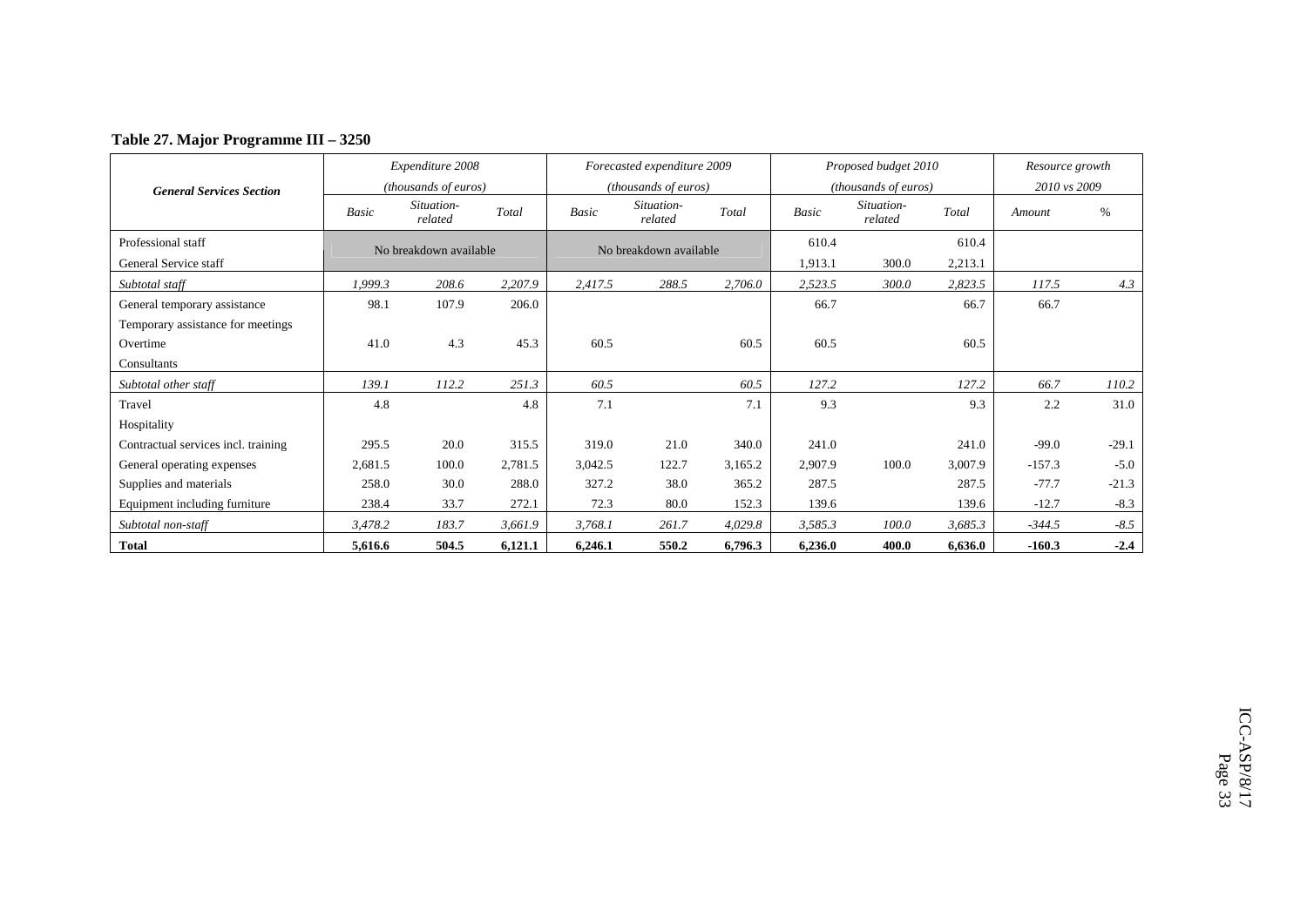|                                             |                                   | Expenditure 2008      |         |                        | Forecasted expenditure 2009 |         |                    | Proposed budget 2010  |                    | Resource growth |         |
|---------------------------------------------|-----------------------------------|-----------------------|---------|------------------------|-----------------------------|---------|--------------------|-----------------------|--------------------|-----------------|---------|
| <b>Information and Communication</b>        |                                   | (thousands of euros)  |         |                        | (thousands of euros)        |         |                    | (thousands of euros)  |                    | 2010 vs 2009    |         |
| <b>Technologies Section</b>                 | Basic                             | Situation-<br>related | Total   | <b>Basic</b>           | Situation-<br>related       | Total   | <b>Basic</b>       | Situation-<br>related | Total              | Amount          | $\%$    |
| Professional staff<br>General Service staff | No breakdown available<br>1,719.7 |                       |         | No breakdown available |                             |         | 1,060.6<br>1,217.7 | 525.6<br>1,066.9      | 1,586.2<br>2,284.6 |                 |         |
| Subtotal staff                              |                                   | 1,150.1               | 2,869.8 | 2,307.7                | 1,408.1                     | 3,715.8 | 2,278.3            | 1,592.5               | 3,870.8            | 155.0           | 4.2     |
| General temporary assistance                | 291.6                             | 0.6                   | 292.2   | 144.0                  |                             | 144.0   | 33.4               |                       | 33.4               | $-110.6$        | $-76.8$ |
| Temporary assistance for meetings           |                                   |                       |         | 20.0                   |                             | 20.0    | 20.0               |                       | 20.0               |                 |         |
| Overtime                                    | 16.2                              | 10.2                  | 26.4    | 30.0                   |                             | 30.0    | 30.0               |                       | 30.0               |                 |         |
| Consultants                                 |                                   |                       |         |                        |                             |         |                    |                       |                    |                 |         |
| Subtotal other staff                        | 307.8                             | 10.8                  | 318.6   | 194.0                  |                             | 194.0   | 83.4               |                       | 83.4               | $-110.6$        | $-57.0$ |
| Travel                                      | 29.6                              | 63.5                  | 93.1    | 25.8                   | 60.6                        | 86.4    | 30.1               | 59.8                  | 89.9               | 3.5             | 4.1     |
| Hospitality                                 |                                   |                       |         |                        |                             |         |                    |                       |                    |                 |         |
| Contractual services incl. training         | 354.2                             | 175.8                 | 530.0   | 295.3                  | 201.0                       | 496.3   | 506.5              | 76.6                  | 583.1              | 86.8            | 17.5    |
| General operating expenses                  | 1,421.3                           | 2,267.8               | 3,689.1 | 1,588.0                | 2,467.4                     | 4,055.4 | 1,420.4            | 2,814.2               | 4,234.6            | 179.2           | 4.4     |
| Supplies and materials                      | 81.3                              | 9.7                   | 91.0    | 0.1                    | 10.0                        | 10.1    | 95.0               | 10.0                  | 105.0              | 94.9            | 939.6   |
| Equipment including furniture               | 577.5                             | 399.2                 | 976.7   | 466.0                  | 450.0                       | 916.0   | 225.4              | 181.1                 | 406.5              | $-509.5$        | $-55.6$ |
| Subtotal non-staff                          | 2,463.9                           | 2,916.0               | 5,379.9 | 2,375.2                | 3,189.0                     | 5,564.2 | 2,277.4            | 3,141.7               | 5,419.1            | $-145.1$        | $-2.6$  |
| <b>Total</b>                                | 4,491.4                           | 4,076.9               | 8,568.3 | 4,876.9                | 4,597.1                     | 9,474.0 | 4,639.1            | 4,734.2               | 9,373.3            | $-100.7$        | $-1.1$  |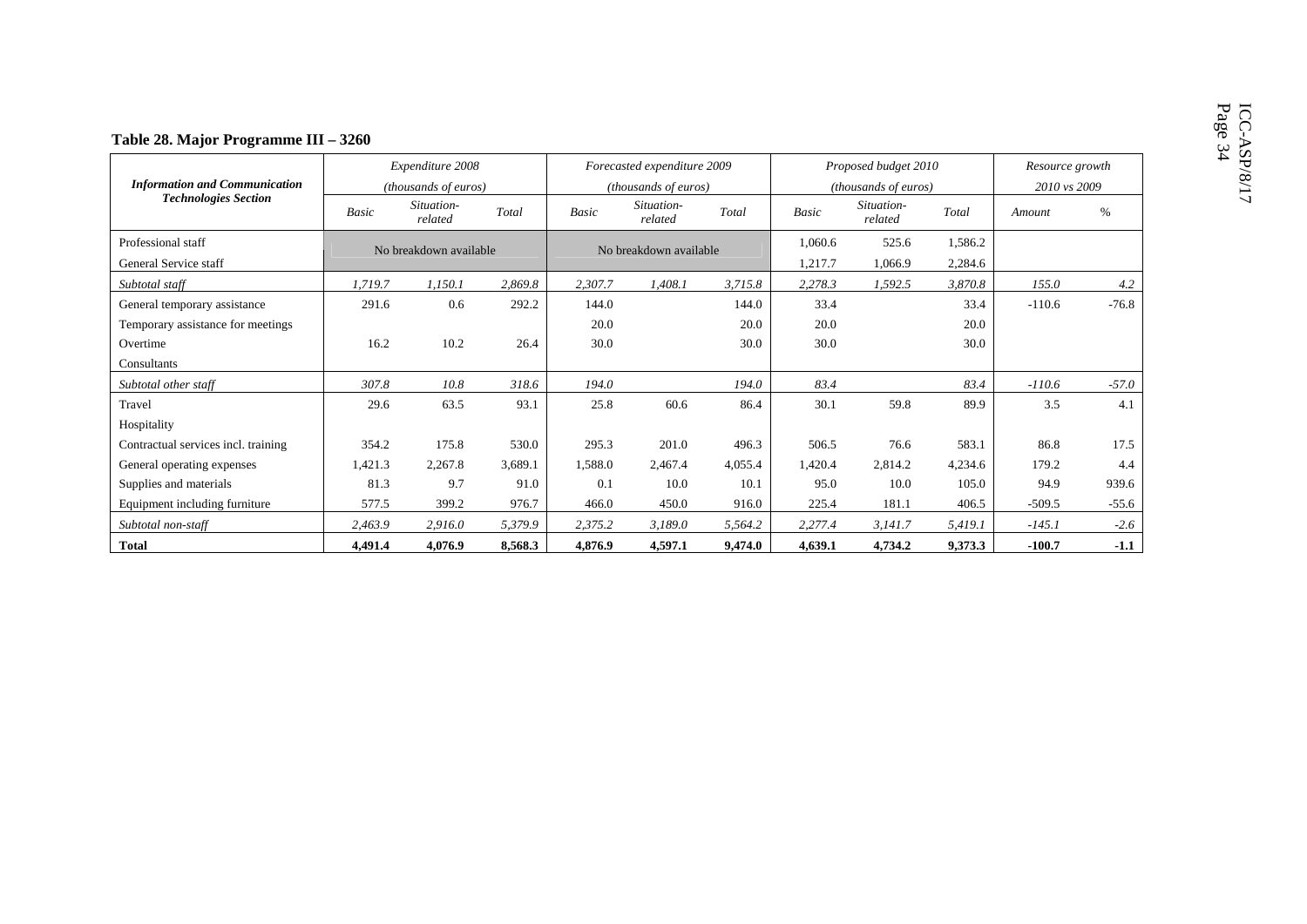|  |  | Table 29. Major Programme III - 3300 |  |  |
|--|--|--------------------------------------|--|--|
|--|--|--------------------------------------|--|--|

|                                     |              | Expenditure 2008             |          |              | Forecasted expenditure 2009 |          |         | Proposed budget 2010       |          | Resource growth |         |
|-------------------------------------|--------------|------------------------------|----------|--------------|-----------------------------|----------|---------|----------------------------|----------|-----------------|---------|
| <b>Division of Court Services</b>   |              | ( <i>thousands of euro</i> ) |          |              | (thousands of euro)         |          |         | <i>(thousands of euro)</i> |          | 2010 vs 2009    |         |
|                                     | <b>Basic</b> | Situation-<br>related        | Total    | <b>Basic</b> | Situation-<br>related       | Total    | Basic   | Situation-<br>related      | Total    | Amount          | $\%$    |
| Professional staff                  |              | No breakdown available       |          |              | No breakdown available      |          | 2,947.1 | 4,941.1                    | 7,888.2  |                 |         |
| General Service staff               |              |                              |          |              |                             |          | 480.0   | 2,178.1                    | 2,658.1  |                 |         |
| Subtotal staff                      | 2,823.2      | 4,297.4                      | 7,120.6  | 3,010.5      | 5,486.9                     | 8,497.3  | 3,427.1 | 7,119.2                    | 10,546.3 | 2,049.0         | 24.1    |
| General temporary assistance        | 198.4        | 834.7                        | 1,033.1  | 16.0         | 785.9                       | 801.9    |         | 618.3                      | 618.3    | $-183.6$        | $-22.9$ |
| Temporary assistance for meetings   | 257.4        | 10.1                         | 267.5    | 581.5        | 218.0                       | 799.5    | 285.7   | 71.1                       | 356.8    | $-442.7$        | $-55.4$ |
| Overtime                            | 2.3          | 4.2                          | 6.5      |              | 35.0                        | 35.0     |         | 79.6                       | 79.6     | 44.6            | 127.4   |
| Consultants                         | 30.2         | 72.6                         | 102.8    | 11.0         | 206.9                       | 217.9    | 11.0    | 203.6                      | 214.6    | $-3.3$          | $-1.5$  |
| Subtotal other staff                | 488.3        | 921.6                        | 1,409.9  | 608.5        | 1,245.8                     | 1,854.3  | 296.7   | 972.6                      | 1,269.3  | $-585.0$        | $-31.5$ |
| Travel                              | 19.5         | 451.3                        | 470.8    | 40.2         | 1,054.2                     | 1,094.3  | 33.9    | 1,083.6                    | 1,117.5  | 23.2            | 2.1     |
| Hospitality                         |              |                              |          |              |                             |          |         |                            |          |                 |         |
| Contractual services incl. training | 460.9        | 517.0                        | 977.9    | 333.0        | 673.7                       | 1,006.7  | 296.0   | 220.9                      | 516.9    | $-489.8$        | $-48.7$ |
| General operating expenses          | 1,089.5      | 903.9                        | 1,993.4  | 1,323.9      | 3,030.1                     | 4,354.0  | 1,332.5 | 2,033.3                    | 3,365.8  | $-988.2$        | $-22.7$ |
| Supplies and materials              | 12.2         | 108.2                        | 120.4    | 29.1         | 121.0                       | 150.1    | 30.5    | 121.0                      | 151.5    | 1.4             | 0.9     |
| Equipment including furniture       | 32.0         | 199.1                        | 231.1    | 51.4         | 46.9                        | 98.3     | 31.5    | 28.0                       | 59.5     | $-38.8$         | $-39.5$ |
| Subtotal non-staff                  | 1,614.1      | 2,179.5                      | 3,793.6  | 1,777.6      | 4,925.9                     | 6,703.4  | 1,724.4 | 3,486.8                    | 5,211.2  | $-1,492.2$      | $-22.3$ |
| <b>Total</b>                        | 4,925.6      | 7,398.5                      | 12,324.1 | 5,396.5      | 11,658.5                    | 17,055.1 | 5,448.2 | 11,578.6                   | 17,026.8 | $-28.3$         | $-0.2$  |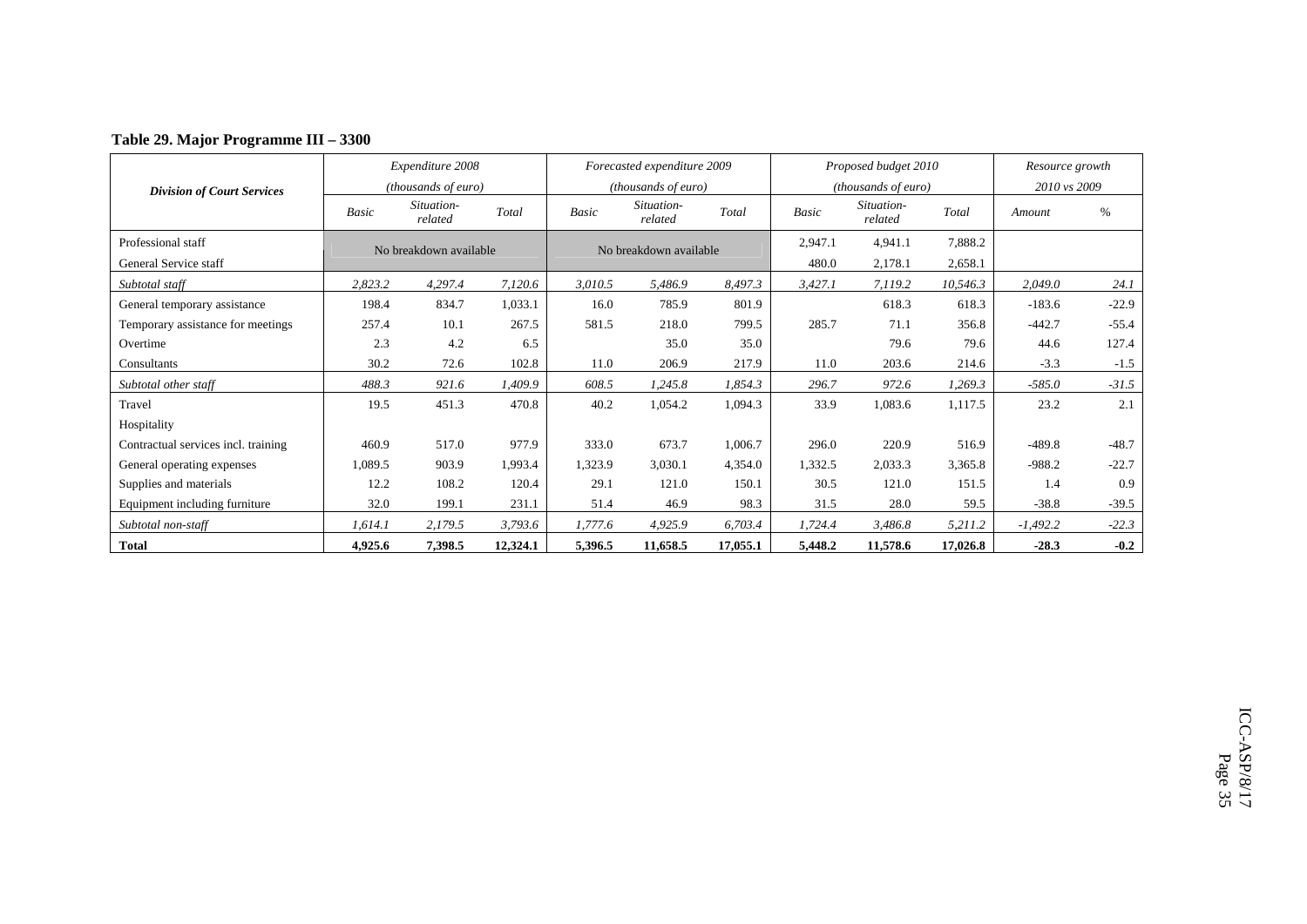|                                             |              | Expenditure 2008      |                        |              | Forecasted expenditure 2009 |       |               | Proposed budget 2010  |               | Resource growth |         |
|---------------------------------------------|--------------|-----------------------|------------------------|--------------|-----------------------------|-------|---------------|-----------------------|---------------|-----------------|---------|
| <b>Office of the Director DCS</b>           |              | (thousands of euros)  |                        |              | (thousands of euros)        |       |               | (thousands of euros)  |               | 2010 vs 2009    |         |
|                                             | <b>Basic</b> | Situation-<br>related | Total                  | <b>Basic</b> | Situation-<br>related       | Total | <b>Basic</b>  | Situation-<br>related | Total         | Amount          | $\%$    |
| Professional staff<br>General Service staff |              |                       | No breakdown available |              | No breakdown available      |       | 162.1<br>60.0 | 353.4                 | 515.5<br>60.0 |                 |         |
| Subtotal staff                              | 224.2        | 192.2                 | 416.4                  | 212.1        | 257.9                       | 470.0 | 222.1         | 353.4                 | 575.5         | 105.5           | 22.4    |
| General temporary assistance                |              | 84.7                  | 84.7                   |              | 57.0                        | 57.0  |               | 36.7                  | 36.7          | $-20.3$         | $-35.6$ |
| Temporary assistance for meetings           |              |                       |                        |              |                             |       |               |                       |               |                 |         |
| Overtime                                    |              |                       |                        |              |                             |       |               |                       |               |                 |         |
| Consultants                                 |              | 10.7                  | 10.7                   |              | 81.9                        | 81.9  |               | 81.9                  | 81.9          |                 |         |
| Subtotal other staff                        |              | 95.4                  | 95.4                   |              | 138.9                       | 138.9 |               | 118.6                 | 118.6         | $-20.3$         | $-14.6$ |
| Travel                                      | 1.0          | 43.3                  | 44.3                   | 13.9         | 37.6                        | 51.4  | 10.6          | 61.3                  | 71.9          | 20.5            | 39.8    |
| Hospitality                                 |              |                       |                        |              |                             |       |               |                       |               |                 |         |
| Contractual services incl. training         |              | 1.5                   | 1.5                    | 12.3         |                             | 12.3  | 17.7          |                       | 17.7          | 5.4             | 43.9    |
| General operating expenses                  |              |                       |                        |              |                             |       |               | 5.0                   | 5.0           | 5.0             |         |
| Supplies and materials                      |              |                       |                        |              |                             |       |               |                       |               |                 |         |
| Equipment including furniture               |              |                       |                        |              |                             |       |               |                       |               |                 |         |
| Subtotal non-staff                          | 1.0          | 44.8                  | 45.8                   | 26.2         | 37.6                        | 63.7  | 28.3          | 66.3                  | 94.6          | 30.9            | 48.5    |
| <b>Total</b>                                | 225.2        | 332.4                 | 557.6                  | 238.3        | 434.4                       | 672.6 | 250.4         | 538.3                 | 788.7         | 116.1           | 17.3    |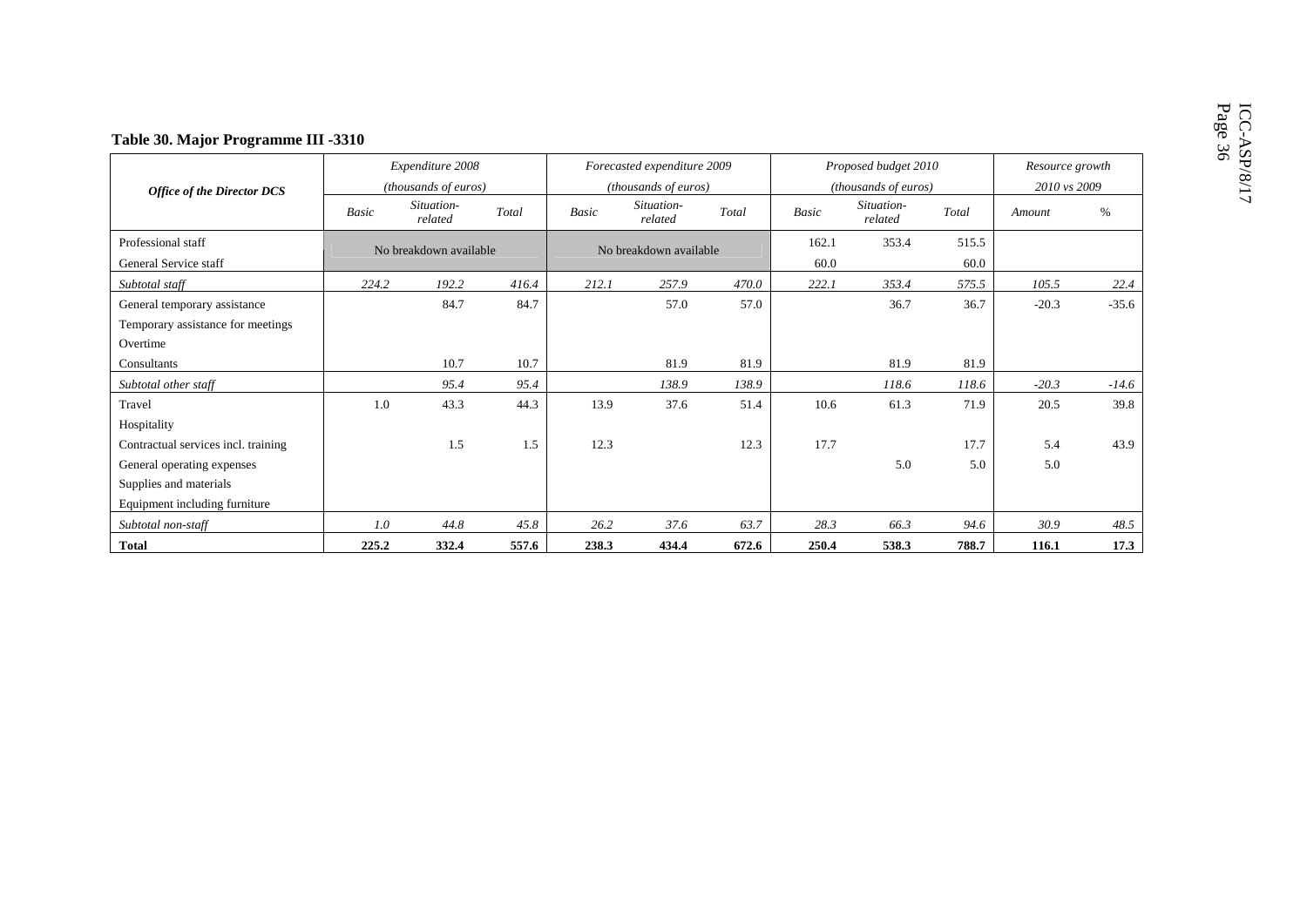### **Table 31. Major Programme III – 3320**

|                                     |              | Expenditure 2008       |         |       | Forecasted expenditure 2009 |         |       | Proposed budget 2010  |         | Resource growth |          |
|-------------------------------------|--------------|------------------------|---------|-------|-----------------------------|---------|-------|-----------------------|---------|-----------------|----------|
| <b>Court Management Section</b>     |              | (thousands of euro)    |         |       | (thousands of euro)         |         |       | (thousands of euro)   |         | 2010 vs 2009    |          |
|                                     | <b>Basic</b> | Situation-<br>related  | Total   | Basic | Situation-<br>related       | Total   | Basic | Situation-<br>related | Total   | Amount          | $\%$     |
| Professional staff                  |              | No breakdown available |         |       | No breakdown available      |         | 316.1 | 975.7                 | 1,291.8 |                 |          |
| General Service staff               |              |                        |         |       |                             |         | 120.0 | 677.7                 | 797.7   |                 |          |
| Subtotal staff                      | 205.2        | 624.5                  | 829.7   | 343.9 | 918.4                       | 1,262.2 | 436.1 | 1,653.4               | 2,089.5 | 827.3           | 65.5     |
| General temporary assistance        | 60.1         | 197.4                  | 257.5   |       | 198.1                       | 198.1   |       |                       |         | $-198.1$        | $-100.0$ |
| Temporary assistance for meetings   |              |                        |         |       |                             |         |       |                       |         |                 |          |
| Overtime                            | 2.1          | 4.2                    | 6.3     |       | 35.0                        | 35.0    |       | 30.0                  | 30.0    | $-5.0$          | $-14.3$  |
| Consultants                         | 30.2         |                        | 30.2    | 11.0  | 30.0                        | 41.0    | 11.0  | 30.0                  | 41.0    |                 |          |
| Subtotal other staff                | 92.4         | 201.6                  | 294.0   | 11.0  | 263.1                       | 274.1   | 11.0  | 60.0                  | 71.0    | $-203.1$        | $-74.1$  |
| Travel                              | 5.6          | 4.2                    | 9.8     | 2.8   | 45.0                        | 47.8    |       | 47.9                  | 47.9    | 0.1             | 0.2      |
| Hospitality                         |              |                        |         |       |                             |         |       |                       |         |                 |          |
| Contractual services incl. training | 222.1        | 258.5                  | 480.6   | 50.9  | 188.5                       | 239.4   | 4.3   | 70.1                  | 74.4    | $-165.0$        | $-68.9$  |
| General operating expenses          | 182.0        | 0.2                    | 182.2   | 6.4   | 30.0                        | 36.4    | 15.5  |                       | 15.5    | $-20.9$         | $-57.4$  |
| Supplies and materials              | 6.5          | 93.7                   | 100.2   | 13.0  | 105.0                       | 118.0   | 13.0  | 105.0                 | 118.0   |                 |          |
| Equipment including furniture       | 15.2         | 22.3                   | 37.5    | 27.5  | 28.0                        | 55.5    | 25.5  | 28.0                  | 53.5    | $-2.0$          | $-3.6$   |
| Subtotal non-staff                  | 431.4        | 378.9                  | 810.3   | 100.6 | 396.5                       | 497.1   | 58.3  | 251.0                 | 309.3   | $-187.8$        | $-37.8$  |
| <b>Total</b>                        | 729.0        | 1,205.0                | 1,934.0 | 455.5 | 1,578.0                     | 2,033.4 | 505.4 | 1,964.4               | 2,469.8 | 436.4           | 21.5     |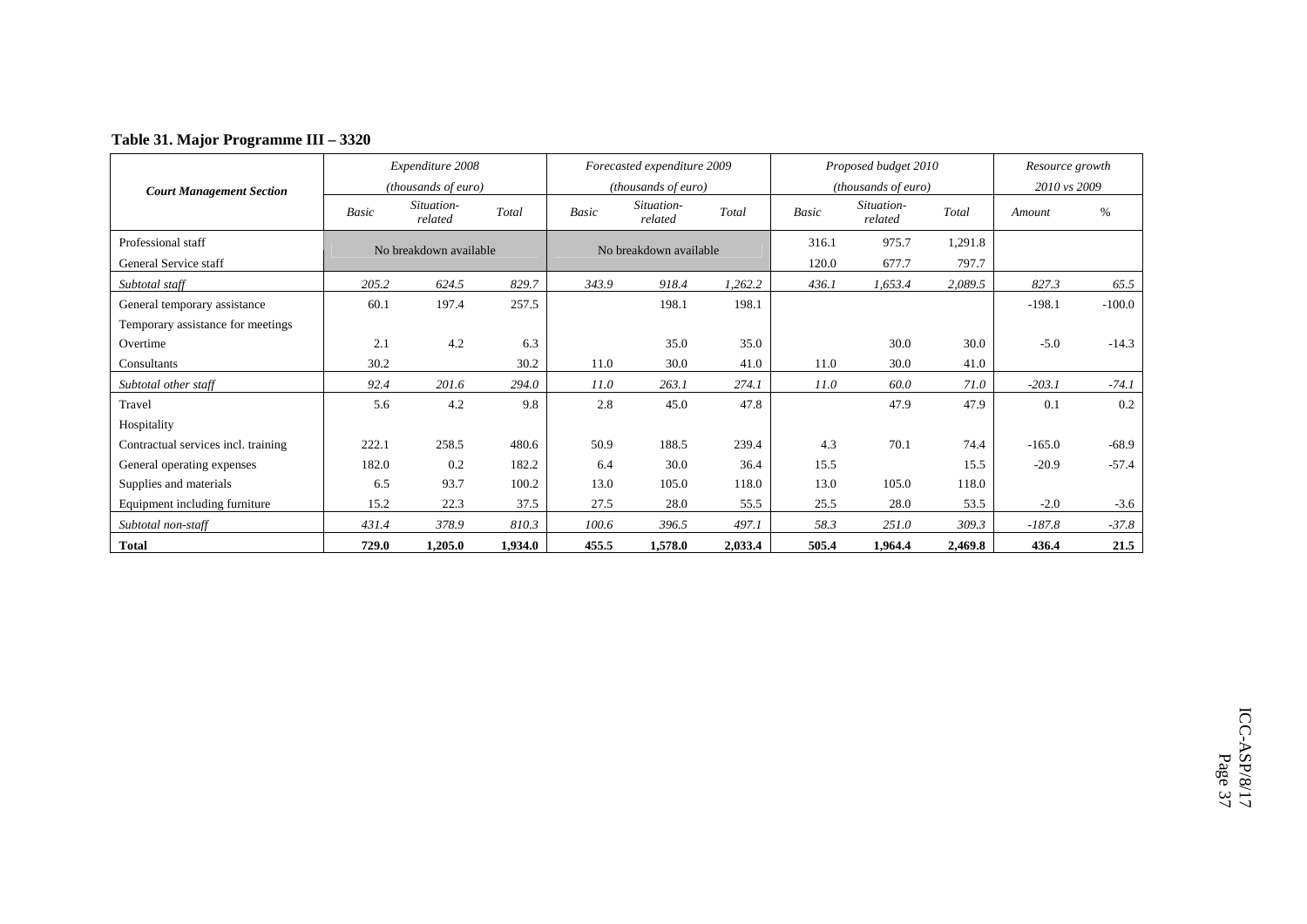|                                             |              | Expenditure 2008                                 |         |         | Forecasted expenditure 2009 |         |              | Proposed budget 2010  |                | Resource growth |          |
|---------------------------------------------|--------------|--------------------------------------------------|---------|---------|-----------------------------|---------|--------------|-----------------------|----------------|-----------------|----------|
| <b>Detention Section</b>                    |              | (thousands of euro)                              |         |         | (thousands of euro)         |         |              | (thousands of euro)   |                | 2010 vs 2009    |          |
|                                             | <b>Basic</b> | Situation-<br>related                            | Total   | Basic   | Situation-<br>related       | Total   | <b>Basic</b> | Situation-<br>related | Total          | Amount          | $\%$     |
| Professional staff<br>General Service staff |              | No breakdown available<br>256.7<br>223.1<br>33.6 |         |         | No breakdown available      |         |              | 79.9<br>60.0          | 277.4<br>120.0 |                 |          |
| Subtotal staff                              |              |                                                  |         | 245.9   | 133.0                       | 378.9   | 257.5        | 139.9                 | 397.4          | 18.5            | 4.9      |
| General temporary assistance                | 68.8         | 35.8                                             | 104.6   | 11.6    | 7.0                         | 18.6    |              |                       |                | $-18.6$         | $-100.0$ |
| Temporary assistance for meetings           |              |                                                  |         |         |                             |         |              |                       |                |                 |          |
| Overtime                                    |              |                                                  |         |         |                             |         |              |                       |                |                 |          |
| Consultants                                 |              |                                                  |         |         | 15.5                        | 15.5    |              | 6.0                   | 6.0            | $-9.5$          | $-61.3$  |
| Subtotal other staff                        | 68.8         | 35.8                                             | 104.6   | 11.6    | 22.5                        | 34.1    |              | 6.0                   | 6.0            | $-28.1$         | $-82.4$  |
| Travel                                      |              | 13.2                                             | 13.2    | 2.6     | 40.5                        | 43.1    | 2.7          | 81.5                  | 84.2           | 41.1            | 95.4     |
| Hospitality                                 |              |                                                  |         |         |                             |         |              |                       |                |                 |          |
| Contractual services incl. training         | 81.6         | 8.5                                              | 90.1    | 0.6     | 17.2                        | 17.8    | 16.5         | 19.9                  | 36.4           | 18.6            | 104.5    |
| General operating expenses                  | 906.9        | 6.2                                              | 913.1   | 1,317.5 | 98.3                        | 1,415.8 | 1,317.0      | 94.0                  | 1,411.0        | $-4.8$          | $-0.3$   |
| Supplies and materials                      |              | 0.7                                              | 0.7     | 6.1     |                             | 6.1     | 7.5          |                       | 7.5            | 1.4             | 23.0     |
| Equipment including furniture               | 16.8         |                                                  | 16.8    | 17.2    |                             | 17.2    | 6.0          |                       | 6.0            | $-11.2$         | $-65.1$  |
| Subtotal non-staff                          | 1,005.3      | 28.6                                             | 1,033.9 | 1,344.0 | 156.0                       | 1,500.0 | 1,349.7      | 195.4                 | 1,545.1        | 45.1            | 3.0      |
| <b>Total</b>                                | 1,297.2      | 98.0                                             | 1,395.2 | 1.601.5 | 311.5                       | 1,913.0 | 1,607.2      | 341.3                 | 1.948.5        | 35.5            | 1.9      |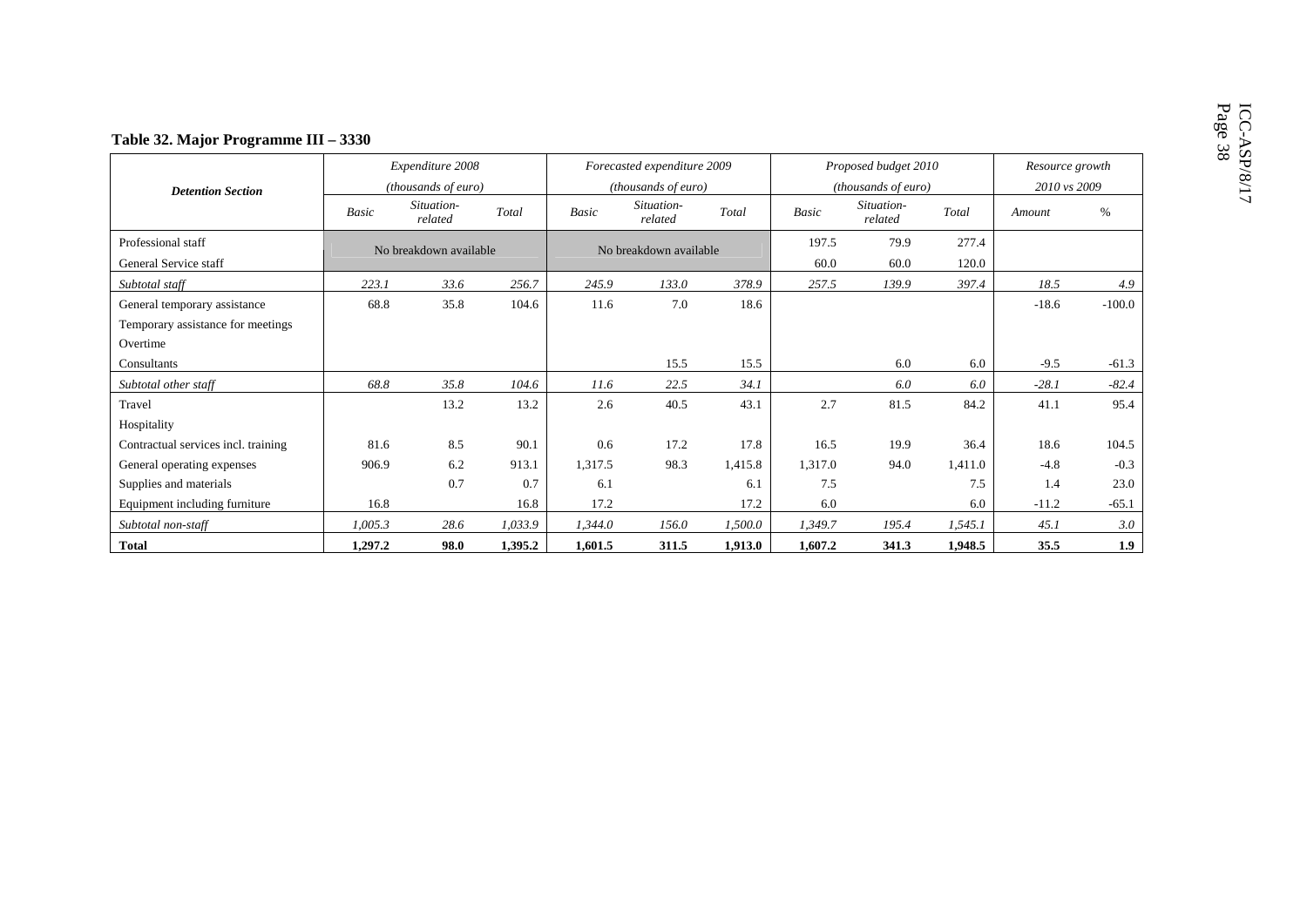|                                             |         | Expenditure 2008       |         |         | Forecasted expenditure 2009 |         |         | Proposed budget 2010  |         | Resource growth |          |
|---------------------------------------------|---------|------------------------|---------|---------|-----------------------------|---------|---------|-----------------------|---------|-----------------|----------|
| <b>Court Interpretation and Translation</b> |         | (thousands of euro)    |         |         | (thousands of euro)         |         |         | (thousands of euro)   |         | 2010 vs 2009    |          |
| <b>Section</b>                              | Basic   | Situation-<br>related  | Total   | Basic   | Situation-<br>related       | Total   | Basic   | Situation-<br>related | Total   | Amount          | $\%$     |
| Professional staff                          |         | No breakdown available |         |         | No breakdown available      |         | 1,720.1 | 2,368.0               | 4,088.1 |                 |          |
| General Service staff                       |         |                        |         |         |                             |         | 180.0   | 317.7                 | 497.7   |                 |          |
| Subtotal staff                              | 1,625.0 | 1,997.1                | 3,622.1 | 1,625.0 | 2,321.0                     | 3,946.0 | 1,900.1 | 2,685.7               | 4,585.8 | 639.8           | 16.2     |
| General temporary assistance                | 69.1    | 348.2                  | 417.3   | 4.0     | 413.2                       | 417.2   | 0.0     | 581.6                 | 581.6   | 164.4           | 39.4     |
| Temporary assistance for meetings           | 257.4   | 10.1                   | 267.5   | 581.5   | 218.0                       | 799.5   | 285.7   | 71.1                  | 356.8   | $-442.7$        | $-55.4$  |
| Overtime                                    |         |                        |         |         |                             |         |         |                       |         |                 |          |
| Consultants                                 |         | 48.9                   | 48.9    |         | 79.5                        | 79.5    |         | 64.2                  | 64.2    | $-15.3$         | $-19.2$  |
| Subtotal other staff                        | 326.5   | 407.2                  | 733.7   | 585.5   | 710.7                       | 1,296.2 | 285.7   | 716.9                 | 1,002.6 | $-293.6$        | $-22.7$  |
| Travel                                      | 7.7     | 63.4                   | 71.1    | 9.5     | 229.1                       | 238.6   | 9.3     | 269.3                 | 278.6   | 40.0            | 16.8     |
| Hospitality                                 |         |                        |         |         |                             |         |         |                       |         |                 |          |
| Contractual services incl. training         | 157.2   | 98.4                   | 255.6   | 269.2   | 436.9                       | 706.1   | 257.5   | 101.0                 | 358.5   | $-347.6$        | $-49.2$  |
| General operating expenses                  | 0.6     |                        | 0.6     |         |                             |         |         |                       |         |                 |          |
| Supplies and materials                      | 5.6     | 4.3                    | 9.9     | 10.0    | 10.0                        | 20.0    | 10.0    | 10.0                  | 20.0    |                 |          |
| Equipment including furniture               |         | 162.3                  | 162.3   | 6.7     | 1.5                         | 8.2     |         |                       |         | $-8.2$          | $-100.0$ |
| Subtotal non-staff                          | 171.1   | 328.4                  | 499.5   | 295.4   | 677.5                       | 972.9   | 276.8   | 380.3                 | 657.1   | $-315.8$        | $-32.5$  |
| <b>Total</b>                                | 2,122.6 | 2,732.7                | 4,855.3 | 2,505.9 | 3,709.2                     | 6,215.1 | 2,462.6 | 3,782.9               | 6,245.5 | 30.4            | 0.5      |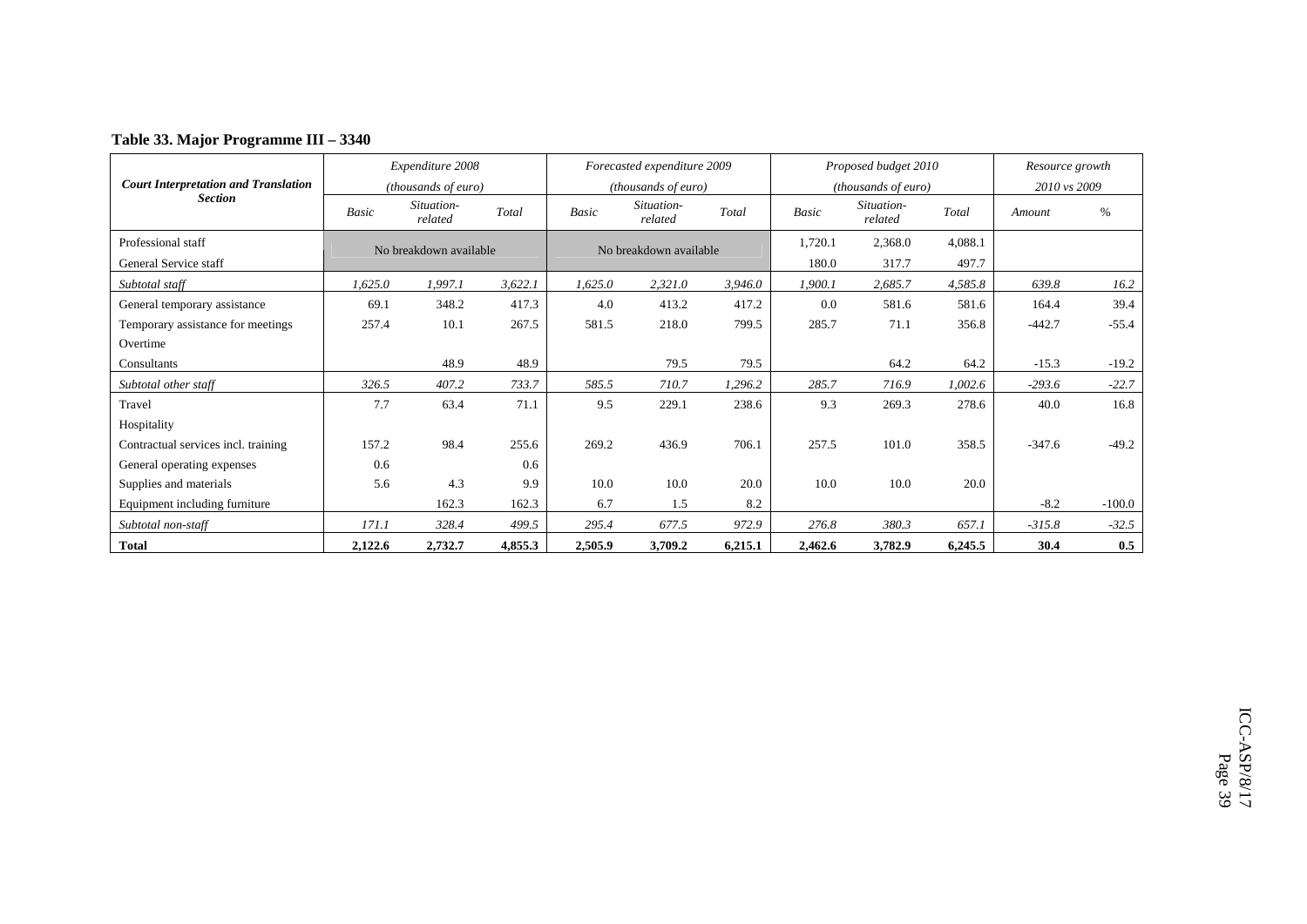|                                             |                        | Expenditure 2008      |         |              | Forecasted expenditure 2009 |         |               | Proposed budget 2010  |                    | Resource growth |          |
|---------------------------------------------|------------------------|-----------------------|---------|--------------|-----------------------------|---------|---------------|-----------------------|--------------------|-----------------|----------|
| <b>Victims and Witnesses Unit</b>           |                        | (thousands of euros)  |         |              | (thousands of euros)        |         |               | (thousands of euros)  |                    | 2010 vs 2009    |          |
|                                             | Basic                  | Situation-<br>related | Total   | <b>Basic</b> | Situation-<br>related       | Total   | Basic         | Situation-<br>related | Total              | Amount          | $\%$     |
| Professional staff<br>General Service staff | No breakdown available |                       |         |              | No breakdown available      |         | 551.3<br>60.0 | 1,164.1<br>1,122.7    | 1,715.4<br>1,182.7 |                 |          |
| Subtotal staff                              | 545.7                  | 1,450.0               | 1,995.7 | 583.6        | 1,856.6                     | 2,440.2 | 611.3         | 2,286.8               | 2,898.1            | 457.9           | 18.8     |
| General temporary assistance                | 0.4                    | 168.6                 | 169.0   | 0.4          | 110.6                       | 111.0   |               |                       |                    | $-111.0$        | $-100.0$ |
| Temporary assistance for meetings           |                        |                       |         |              |                             |         |               |                       |                    |                 |          |
| Overtime                                    | 0.2                    |                       | 0.2     |              |                             |         |               | 49.6                  | 49.6               | 49.6            |          |
| Consultants                                 |                        | 13.0                  | 13.0    |              |                             |         |               | 21.5                  | 21.5               | 21.5            |          |
| Subtotal other staff                        | 0.6                    | 181.6                 | 182.2   | 0.4          | 110.6                       | 111.0   |               | 71.1                  | 71.1               | $-39.9$         | $-35.9$  |
| Travel                                      | 5.2                    | 327.2                 | 332.4   | 11.4         | 702.0                       | 713.4   | 11.3          | 623.6                 | 634.9              | $-78.5$         | $-11.0$  |
| Hospitality                                 |                        |                       |         |              |                             |         |               |                       |                    |                 |          |
| Contractual services incl. training         |                        | 150.1                 | 150.1   |              | 31.1                        | 31.1    |               | 29.9                  | 29.9               | $-1.2$          | $-3.9$   |
| General operating expenses                  |                        | 897.5                 | 897.5   |              | 2,901.8                     | 2,901.8 |               | 1,934.3               | 1,934.3            | $-967.5$        | $-33.3$  |
| Supplies and materials                      | 0.1                    | 9.5                   | 9.6     |              | 6.0                         | 6.0     |               | 6.0                   | 6.0                |                 |          |
| Equipment including furniture               |                        | 14.5                  | 14.5    |              | 17.4                        | 17.4    |               |                       |                    | $-17.4$         | $-100.0$ |
| Subtotal non-staff                          | 5.3                    | 1,398.8               | 1,404.1 | 11.4         | 3,658.3                     | 3,669.7 | 11.3          | 2,593.8               | 2,605.1            | $-1,064.6$      | $-29.0$  |
| <b>Total</b>                                | 551.6                  | 3,030.4               | 3,582.0 | 595.4        | 5,625.5                     | 6,220.9 | 622.6         | 4,951.7               | 5,574.3            | $-646.6$        | $-10.4$  |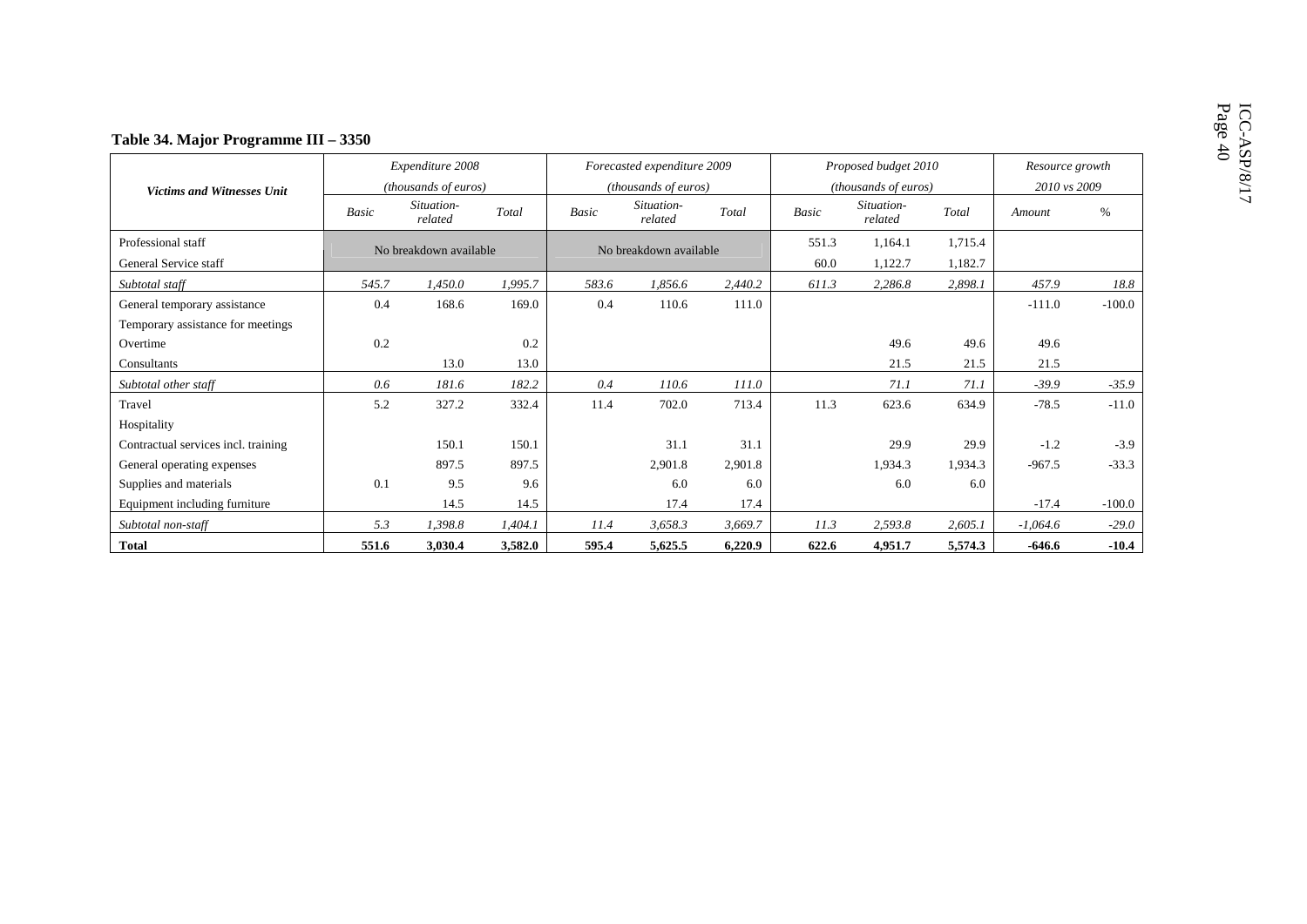### **Table 35. Major Programme III – 3400**

|                                     |         | Expenditure 2008       |         |         | Forecasted expenditure 2009 |         |         | Proposed budget 2010       |         | Resource growth |         |
|-------------------------------------|---------|------------------------|---------|---------|-----------------------------|---------|---------|----------------------------|---------|-----------------|---------|
| <b>Public Information and</b>       |         | (thousands of euro)    |         |         | (thousands of euro)         |         |         | <i>(thousands of euro)</i> |         | 2010 vs 2009    |         |
| <b>Documentation Section</b>        | Basic   | Situation-<br>related  | Total   | Basic   | Situation-<br>related       | Total   | Basic   | Situation-<br>related      | Total   | Amount          | $\%$    |
| Professional staff                  |         | No breakdown available |         |         | No breakdown available      |         | 908.6   | 520.4                      | 1,429.0 |                 |         |
| General Service staff               |         |                        |         |         |                             |         | 480.0   | 196.9                      | 676.9   |                 |         |
| Subtotal staff                      | 712.4   | 414.4                  | 1,126.8 | 1,072.9 | 609.7                       | 1,682.6 | 1,388.6 | 717.3                      | 2,105.9 | 423.4           | 25.2    |
| General temporary assistance        | 245.2   | 154.9                  | 400.1   | 43.0    | 154.9                       | 197.9   |         | 33.4                       | 33.4    | $-164.5$        | $-83.1$ |
| Temporary assistance for meetings   |         |                        |         |         |                             |         |         |                            |         |                 |         |
| Overtime                            | 0.8     |                        | 0.8     |         |                             |         |         |                            |         |                 |         |
| Consultants                         |         |                        |         |         |                             |         |         |                            |         |                 |         |
| Subtotal other staff                | 246.0   | 154.9                  | 400.9   | 43.0    | 154.9                       | 197.9   |         | 33.4                       | 33.4    | $-164.5$        | $-83.1$ |
| Travel                              | 5.8     | 106.6                  | 112.4   | 14.2    | 84.5                        | 98.7    | 32.0    | 66.8                       | 98.8    | 0.1             | 0.1     |
| Hospitality                         |         |                        |         |         |                             |         |         |                            |         |                 |         |
| Contractual services incl. training | 70.2    | 743.5                  | 813.7   | 112.3   | 654.6                       | 766.9   | 210.5   | 619.8                      | 830.3   | 63.4            | 8.3     |
| General operating expenses          | 59.4    |                        | 59.4    | 93.1    |                             | 93.1    | 78.0    |                            | 78.0    | $-15.1$         | $-16.2$ |
| Supplies and materials              | 142.4   |                        | 142.4   | 151.3   |                             | 151.3   | 130.0   |                            | 130.0   | $-21.3$         | $-14.1$ |
| Equipment including furniture       |         | 0.5                    | 0.5     |         |                             |         |         |                            |         |                 |         |
| Subtotal non-staff                  | 277.8   | 850.6                  | 1,128.4 | 370.9   | 739.1                       | 1,110.0 | 450.5   | 686.6                      | 1,137.1 | 27.1            | 2.4     |
| <b>Total</b>                        | 1,236.2 | 1,419.9                | 2,656.1 | 1,486.8 | 1,503.6                     | 2,990.4 | 1,839.1 | 1,437.3                    | 3,276.4 | 286.0           | 9.6     |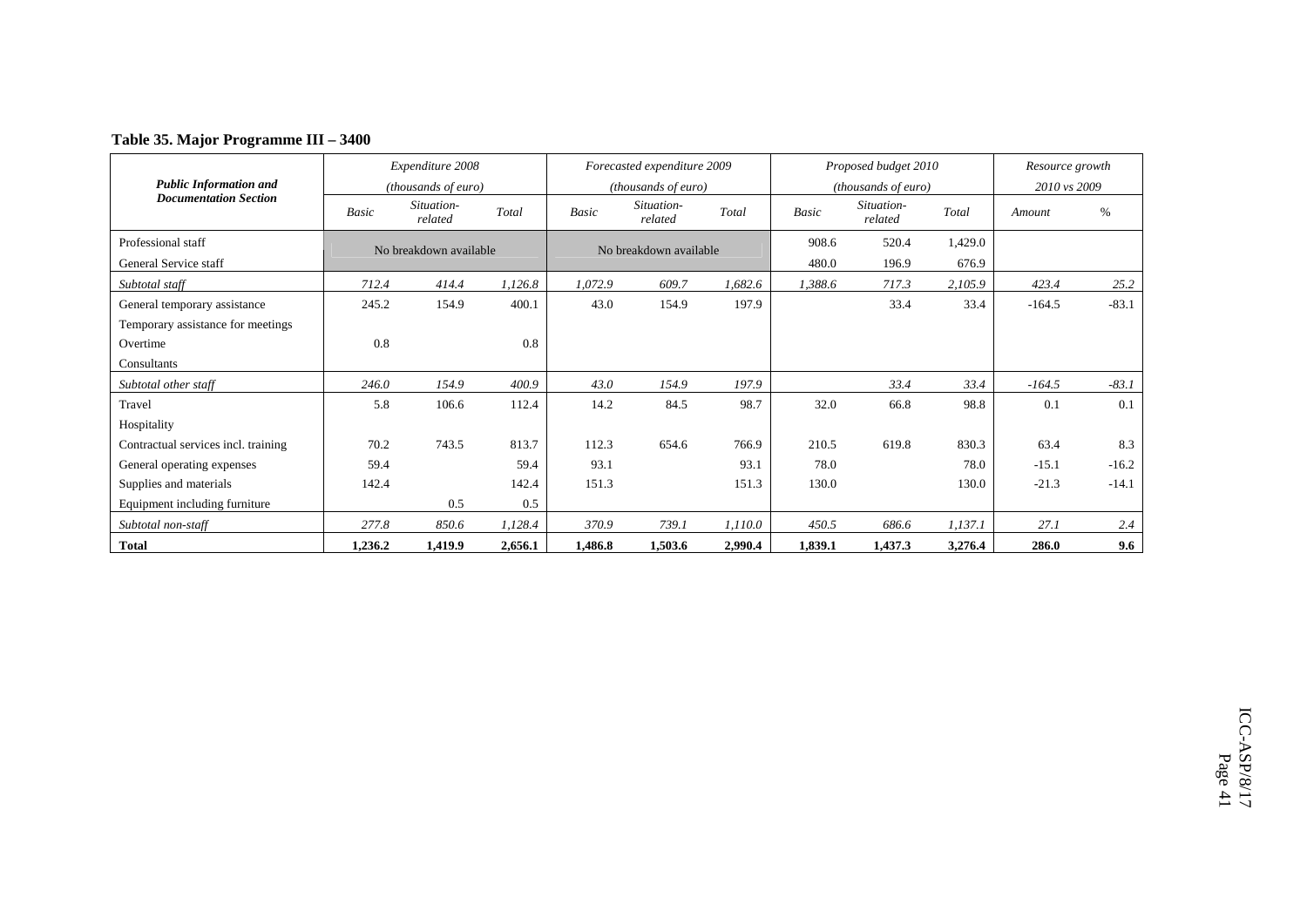|                                             |              | Expenditure 2008       |         |              | Forecasted expenditure 2009 |                                                          |              | Proposed budget 2010  |         |          | Resource growth |  |  |
|---------------------------------------------|--------------|------------------------|---------|--------------|-----------------------------|----------------------------------------------------------|--------------|-----------------------|---------|----------|-----------------|--|--|
| <b>Division of Victims and Counsel</b>      |              | (thousands of euro)    |         |              | (thousands of euro)         |                                                          |              | (thousands of euro)   |         |          | 2010 vs 2009    |  |  |
|                                             | <b>Basic</b> | Situation-<br>related  | Total   | <b>Basic</b> | Situation-<br>related       | Total                                                    | <b>Basic</b> | Situation-<br>related | Total   | Amount   | $\%$            |  |  |
| Professional staff<br>General Service staff |              | No breakdown available |         |              | No breakdown available      | 2,813.4<br>1,246.5<br>1,566.9<br>360.0<br>232.4<br>592.4 |              |                       |         |          |                 |  |  |
| Subtotal staff                              | 1,063.8      | 742.6                  | 1,806.4 | 1,245.5      | 1,100.4                     | 2,345.9                                                  | 1,606.5      | 1,799.3               | 3,405.8 | 1,059.9  | 45.2            |  |  |
| General temporary assistance                | 307.1        | 283.5                  | 590.6   | 106.4        | 242.7                       | 349.1                                                    |              | 22.4                  | 22.4    | $-326.7$ | $-93.6$         |  |  |
| Temporary assistance for meetings           |              | 91.1                   | 91.1    |              |                             |                                                          |              |                       |         |          |                 |  |  |
| Overtime                                    |              |                        |         |              |                             |                                                          |              |                       |         |          |                 |  |  |
| Consultants                                 | 18.1         |                        | 18.1    | 13.5         | 8.0                         | 21.5                                                     | 8.0          | 50.0                  | 58.0    | 36.5     | 169.8           |  |  |
| Subtotal other staff                        | 325.2        | 374.6                  | 699.8   | 119.9        | 250.7                       | 370.6                                                    | 8.0          | 72.4                  | 80.4    | $-290.2$ | $-78.3$         |  |  |
| Travel                                      | 68.1         | 84.3                   | 152.4   | 24.9         | 116.3                       | 141.2                                                    | 20.2         | 175.5                 | 195.7   | 54.5     | 38.6            |  |  |
| Hospitality                                 |              |                        |         | 5.0          |                             | 5.0                                                      |              |                       |         | $-5.0$   | $-100.0$        |  |  |
| Contractual services incl. training         | 68.5         | 1,959.5                | 2,028.0 | 24.9         | 3,554.3                     | 3,579.2                                                  | 12.2         | 3,141.2               | 3,153.4 | $-425.8$ | $-11.9$         |  |  |
| General operating expenses                  |              | 8.1                    | 8.1     |              | 26.0                        | 26.0                                                     |              | 27.0                  | 27.0    | 1.0      | 3.8             |  |  |
| Supplies and materials                      | 1.7          | 1.4                    | 3.1     |              |                             |                                                          |              |                       |         |          |                 |  |  |
| Equipment including furniture               |              | 25.1                   | 25.1    |              |                             |                                                          |              |                       |         |          |                 |  |  |
| Subtotal non-staff                          | 138.3        | 2,078.4                | 2,216.7 | 54.8         | 3,696.6                     | 3,751.4                                                  | 32.4         | 3,343.7               | 3,376.1 | $-375.3$ | $-10.0$         |  |  |
| <b>Total</b>                                | 1,527.3      | 3,195.6                | 4,722.9 | 1,420.2      | 5,047.7                     | 6,467.9                                                  | 1,646.9      | 5,215.4               | 6,862.3 | 394.4    | 6.1             |  |  |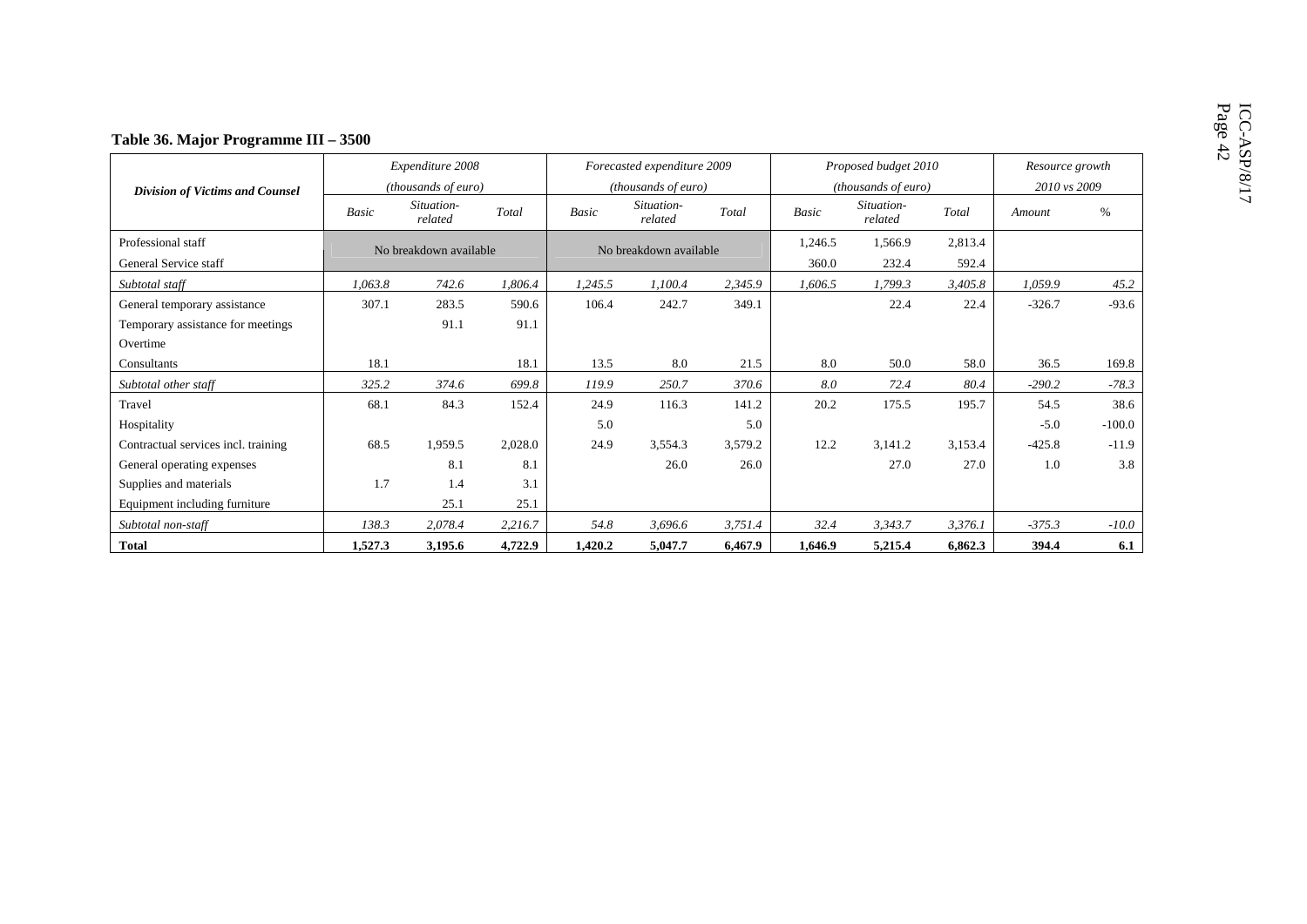|  | Table 37. Major Programme III - 3510 |  |
|--|--------------------------------------|--|
|  |                                      |  |

|                                     |       | Expenditure 2008       |       |       | Forecasted expenditure 2009 |       |       | Proposed budget 2010  |       | Resource growth |          |
|-------------------------------------|-------|------------------------|-------|-------|-----------------------------|-------|-------|-----------------------|-------|-----------------|----------|
| Office of the Head DVC              |       | (thousands of euros)   |       |       | (thousands of euros)        |       |       | (thousands of euros)  |       | 2010 vs 2009    |          |
|                                     | Basic | Situation-<br>related  | Total | Basic | Situation-<br>related       | Total | Basic | Situation-<br>related | Total | Amount          | $\%$     |
| Professional staff                  |       | No breakdown available |       |       | No breakdown available      |       | 139.4 | 117.6                 | 257.0 |                 |          |
| General Service staff               |       |                        |       |       |                             |       | 60.0  | 60.0                  | 120.0 |                 |          |
| Subtotal staff                      | 176.2 |                        | 176.2 | 65.0  | 41.2                        | 106.2 | 199.4 | 177.6                 | 377.0 | 270.8           | 255.0    |
| General temporary assistance        | 56.7  |                        | 56.7  | 23.2  | 94.6                        | 117.8 |       |                       |       | $-117.8$        | $-100.0$ |
| Temporary assistance for meetings   |       | 91.1                   | 91.1  |       |                             |       |       |                       |       |                 |          |
| Overtime                            |       |                        |       |       |                             |       |       |                       |       |                 |          |
| Consultants                         |       |                        |       |       |                             |       |       | 50.0                  | 50.0  | 50.0            |          |
| Subtotal other staff                | 56.7  | 91.1                   | 147.8 | 23.2  | 94.6                        | 117.8 |       | 50.0                  | 50.0  | $-67.8$         | $-57.6$  |
| Travel                              | 10.4  | 2.9                    | 13.3  | 8.6   |                             | 8.6   | 8.6   |                       | 8.6   |                 |          |
| Hospitality                         |       |                        |       |       |                             |       |       |                       |       |                 |          |
| Contractual services incl. training | 48.9  |                        | 48.9  |       |                             |       |       |                       |       |                 |          |
| General operating expenses          |       | 0.1                    | 0.1   |       | 17.0                        | 17.0  |       | 17.0                  | 17.0  |                 |          |
| Supplies and materials              |       |                        |       |       |                             |       |       |                       |       |                 |          |
| Equipment including furniture       |       |                        |       |       |                             |       |       |                       |       |                 |          |
| Subtotal non-staff                  | 59.3  | 3.0                    | 62.3  | 8.6   | 17.0                        | 25.6  | 8.6   | 17.0                  | 25.6  |                 |          |
| <b>Total</b>                        | 292.2 | 94.1                   | 386.3 | 96.8  | 152.8                       | 249.6 | 208.0 | 244.6                 | 452.6 | 203.0           | 81.3     |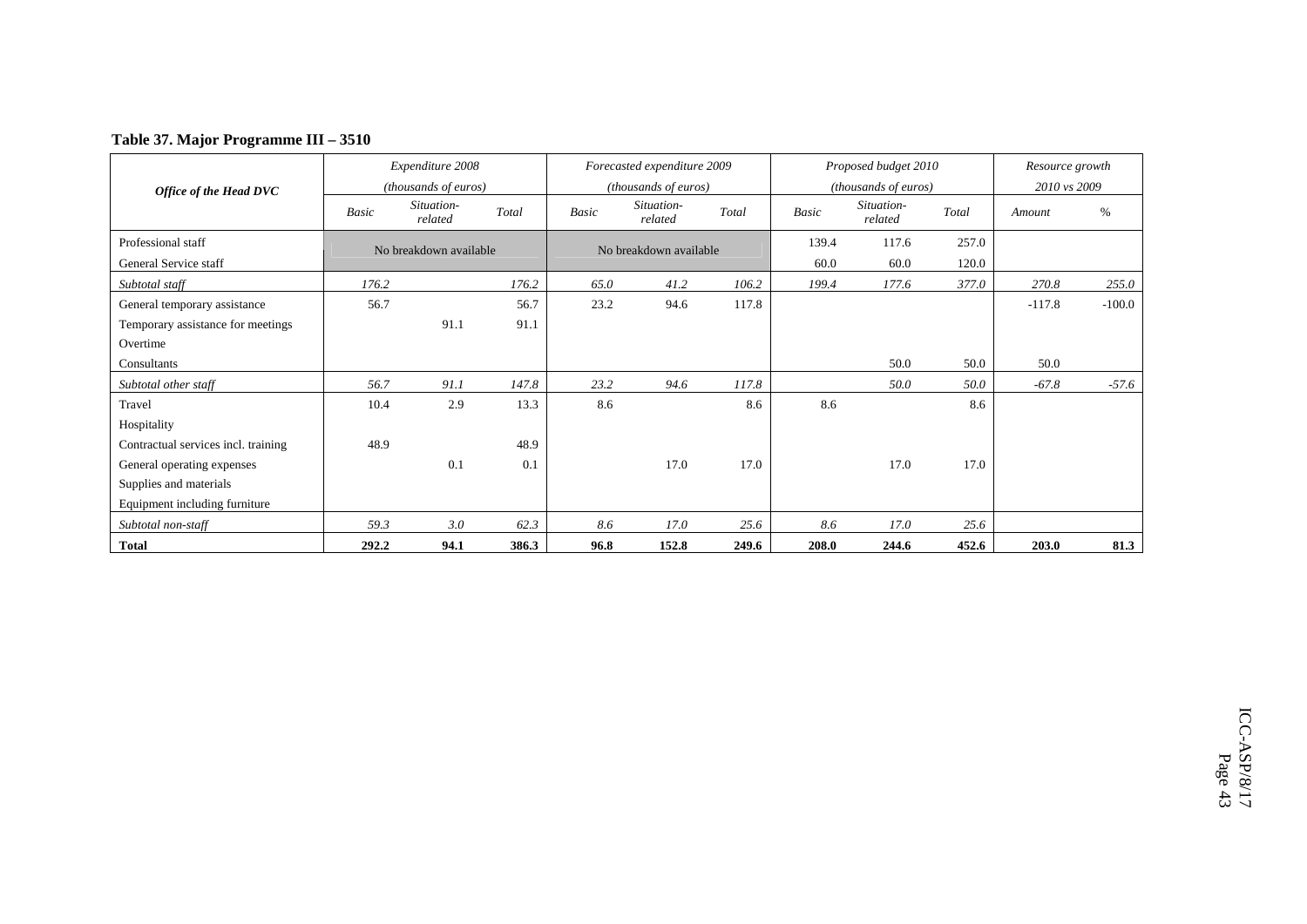|                                                                                              |              | Expenditure 2008       |                |                                                                    | Forecasted expenditure 2009 |         |              | Proposed budget 2010  | Resource growth |              |          |
|----------------------------------------------------------------------------------------------|--------------|------------------------|----------------|--------------------------------------------------------------------|-----------------------------|---------|--------------|-----------------------|-----------------|--------------|----------|
| <b>Defence Support Section</b>                                                               |              | (thousands of euros)   |                |                                                                    | (thousands of euros)        |         |              | (thousands of euros)  |                 | 2010 vs 2009 |          |
|                                                                                              | <b>Basic</b> | Situation-<br>related  | Total          | Basic                                                              | Situation-<br>related       | Total   | <b>Basic</b> | Situation-<br>related | Total           | Amount       | $\%$     |
| Professional staff<br>General Service staff                                                  |              | No breakdown available |                | 277.4<br>197.5<br>79.9<br>No breakdown available<br>120.0<br>120.0 |                             |         |              |                       |                 |              |          |
| Subtotal staff                                                                               | 208.4        |                        | 208.4          | 271.0                                                              |                             | 271.0   | 317.5        | 79.9                  | 397.4           | 126.4        | 46.6     |
| General temporary assistance<br>Temporary assistance for meetings<br>Overtime<br>Consultants | 29.4         |                        | 29.4           | 60.0                                                               | 44.6                        | 104.6   |              |                       |                 | $-104.6$     | $-100.0$ |
| Subtotal other staff                                                                         | 29.4         |                        | 29.4           | 60.0                                                               | 44.6                        | 104.6   |              |                       |                 | $-104.6$     | $-100.0$ |
| Travel<br>Hospitality                                                                        | 49.0         | 0.1                    | 49.1           | 4.5                                                                |                             | 4.5     | 4.5          |                       | 4.5             |              |          |
| Contractual services incl. training<br>General operating expenses                            | 19.6         | 1,433.2<br>3.0         | 1,452.8<br>3.0 | 12.7                                                               | 1,624.4                     | 1,637.1 |              | 1.617.1               | 1,617.1         | $-20.0$      | $-1.2$   |
| Supplies and materials<br>Equipment including furniture                                      |              | 25.0                   | 25.0           |                                                                    |                             |         |              |                       |                 |              |          |
| Subtotal non-staff                                                                           | 68.6         | 1,461.3                | 1,529.9        | 17.2                                                               | 1,624.4                     | 1,641.6 | 4.5          | 1,617.1               | 1,621.6         | $-20.0$      | $-1.2$   |
| <b>Total</b>                                                                                 | 306.4        | 1,461.3                | 1,767.7        | 348.2                                                              | 1,669.0                     | 2,017.2 | 322.0        | 1,697.0               | 2,019.0         | 1.8          | 0.1      |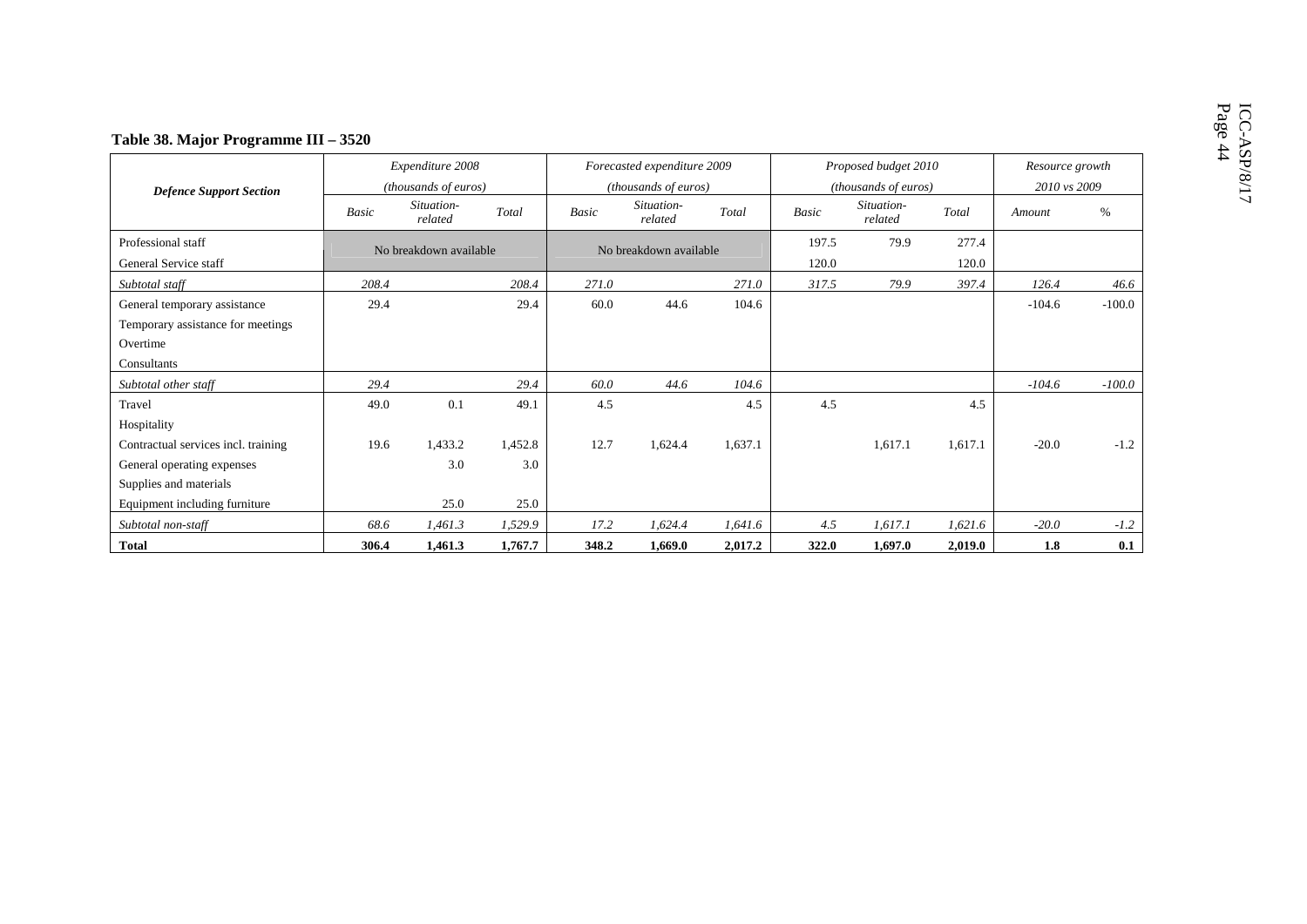### **Table 39. Major Programme III – 3530**

|                                     |       | Expenditure 2008       |         |              | Forecasted expenditure 2009 |         |       | Proposed budget 2010  |         | Resource growth |         |
|-------------------------------------|-------|------------------------|---------|--------------|-----------------------------|---------|-------|-----------------------|---------|-----------------|---------|
| <b>Victims Participation and</b>    |       | (thousands of euros)   |         |              | (thousands of euros)        |         |       | (thousands of euros)  |         | 2010 vs 2009    |         |
| <b>Reparations Section</b>          | Basic | Situation-<br>related  | Total   | <b>Basic</b> | Situation-<br>related       | Total   | Basic | Situation-<br>related | Total   | Amount          | $\%$    |
| Professional staff                  |       | No breakdown available |         |              | No breakdown available      |         | 550.9 | 423.5                 | 974.4   |                 |         |
| General Service staff               |       |                        |         |              |                             |         | 60.0  | 172.4                 | 232.4   |                 |         |
| Subtotal staff                      | 280.0 | 354.0                  | 634.0   | 471.1        | 407.4                       | 878.5   | 610.9 | 595.9                 | 1,206.8 | 328.3           | 37.4    |
| General temporary assistance        | 169.8 | 10.3                   | 180.1   | 23.2         | 34.4                        | 57.6    |       | 22.4                  | 22.4    | $-35.2$         | $-61.1$ |
| Temporary assistance for meetings   |       |                        |         |              |                             |         |       |                       |         |                 |         |
| Overtime                            |       |                        |         |              |                             |         |       |                       |         |                 |         |
| Consultants                         | 18.1  |                        | 18.1    | 13.5         | 8.0                         | 21.5    | 8.0   |                       | 8.0     | $-13.5$         | $-62.8$ |
| Subtotal other staff                | 187.9 | 10.3                   | 198.2   | 36.7         | 42.4                        | 79.1    | 8.0   | 22.4                  | 30.4    | $-48.7$         | $-61.6$ |
| Travel                              | 3.8   | 57.1                   | 60.9    | 3.5          | 54.9                        | 58.4    |       | 96.0                  | 96.0    | 37.6            | 64.4    |
| Hospitality                         |       |                        |         |              |                             |         |       |                       |         |                 |         |
| Contractual services incl. training |       | 461.8                  | 461.8   | 6.9          | 1,840.0                     | 1,846.9 | 6.9   | 1,474.1               | 1,481.0 | $-365.9$        | $-19.8$ |
| General operating expenses          |       |                        |         |              |                             |         |       |                       |         |                 |         |
| Supplies and materials              |       |                        |         |              |                             |         |       |                       |         |                 |         |
| Equipment including furniture       |       | 0.1                    | 0.1     |              |                             |         |       |                       |         |                 |         |
| Subtotal non-staff                  | 3.8   | 519.0                  | 522.8   | 10.4         | 1,894.9                     | 1,905.3 | 6.9   | 1,570.1               | 1,577.0 | $-328.3$        | $-17.2$ |
| <b>Total</b>                        | 471.7 | 883.3                  | 1,355.0 | 518.2        | 2,344.7                     | 2,862.9 | 625.8 | 2,188.4               | 2,814.2 | $-48.7$         | $-1.7$  |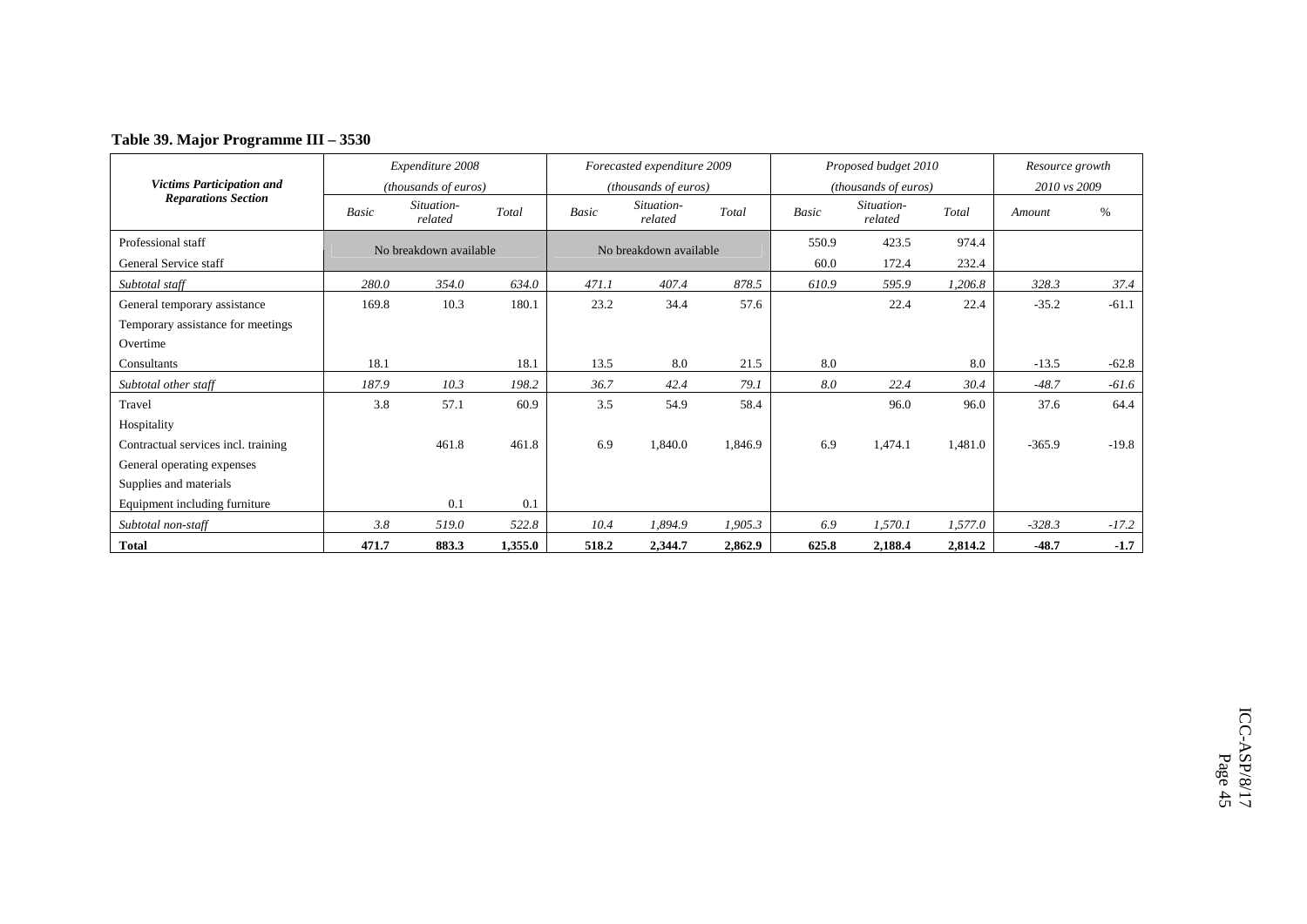### 46**Table 40. Major Programme III – 3540**

|                                             |       | Expenditure 2008       |       |       | Forecasted expenditure 2009 |       |       | Proposed budget 2010  |       | Resource growth |          |
|---------------------------------------------|-------|------------------------|-------|-------|-----------------------------|-------|-------|-----------------------|-------|-----------------|----------|
| <b>Office of Public Counsel for Defence</b> |       | (thousands of euro)    |       |       | (thousands of euro)         |       |       | (thousands of euro)   |       | 2010 vs 2009    |          |
|                                             | Basic | Situation-<br>related  | Total | Basic | Situation-<br>related       | Total | Basic | Situation-<br>related | Total | Amount          | $\%$     |
| Professional staff                          |       | No breakdown available |       |       | No breakdown available      |       | 139.4 | 277.4                 | 416.8 |                 |          |
| General Service staff                       |       |                        |       |       |                             |       | 60.0  |                       | 60.0  |                 |          |
| Subtotal staff                              | 156.2 | 26.5                   | 182.7 | 167.2 | 132.5                       | 299.7 | 199.4 | 277.4                 | 476.8 | 177.1           | 59.1     |
| General temporary assistance                | 50.6  | 174.1                  | 224.7 |       | 57.0                        | 57.0  |       |                       |       | $-57.0$         | $-100.0$ |
| Temporary assistance for meetings           |       |                        |       |       |                             |       |       |                       |       |                 |          |
| Overtime                                    |       |                        |       |       |                             |       |       |                       |       |                 |          |
| Consultants                                 |       |                        |       |       |                             |       |       |                       |       |                 |          |
| Subtotal other staff                        | 50.6  | 174.1                  | 224.7 |       | 57.0                        | 57.0  |       |                       |       | $-57.0$         | $-100.0$ |
| Travel                                      | 2.2   |                        | 2.2   | 5.8   | 15.9                        | 21.7  | 2.6   | 17.8                  | 20.4  | $-1.3$          | $-6.0$   |
| Hospitality                                 |       |                        |       | 5.0   |                             | 5.0   |       |                       |       | $-5.0$          | $-100.0$ |
| Contractual services incl. training         |       |                        |       | 5.3   | 59.9                        | 65.2  | 5.3   | 20.0                  | 25.3  | $-39.9$         | $-61.2$  |
| General operating expenses                  |       |                        |       |       | 3.0                         | 3.0   |       | 4.0                   | 4.0   | 1.0             | 33.3     |
| Supplies and materials                      |       | 1.4                    | 1.4   |       |                             |       |       |                       |       |                 |          |
| Equipment including furniture               |       |                        |       |       |                             |       |       |                       |       |                 |          |
| Subtotal non-staff                          | 2.2   | 1.4                    | 3.6   | 16.1  | 78.8                        | 94.9  | 7.9   | 41.8                  | 49.7  | $-45.2$         | $-47.6$  |
| <b>Total</b>                                | 209.0 | 202.0                  | 411.0 | 183.3 | 268.3                       | 451.6 | 207.3 | 319.2                 | 526.5 | 74.9            | 16.6     |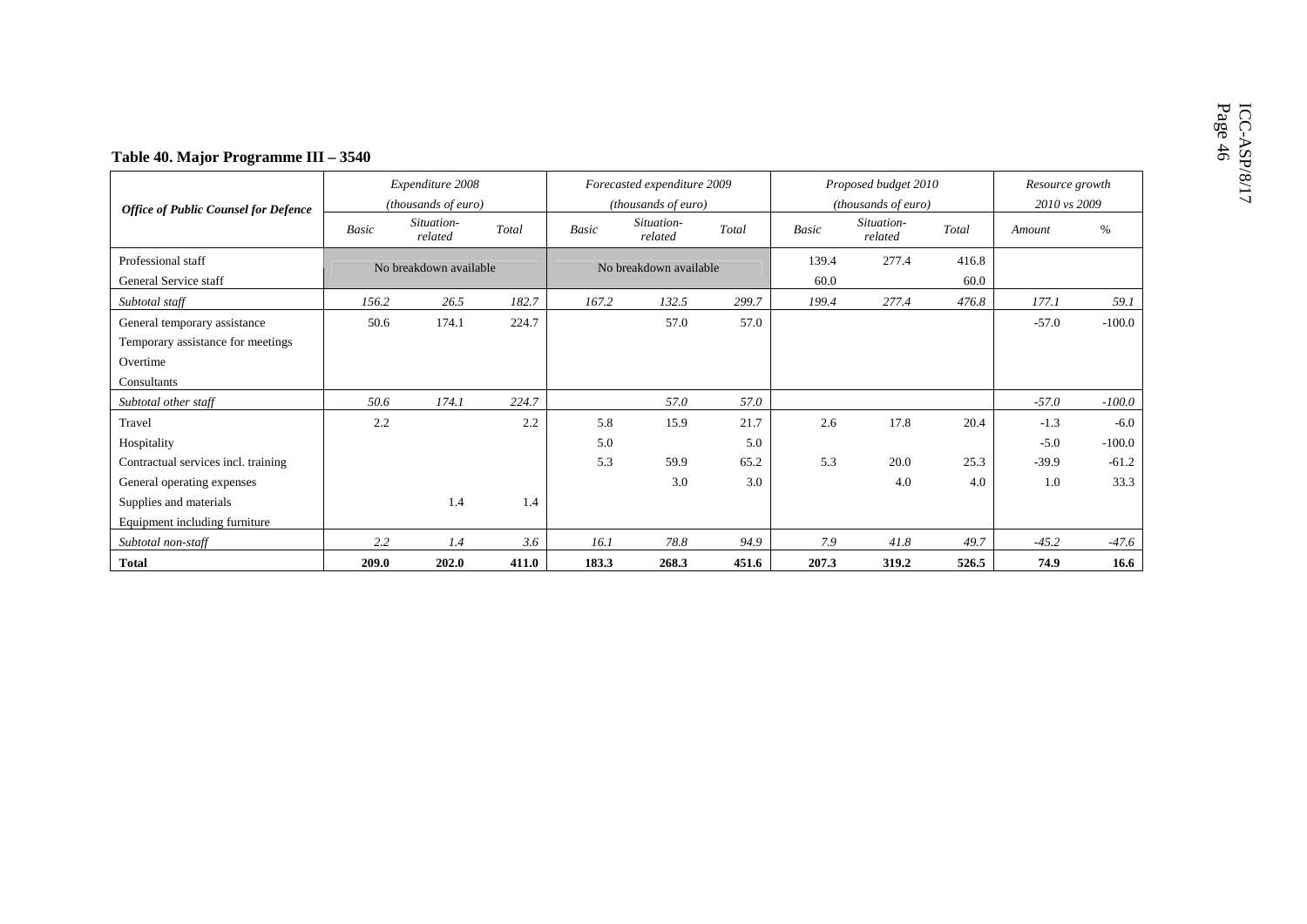| Table 41. Major Programme III - 3550 |  |
|--------------------------------------|--|
|--------------------------------------|--|

|                                             |       | Expenditure 2008       |       |              | Forecasted expenditure 2009 |       |       | Proposed budget 2010  |         | Resource growth |          |
|---------------------------------------------|-------|------------------------|-------|--------------|-----------------------------|-------|-------|-----------------------|---------|-----------------|----------|
| <b>Office of Public Counsel for Victims</b> |       | (thousands of euros)   |       |              | (thousands of euros)        |       |       | (thousands of euros)  |         | 2010 vs 2009    |          |
|                                             | Basic | Situation-<br>related  | Total | <b>Basic</b> | Situation-<br>related       | Total | Basic | Situation-<br>related | Total   | Amount          | $\%$     |
| Professional staff                          |       | No breakdown available |       |              | No breakdown available      |       | 219.3 | 668.5                 | 887.8   |                 |          |
| General Service staff                       |       |                        |       |              |                             |       | 60.0  |                       | 60.0    |                 |          |
| Subtotal staff                              | 243.0 | 362.1                  | 605.1 | 271.2        | 519.3                       | 790.5 | 279.3 | 668.5                 | 947.8   | 157.3           | 19.9     |
| General temporary assistance                | 0.6   | 99.1                   | 99.7  |              | 12.1                        | 12.1  |       |                       |         | $-12.1$         | $-100.0$ |
| Temporary assistance for meetings           |       |                        |       |              |                             |       |       |                       |         |                 |          |
| Overtime                                    |       |                        |       |              |                             |       |       |                       |         |                 |          |
| Consultants                                 |       |                        |       |              |                             |       |       |                       |         |                 |          |
| Subtotal other staff                        | 0.6   | 99.1                   | 99.7  |              | 12.1                        | 12.1  |       |                       |         | $-12.1$         | $-100.0$ |
| Travel                                      | 2.7   | 24.2                   | 26.9  | 2.5          | 45.5                        | 48.0  | 4.5   | 61.7                  | 66.2    | 18.2            | 37.9     |
| Hospitality                                 |       |                        |       |              |                             |       |       |                       |         |                 |          |
| Contractual services incl. training         |       | 64.5                   | 64.5  |              | 30.0                        | 30.0  |       | 30.0                  | 30.0    |                 |          |
| General operating expenses                  |       | 5.0                    | 5.0   |              | 6.0                         | 6.0   |       | 6.0                   | 6.0     |                 |          |
| Supplies and materials                      | 1.7   |                        | 1.7   |              |                             |       |       |                       |         |                 |          |
| Equipment including furniture               |       |                        |       |              |                             |       |       |                       |         |                 |          |
| Subtotal non-staff                          | 4.4   | 93.7                   | 98.1  | 2.5          | 81.5                        | 84.0  | 4.5   | 97.7                  | 102.2   | 18.2            | 21.7     |
| <b>Total</b>                                | 248.0 | 554.9                  | 802.9 | 273.7        | 612.9                       | 886.6 | 283.8 | 766.2                 | 1,050.0 | 163.4           | 18.4     |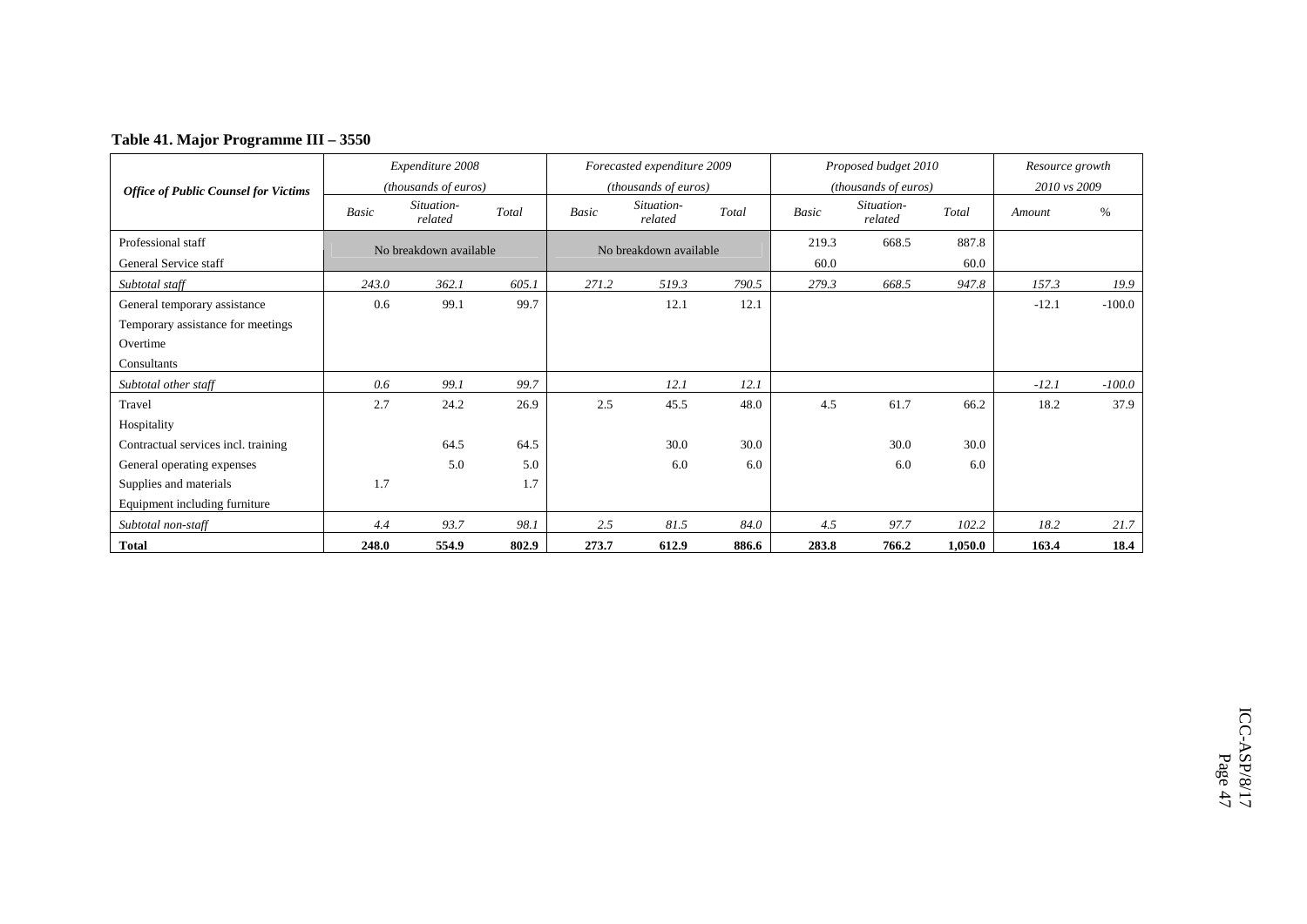|                                             |              | Expenditure 2008       |         |              | Forecasted expenditure 2009                                |         | Proposed budget 2010 |                       |         | Resource growth |         |  |
|---------------------------------------------|--------------|------------------------|---------|--------------|------------------------------------------------------------|---------|----------------------|-----------------------|---------|-----------------|---------|--|
| Secretariat of the Assembly of              |              | (thousands of euros)   |         |              | (thousands of euros)                                       |         | (thousands of euros) |                       |         | 2010 vs 2009    |         |  |
| <b>States Parties</b>                       | <b>Basic</b> | Situation-<br>related  | Total   | <b>Basic</b> | Situation-<br>related                                      | Total   | <b>Basic</b>         | Situation-<br>related | Total   | Amount          | $\%$    |  |
| Professional staff<br>General Service staff |              | No breakdown available |         |              | 611.7<br>611.7<br>No breakdown available<br>275.4<br>275.4 |         |                      |                       |         |                 |         |  |
| Subtotal staff                              | 413.6        |                        | 413.6   | 820.1        |                                                            | 820.1   | 887.1                |                       | 887.1   | 67.0            | 8.2     |  |
| General temporary assistance                | 441.0        |                        | 441.0   | 315.3        |                                                            | 315.3   | 424.3                |                       | 424.3   | 109.0           | 34.6    |  |
| Temporary assistance for meetings           | 828.6        |                        | 828.6   | 860.6        |                                                            | 860.6   | 774.0                |                       | 774.0   | $-86.6$         | $-10.1$ |  |
| Overtime                                    | 23.7         |                        | 23.7    | 20.0         |                                                            | 20.0    | 20.0                 |                       | 20.0    |                 |         |  |
| Consultants                                 |              |                        |         |              |                                                            |         |                      |                       |         |                 |         |  |
| Subtotal other staff                        | 1,293.3      |                        | 1,293.3 | 1,195.9      |                                                            | 1,195.9 | 1,218.3              |                       | 1,218.3 | 22.4            | 1.9     |  |
| Travel                                      | 200.7        |                        | 200.7   | 318.1        |                                                            | 318.1   | 374.3                |                       | 374.3   | 56.2            | 17.7    |  |
| Hospitality                                 | 8.9          |                        | 8.9     | 10.0         |                                                            | 10.0    | 10.0                 |                       | 10.0    |                 |         |  |
| Contractual services incl. training         | 1,018.3      |                        | 1,018.3 | 894.7        |                                                            | 894.7   | 581.5                |                       | 581.5   | $-313.2$        | $-35.0$ |  |
| General operating expenses                  | 40.8         |                        | 40.8    | 54.0         |                                                            | 54.0    | 29.0                 |                       | 29.0    | $-25.0$         | $-46.3$ |  |
| Supplies and materials                      | 31.1         |                        | 31.1    | 30.0         |                                                            | 30.0    | 30.0                 |                       | 30.0    |                 |         |  |
| Equipment including furniture               |              |                        |         | 20.0         |                                                            | 20.0    | 20.0                 |                       | 20.0    |                 |         |  |
| Subtotal non-staff                          | 1,299.8      |                        | 1,299.8 | 1,326.8      |                                                            | 1,326.8 | 1,044.8              |                       | 1,044.8 | $-282.0$        | $-21.3$ |  |
| <b>Total</b>                                | 3,006.7      |                        | 3,006.7 | 3,342.8      |                                                            | 3,342.8 | 3,150.2              |                       | 3,150.2 | $-192.6$        | $-5.8$  |  |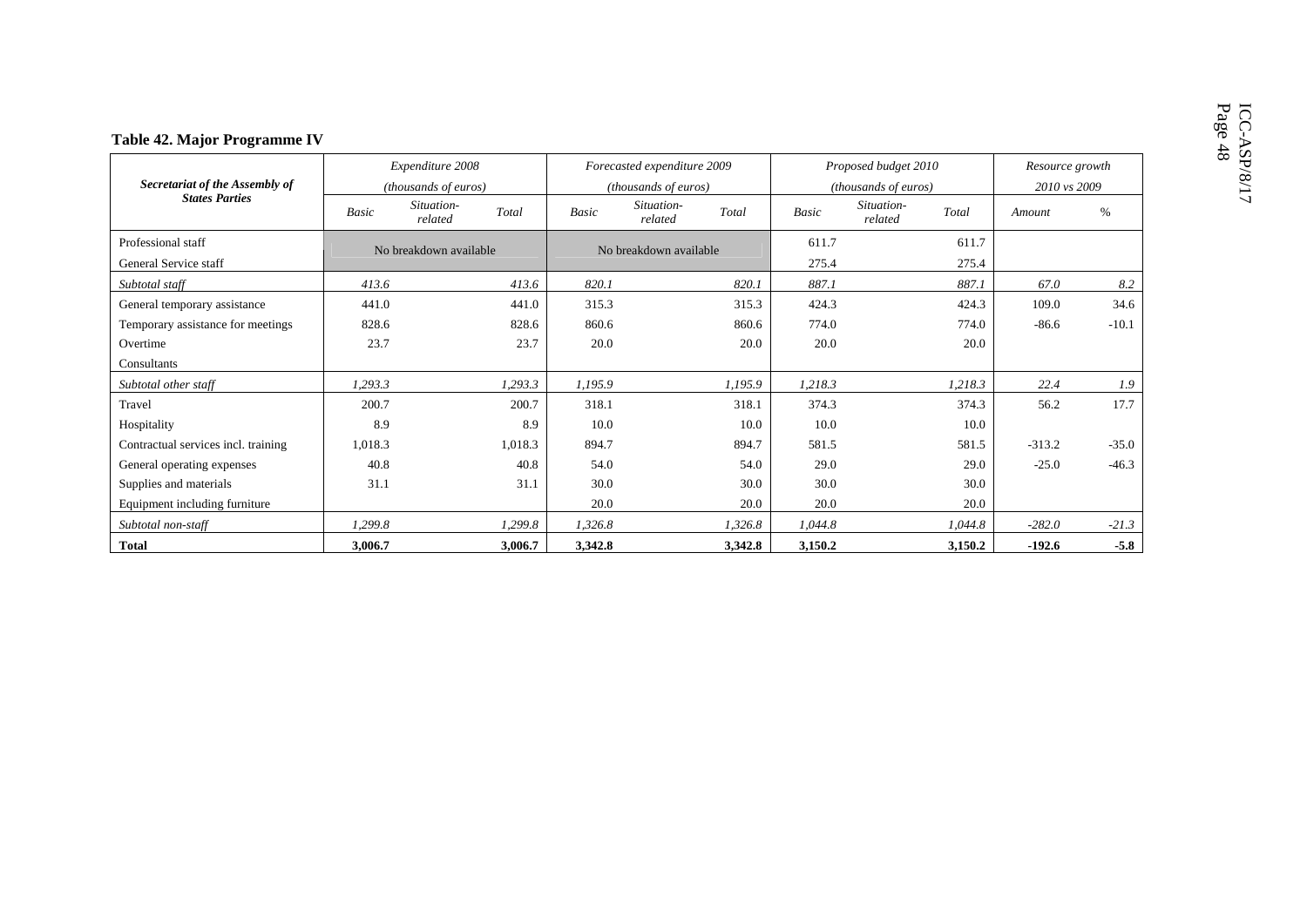|                                     |              | Expenditure 2008       |       |       | Forecasted expenditure 2009 |         |       | Proposed budget 2010  |         | Resource growth |          |
|-------------------------------------|--------------|------------------------|-------|-------|-----------------------------|---------|-------|-----------------------|---------|-----------------|----------|
| Secretariat of the Trust Fund for   |              | (thousands of euros)   |       |       | <i>(thousands of euros)</i> |         |       | (thousands of euros)  |         | 2010 vs 2009    |          |
| <b>Victims</b>                      | <b>Basic</b> | Situation-<br>related  | Total | Basic | Situation-<br>related       | Total   | Basic | Situation-<br>related | Total   | Amount          | $\%$     |
| Professional staff                  |              | No breakdown available |       |       | No breakdown available      |         | 301.5 | 459.4                 | 760.9   |                 |          |
| General Service staff               |              |                        |       |       |                             |         | 120.0 | 92.3                  | 212.3   |                 |          |
| Subtotal staff                      | 232.2        | 95.5                   | 327.7 | 366.3 | 329.0                       | 695.3   | 421.5 | 551.7                 | 973.2   | 277.9           | 40.0     |
| General temporary assistance        | 72.3         | 380.8                  | 453.1 | 11.6  | 154.1                       | 165.7   |       | 94.7                  | 94.7    | $-71.0$         | $-42.8$  |
| Temporary assistance for meetings   |              |                        |       |       |                             |         |       |                       |         |                 |          |
| Overtime                            |              |                        |       | 10.0  |                             | 10.0    |       |                       |         | $-10.0$         | $-100.0$ |
| Consultants                         | 6.8          |                        | 6.8   | 41.1  |                             | 41.1    | 28.5  |                       | 28.5    | $-12.6$         | $-30.7$  |
| Subtotal other staff                | 79.1         | 380.8                  | 459.9 | 62.7  | 154.1                       | 216.8   | 28.5  | 94.7                  | 123.2   | $-93.6$         | $-43.2$  |
| Travel                              | 65.4         | 25.1                   | 90.5  | 88.6  | 75.0                        | 163.6   | 76.0  | 91.7                  | 167.7   | 4.1             | 2.5      |
| Hospitality                         | 3.3          |                        | 3.3   | 10.0  |                             | 10.0    | 5.0   |                       | 5.0     | $-5.0$          | $-50.0$  |
| Contractual services incl. training | 93.8         | 2.0                    | 95.8  | 118.1 | 25.0                        | 143.1   | 78.2  | 61.0                  | 139.2   | $-3.9$          | $-2.7$   |
| General operating expenses          | 1.7          |                        | 1.7   | 20.0  | 9.0                         | 29.0    | 5.0   | 14.0                  | 19.0    | $-10.0$         | $-34.5$  |
| Supplies and materials              | 0.2          |                        | 0.2   | 28.5  | 1.0                         | 29.5    | 5.0   |                       | 5.0     | $-24.5$         | $-83.1$  |
| Furniture and equipment             |              |                        |       |       | 11.4                        | 11.4    |       |                       |         | $-11.4$         | $-100.0$ |
| Subtotal non-staff                  | 164.4        | 27.1                   | 191.5 | 265.2 | 121.4                       | 386.6   | 169.2 | 166.7                 | 335.9   | $-50.7$         | $-13.1$  |
| <b>Total</b>                        | 475.7        | 503.4                  | 979.1 | 694.2 | 604.5                       | 1,298.7 | 619.2 | 813.1                 | 1,432.3 | 133.6           | 10.3     |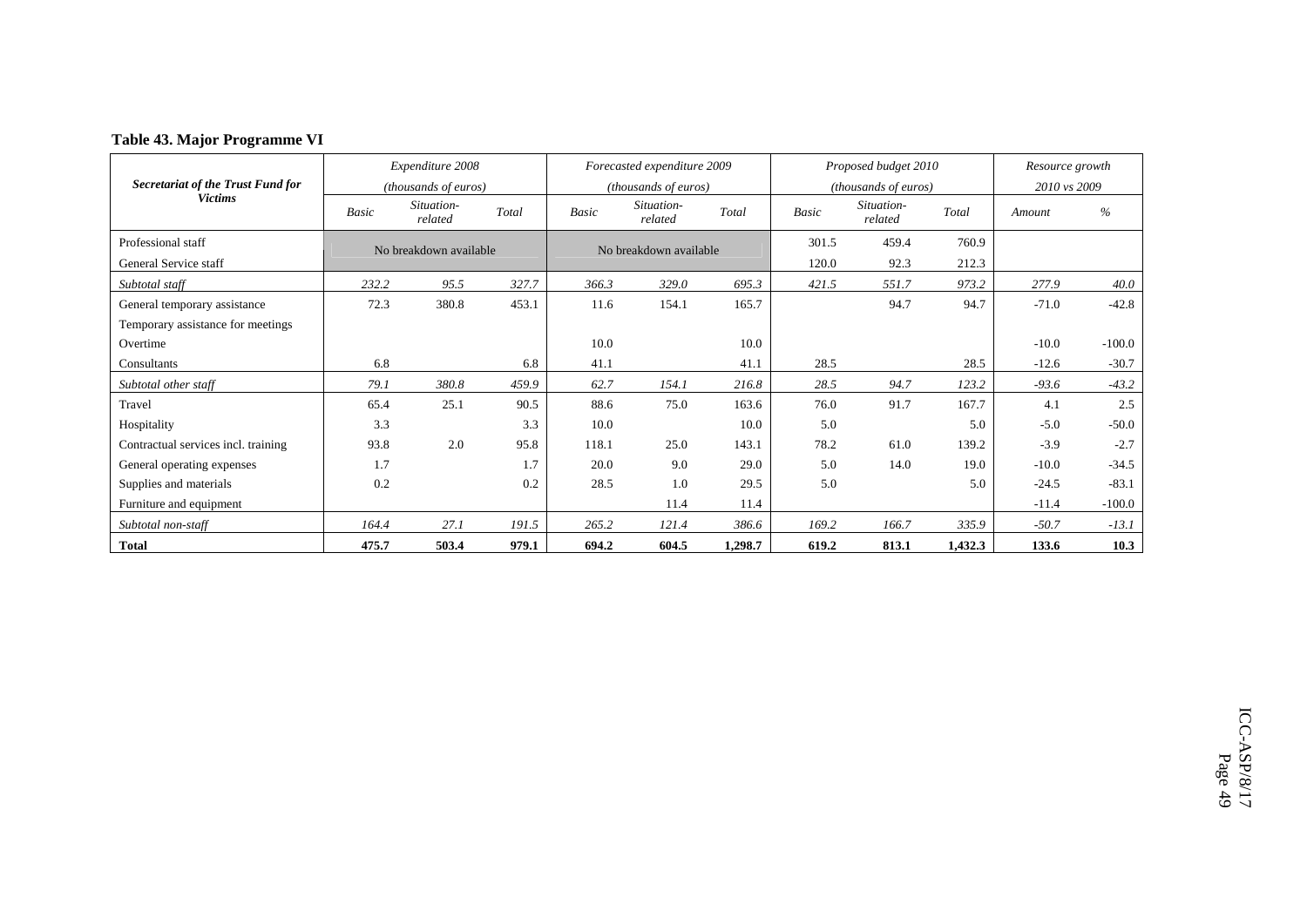|                                             |              | Expenditure 2008       |       |       | Forecasted expenditure 2009 |       |               | Proposed budget 2010  |       | Resource growth |         |
|---------------------------------------------|--------------|------------------------|-------|-------|-----------------------------|-------|---------------|-----------------------|-------|-----------------|---------|
| Project Office for                          |              | (thousands of euros)   |       |       | (thousands of euros)        |       |               | (thousands of euros)  |       | 2010 vs 2009    |         |
| the Permanent Premises                      | <b>Basic</b> | Situation-<br>related  | Total | Basic | Situation-<br>related       | Total | Basic         | Situation-<br>related | Total | Amount          | $\%$    |
| Professional staff<br>General Service staff |              | No breakdown available |       |       | No breakdown available      |       | 279.7<br>60.0 | 279.7<br>60.0         |       |                 |         |
| Subtotal staff                              | 48.3         |                        | 48.3  | 307.8 |                             | 307.8 | 339.7         |                       | 339.7 | 31.9            | 10.4    |
| General temporary assistance                |              |                        |       | 30.0  |                             | 30.0  | 22.2          |                       | 22.2  | $-7.8$          | $-26.0$ |
| Temporary assistance for meetings           |              |                        |       |       |                             |       |               |                       |       |                 |         |
| Overtime                                    |              |                        |       |       |                             |       |               |                       |       |                 |         |
| Consultants                                 |              |                        |       |       |                             |       |               |                       |       |                 |         |
| Subtotal other staff                        |              |                        |       | 30.0  |                             | 30.0  | 22.2          |                       | 22.2  | $-7.8$          | $-26.0$ |
| Travel                                      | 0.5          |                        | 0.5   | 17.8  |                             | 17.8  | 20.8          |                       | 20.8  | 3.0             | 17.2    |
| Hospitality                                 |              |                        |       | 5.0   |                             | 5.0   | 5.0           |                       | 5.0   |                 |         |
| Contractual services incl. training         | 35.0         |                        | 35.0  | 88.0  |                             | 88.0  | 81.0          |                       | 81.0  | $-7.0$          | $-8.0$  |
| General operating expenses                  |              |                        |       | 4.0   |                             | 4.0   | 106.6         |                       | 106.6 | 102.6           | 2,565.0 |
| Supplies and materials                      |              |                        |       | 1.0   |                             | 1.0   | 1.0           |                       | 1.0   |                 |         |
| Equipment including furniture               |              |                        |       | 10.0  |                             | 10.0  | 10.0          |                       | 10.0  |                 |         |
| Subtotal non-staff                          | 35.5         |                        | 35.5  | 125.8 |                             | 125.8 | 224.4         |                       | 224.4 | 98.6            | 78.4    |
| <b>Total</b>                                | 83.8         |                        | 83.8  | 463.6 |                             | 463.6 | 586.3         |                       | 586.3 | 122.7           | 26.5    |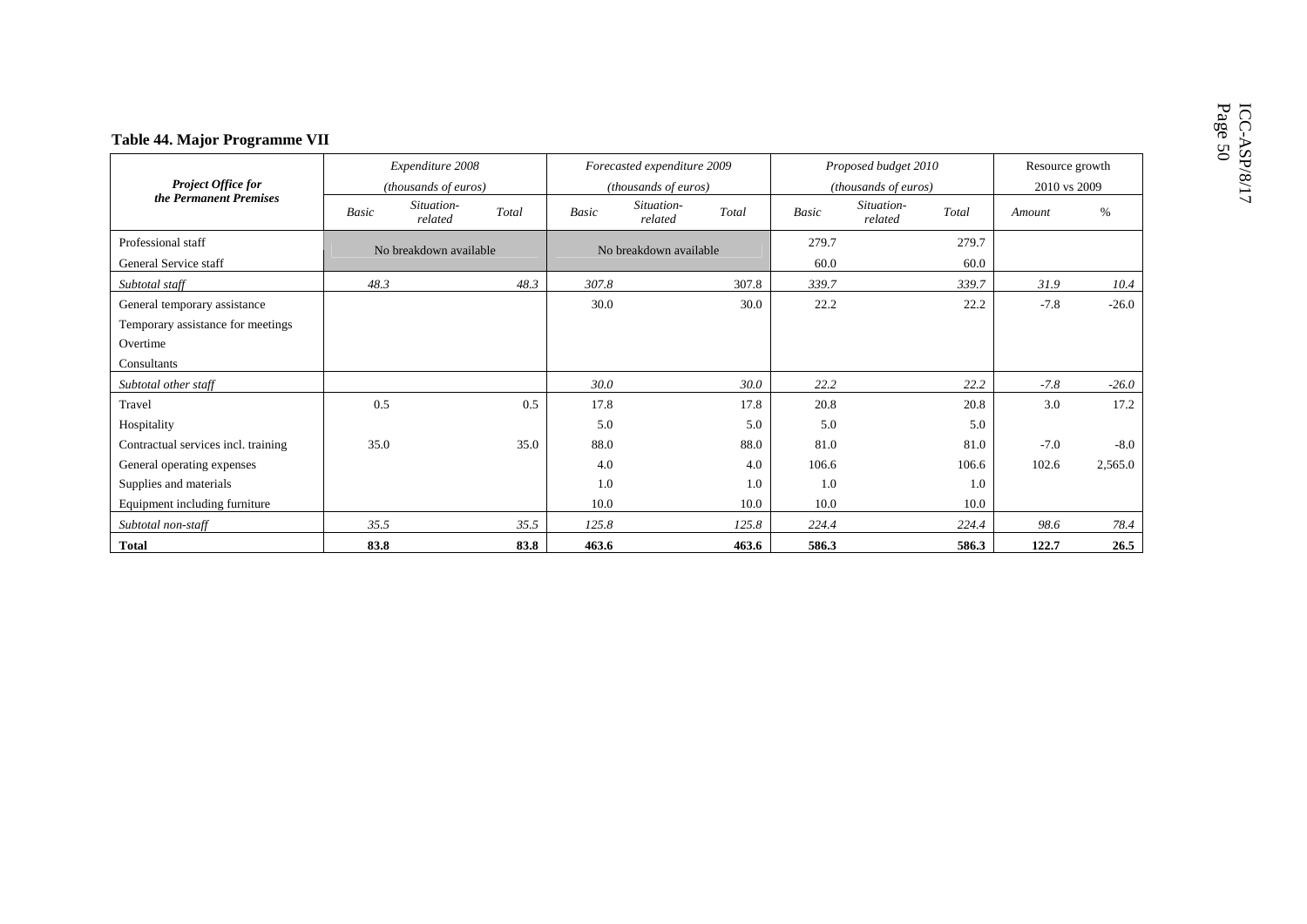## **Annex II**

### **Table 45. Status of contributions as at 30 June 2009**

|                | <b>States Parties</b> | Prior year<br>assessed<br>contributions | Prior year<br>receipts | Prior year<br>outstanding<br>contributions | 2009<br>assessed<br>contributions | 2009<br>contributio<br>ns received | 2009<br>outstanding<br>contributions | <b>Total</b><br>outstanding<br>contributions |
|----------------|-----------------------|-----------------------------------------|------------------------|--------------------------------------------|-----------------------------------|------------------------------------|--------------------------------------|----------------------------------------------|
| 1              | Afghanistan           | 11,413                                  | 10,217                 | 1,196                                      | 1,433                             |                                    | 1,433                                | 2,629                                        |
| $\mathfrak{2}$ | Albania               | 39,123                                  | 39,123                 |                                            | 8,595                             | 9,057                              | (462)                                | (462)                                        |
| 3              | Andorra               | 46,458                                  | 46,458                 |                                            | 11,460                            | 12,084                             | (624)                                | (624)                                        |
| $\overline{4}$ | Antigua and Barbuda   | 19,372                                  | 19,372                 |                                            | 2,865                             | 3,021                              | (156)                                | (156)                                        |
| 5              | Argentina             | 5,487,118                               | 5,487,118              | $\sim$                                     | 465,575                           | 640,668                            | (175,093)                            | (175,093)                                    |
| 6              | Australia             | 12,770,962                              | 12,770,962             | $\sim$                                     | 2,559,947                         | 2,699,235                          | (139, 288)                           | (139, 288)                                   |
| 7              | Austria               | 6,705,888                               | 6,705,888              | $\sim$                                     | 1,270,662                         | 1,339,798                          | (69, 136)                            | (69, 136)                                    |
| 8              | <b>Barbados</b>       | 70,777                                  | 70,776                 | ÷                                          | 12,893                            | 13,594                             | (701)                                | (701)                                        |
| 9              | Belgium               | 8,309,292                               | 8,309,292              | $\sim$                                     | 1,578,658                         | 1,664,552                          | (85, 894)                            | (85, 894)                                    |
| 10             | Belize                | 7,645                                   | 7,645                  | $\overline{\phantom{a}}$                   | 1,433                             | 808                                | 625                                  | 625                                          |
| 11             | Benin                 | 12,343                                  | 12,343                 |                                            | 1,433                             | 6,647                              | (5,214)                              | (5,214)                                      |
| 12             | Bolivia               | 59,350                                  | 53,354                 | 5,996                                      | 8,595                             |                                    | 8,595                                | 14,591                                       |
| 13             | Bosnia & Herzegovina  | 32,402                                  | 32,402                 |                                            | 8,595                             | 9,063                              | (467)                                | (467)                                        |
| 14             | Botswana              | 96,413                                  | 96,413                 |                                            | 20,056                            | 21,146                             | (1,090)                              | (1,090)                                      |
| 15             | <b>Brazil</b>         | 10,225,653                              | 10,225,653             | $\blacksquare$                             | 1,254,904                         | 232,223                            | 1,022,681                            | 1,022,681                                    |
| 16             | Bulgaria              | 136,354                                 | 136,354                |                                            | 28,651                            | 30,209                             | (1,558)                              | (1,558)                                      |
| 17             | Burkina Faso          | 12,958                                  | 12,396                 | 562                                        | 2,865                             |                                    | 2,865                                | 3,427                                        |
| 18             | Burundi               | 6,022                                   | 1,835                  | 4,187                                      | 1,433                             |                                    | 1,433                                | 5,620                                        |
| 19             | Cambodia              | 12,343                                  | 12,343                 |                                            | 1,433                             | 1,511                              | (78)                                 | (78)                                         |
| 20             | Canada                | 21,837,322                              | 21,837,322             | $\overline{a}$                             | 4,264,669                         | 4,496,713                          | (232, 044)                           | (232, 044)                                   |

ICC-ASP/8/17  $\frac{\text{ICC-ASP/8/17}}{\text{Page 51}}$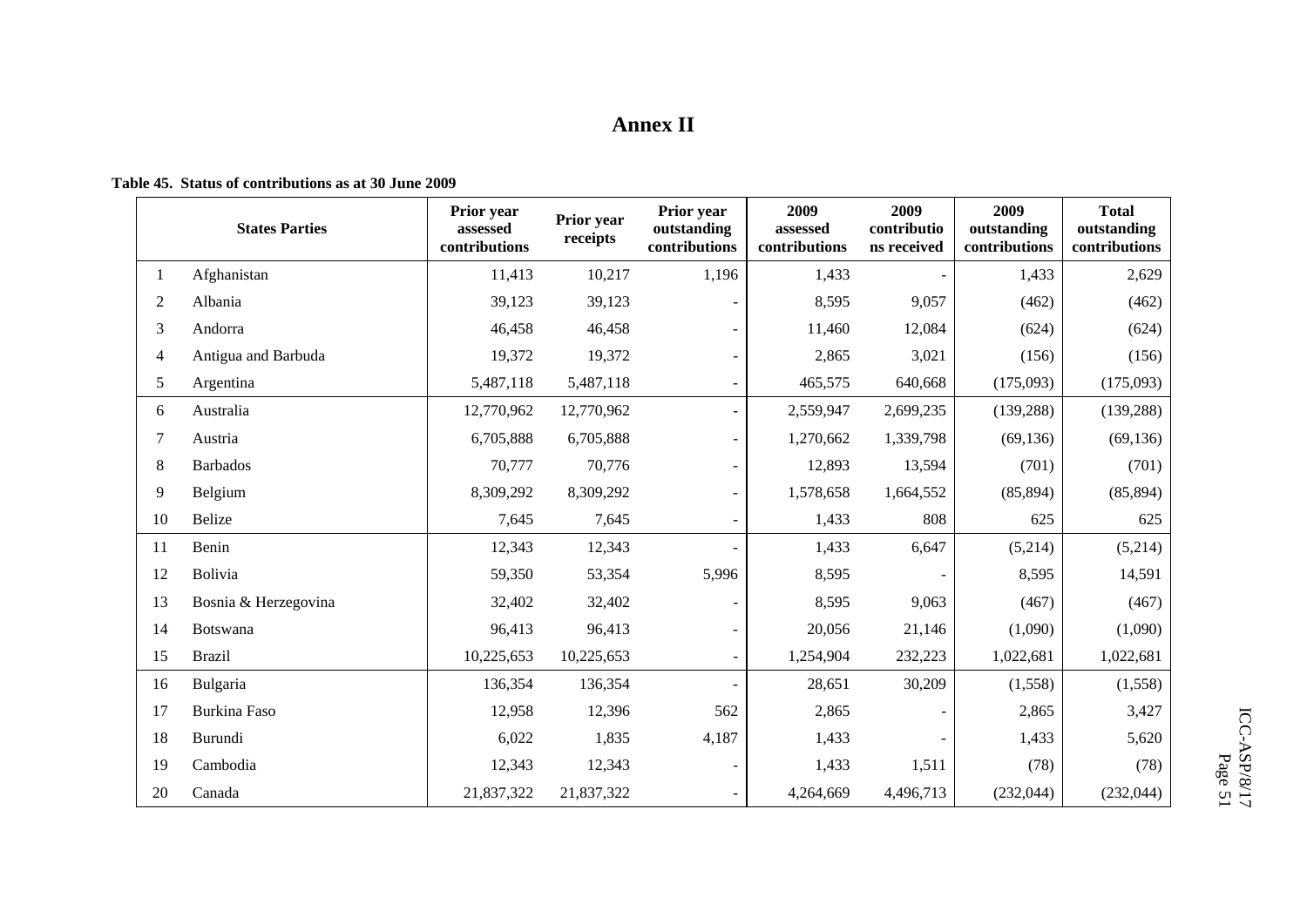|    | <b>States Parties</b>            | Prior year<br>assessed<br>contributions | Prior year<br>receipts | Prior year<br>outstanding<br>contributions | 2009<br>assessed<br>contributions | 2009<br>contributio<br>ns received | 2009<br>outstanding<br>contributions | <b>Total</b><br>outstanding<br>contributions |
|----|----------------------------------|-----------------------------------------|------------------------|--------------------------------------------|-----------------------------------|------------------------------------|--------------------------------------|----------------------------------------------|
| 21 | Central African Republic         | 7,645                                   | 2,670                  | 4,975                                      | 1,433                             |                                    | 1,433                                | 6,408                                        |
| 22 | Chad                             | 2,949                                   | 235                    | 2,713                                      | 1,433                             |                                    | 1,433                                | 4,146                                        |
| 23 | Colombia                         | 1,047,810                               | 1,047,810              |                                            | 150,417                           | 108,589                            | 41,828                               | 41,828                                       |
| 24 | Comoros                          | 3,215                                   |                        | 2,903                                      | 1,433                             |                                    | 1,433                                | 4,336                                        |
| 25 | Congo                            | 6,388                                   | 5,850                  | 538                                        | 1,433                             |                                    | 1,433                                | 1,971                                        |
| 26 | Cook Islands                     | 336                                     |                        | 336                                        | 1,433                             |                                    | 1,433                                | 1,769                                        |
| 27 | Costa Rica                       | 229,096                                 | 229,096                |                                            | 45,841                            | 33,357                             | 12,484                               | 12,484                                       |
| 28 | Croatia                          | 322,465                                 | 322,465                |                                            | 71,627                            | 75,522                             | (3,895)                              | (3,895)                                      |
| 29 | Cyprus                           | 312,315                                 | 312,315                |                                            | 63,032                            | 66,463                             | (3, 431)                             | (3, 431)                                     |
| 30 | Democratic Republic of the Congo | 23,556                                  | 23,556                 |                                            | 4,298                             | 2,729                              | 1,569                                | 1,569                                        |
| 31 | Denmark                          | 5,571,797                               | 5,571,797              |                                            | 1,058,646                         | 1,116,250                          | (57, 604)                            | (57, 604)                                    |
| 32 | Djibouti                         | 7,449                                   | 4,952                  | 2,497                                      | 1,433                             |                                    | 1,433                                | 3,930                                        |
| 33 | Dominica                         | 7,645                                   | 5,480                  | 2,165                                      | 1,433                             |                                    | 1,433                                | 3,598                                        |
| 34 | Dominican Republic               | 146,903                                 | 84,709                 | 62,194                                     | 34,381                            |                                    | 34,381                               | 96,575                                       |
| 35 | Ecuador                          | 154,877                                 | 154,877                |                                            | 30,083                            | 7,271                              | 22,812                               | 22,812                                       |
| 36 | Estonia                          | 102,311                                 | 102,311                |                                            | 22,921                            | 24,167                             | (1,246)                              | (1,246)                                      |
| 37 | Fiji                             | 27,636                                  | 22,372                 | 5,264                                      | 4,298                             |                                    | 4,298                                | 9,562                                        |
| 38 | Finland                          | 4,160,519                               | 4,160,519              |                                            | 807,952                           | 851,914                            | (43,962)                             | (43,962)                                     |
| 39 | France                           | 47, 181, 285                            | 47,181,285             |                                            | 9,026,429                         | 7,559,682                          | 1,466,747                            | 1,466,747                                    |
| 40 | Gabon                            | 68,953                                  | 48,972                 | 19,981                                     | 11,460                            |                                    | 11,460                               | 31,441                                       |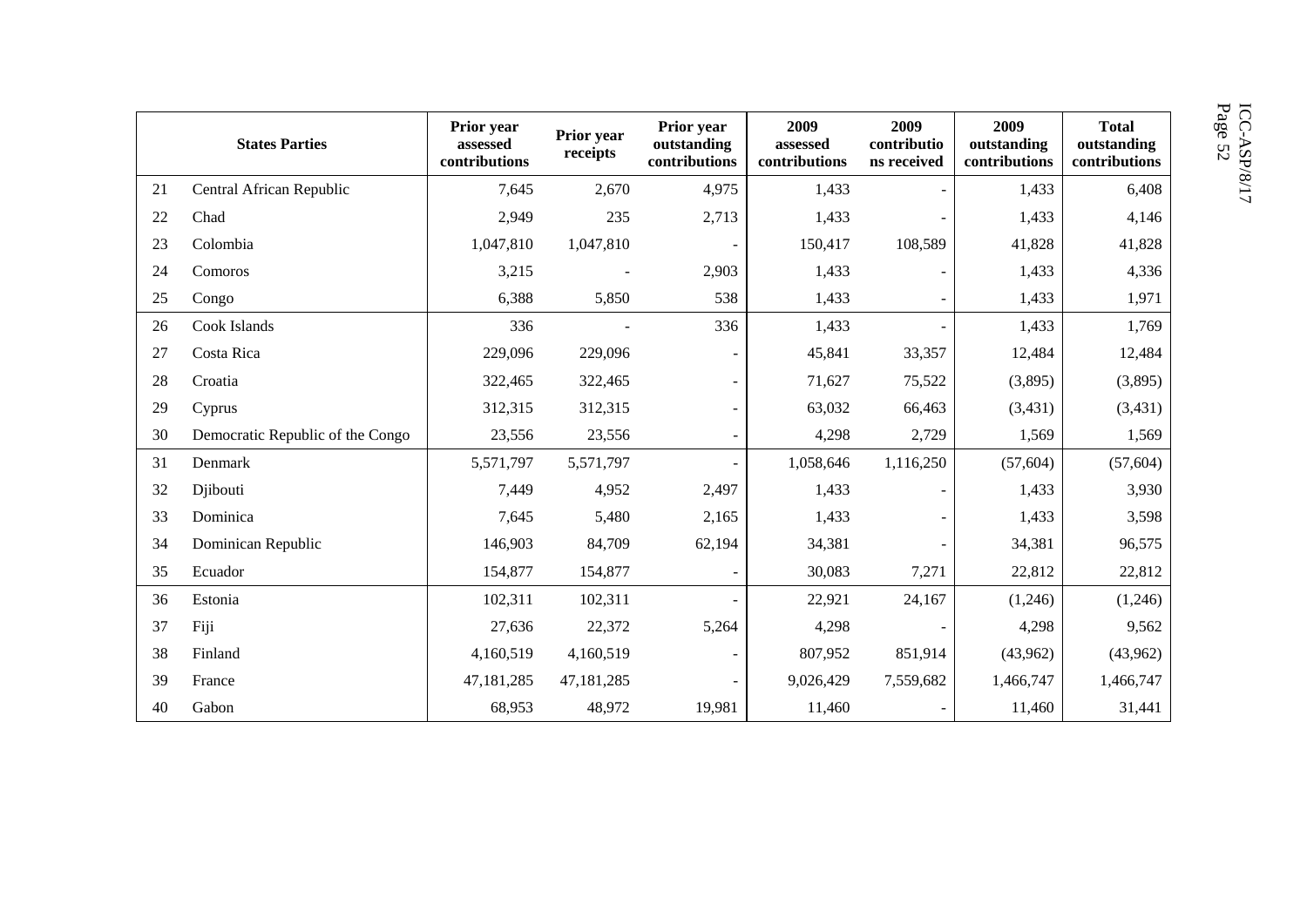|    | <b>States Parties</b> | Prior year<br>assessed<br>contributions | Prior year<br>receipts | Prior year<br>outstanding<br>contributions | 2009<br>assessed<br>contributions | 2009<br>contributio<br>ns received | 2009<br>outstanding<br>contributions | <b>Total</b><br>outstanding<br>contributions |
|----|-----------------------|-----------------------------------------|------------------------|--------------------------------------------|-----------------------------------|------------------------------------|--------------------------------------|----------------------------------------------|
| 41 | Gambia                | 7,645                                   | 7,645                  |                                            | 1,433                             | 354                                | 1,079                                | 1,079                                        |
| 42 | Georgia               | 21,275                                  | 21,275                 |                                            | 4,298                             | 4,532                              | (234)                                | (234)                                        |
| 43 | Germany               | 66,674,377                              | 66,674,377             | $\sim$                                     | 12,286,888                        | 12,955,434                         | (668, 546)                           | (668, 546)                                   |
| 44 | Ghana                 | 31,201                                  | 31,201                 |                                            | 5,730                             | 8,521                              | (2,790)                              | (2,790)                                      |
| 45 | Greece                | 4,253,138                               | 4,253,138              |                                            | 853,793                           | 900,249                            | (46, 455)                            | (46, 455)                                    |
| 46 | Guinea                | 16,335                                  | 4,104                  | 12,231                                     | 1,433                             |                                    | 1,433                                | 13,664                                       |
| 47 | Guyana                | 6,022                                   | 6,022                  |                                            | 1,433                             | 3,300                              | (1, 867)                             | (1, 867)                                     |
| 48 | Honduras              | 38,072                                  | 30,938                 | 7,134                                      | 7,163                             |                                    | 7,163                                | 14,297                                       |
| 49 | Hungary               | 1,307,766                               | 1,307,766              |                                            | 349,540                           | 142,665                            | 206,875                              | 206,875                                      |
| 50 | Iceland               | 268,189                                 | 268,189                |                                            | 53,004                            | 28,510                             | 24,494                               | 24,494                                       |
| 51 | Ireland               | 2,922,060                               | 2,922,060              |                                            | 637,480                           | 672,165                            | (34, 685)                            | (34, 685)                                    |
| 52 | Italy                 | 38,039,636                              | 38,039,636             | $\blacksquare$                             | 7,275,866                         | 7,671,754                          | (395, 888)                           | (395, 888)                                   |
| 53 | Japan                 | 24,772,011                              | 24,772,011             |                                            | 21,170,578                        | 1,701,041                          | 19,469,537                           | 19,469,537                                   |
| 54 | Jordan                | 85,201                                  | 85,201                 | $\sim$                                     | 17,190                            | 18,127                             | (937)                                | (937)                                        |
| 55 | Kenya                 | 51,137                                  | 51,137                 | $\overline{\phantom{a}}$                   | 14,325                            | 17,787                             | (3,462)                              | (3, 462)                                     |
| 56 | Latvia                | 120,446                                 | 120,446                |                                            | 25,786                            | 27,189                             | (1,403)                              | (1,403)                                      |
| 57 | Lesotho               | 7,645                                   | 7,374                  | 272                                        | 1,433                             |                                    | 1,433                                | 1,704                                        |
| 58 | Liberia               | 6,022                                   | 5,484                  | 538                                        | 1,433                             |                                    | 1,433                                | 1,971                                        |
| 59 | Liechtenstein         | 53,591                                  | 53,591                 |                                            | 14,325                            | 15,104                             | (779)                                | (779)                                        |
| 60 | Lithuania             | 192,568                                 | 192,568                |                                            | 44,409                            | 46,825                             | (2, 416)                             | (2, 416)                                     |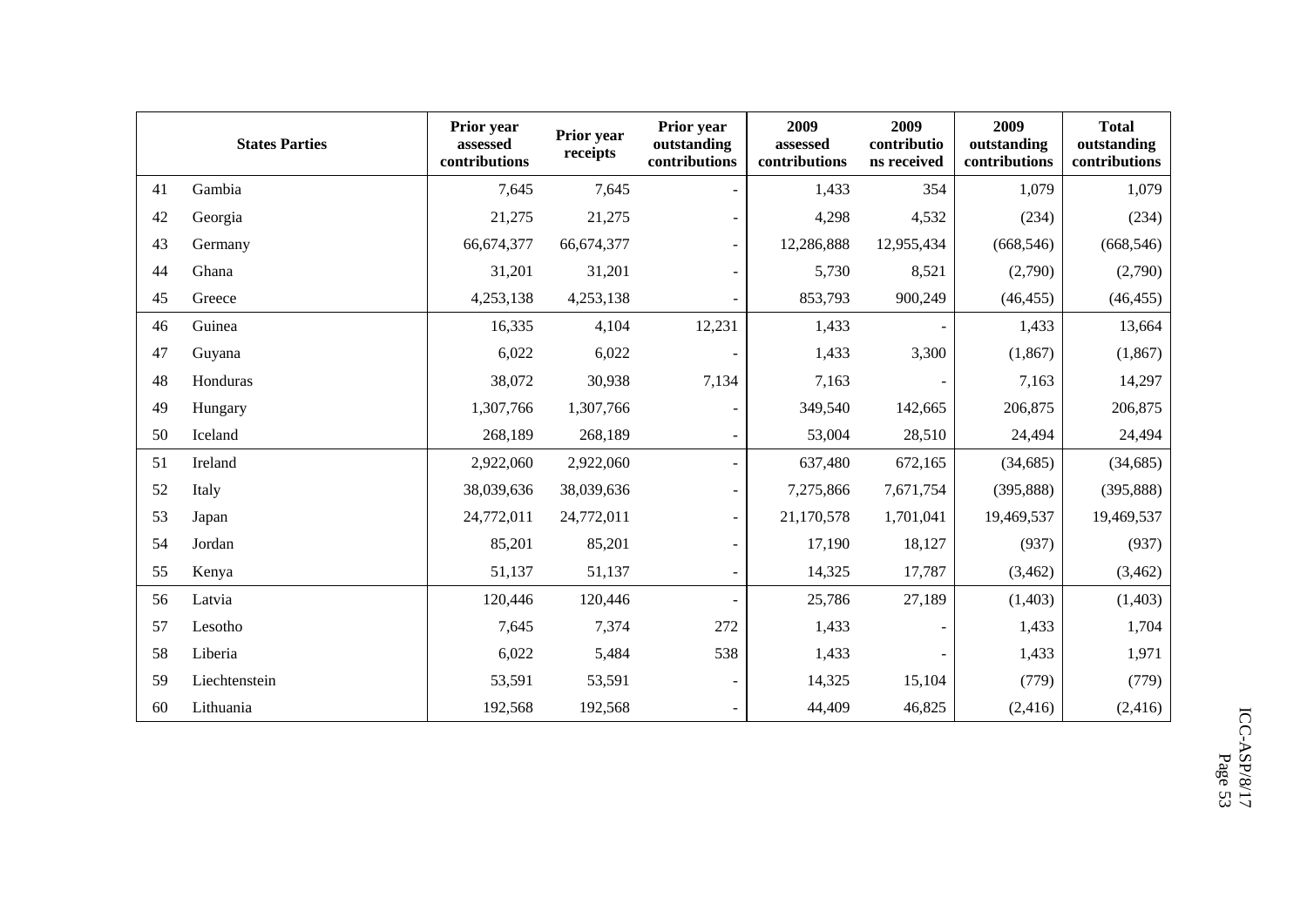|    | <b>States Parties</b> | Prior year<br>assessed<br>contributions | Prior year<br>receipts | Prior year<br>outstanding<br>contributions | 2009<br>assessed<br>contributions | 2009<br>contributio<br>ns received | 2009<br>outstanding<br>contributions | <b>Total</b><br>outstanding<br>contributions |
|----|-----------------------|-----------------------------------------|------------------------|--------------------------------------------|-----------------------------------|------------------------------------|--------------------------------------|----------------------------------------------|
| 61 | Luxembourg            | 614,178                                 | 614,178                |                                            | 121,766                           | 128,392                            | (6,626)                              | (6,626)                                      |
| 62 | Madagascar            | 1,570                                   | 1,527                  | 43                                         | 2,865                             |                                    | 2,865                                | 2,908                                        |
| 63 | Malawi                | 8,026                                   | 8,026                  |                                            | 1,433                             | 1,127                              | 306                                  | 306                                          |
| 64 | Mali                  | 12,343                                  | 12,343                 | $\overline{\phantom{0}}$                   | 1,433                             | 8,019                              | (6,586)                              | (6,586)                                      |
| 65 | Malta                 | 113,556                                 | 113,556                |                                            | 24,353                            | 25,679                             | (1,326)                              | (1,326)                                      |
| 66 | Marshall Islands      | 7,645                                   | 5,101                  | 2,544                                      | 1,433                             |                                    | 1,433                                | 3,977                                        |
| 67 | Mauritius             | 84,105                                  | 84,105                 | $\overline{\phantom{0}}$                   | 15,758                            | 16,616                             | (858)                                | (858)                                        |
| 68 | Mexico                | 9,666,196                               | 9,666,196              | ۰                                          | 3,233,241                         | 1,650,934                          | 1,582,307                            | 1,582,307                                    |
| 69 | Mongolia              | 7,645                                   | 7,645                  | $\overline{\phantom{0}}$                   | 1,433                             | 808                                | 625                                  | 625                                          |
| 70 | Montenegro            | 3,881                                   | 3,881                  | $\overline{\phantom{0}}$                   | 1,433                             | 1,511                              | (78)                                 | (78)                                         |
| 71 | Namibia               | 46,493                                  | 46,493                 |                                            | 8,595                             | 9,064                              | (469)                                | (469)                                        |
| 72 | Nauru                 | 7,645                                   | 5,062                  | 2,583                                      | 1,433                             |                                    | 1,433                                | 4,016                                        |
| 73 | Netherlands           | 13,492,911                              | 13,492,911             | $\overline{\phantom{a}}$                   | 2,683,146                         | 2,829,139                          | (145,993)                            | (145,993)                                    |
| 74 | New Zealand           | 1,805,622                               | 1,805,622              |                                            | 366,730                           | 386,682                            | (19,952)                             | (19,952)                                     |
| 75 | Niger                 | 7,645                                   | 4,003                  | 3,642                                      | 1,433                             |                                    | 1,433                                | 5,075                                        |
| 76 | Nigeria               | 352,983                                 | 352,983                |                                            | 68,762                            | 8,102                              | 60,660                               | 60,660                                       |
| 77 | Norway                | 5,475,843                               | 5,475,843              | $\overline{\phantom{0}}$                   | 1,120,246                         | 1,181,199                          | (60, 953)                            | (60, 953)                                    |
| 78 | Panama                | 156,449                                 | 156,450                |                                            | 32,948                            | 8,881                              | 24,067                               | 24,067                                       |
| 79 | Paraguay              | 73,583                                  | 73,583                 |                                            | 7,163                             | 1,313                              | 5,850                                | 5,850                                        |
| 80 | Peru                  | 678,368                                 | 481,448                | 196,920                                    | 111,738                           |                                    | 111,738                              | 308,658                                      |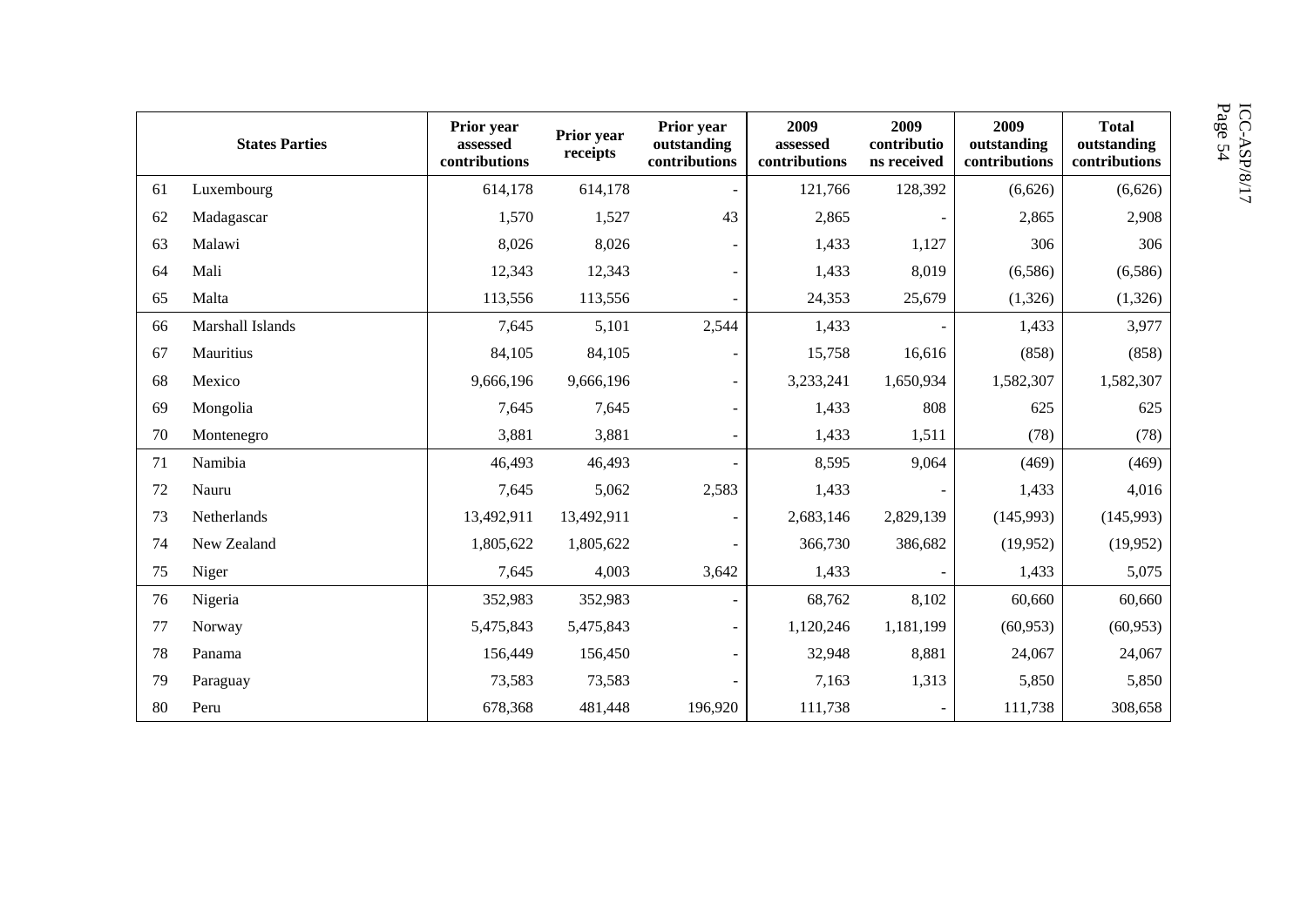|     | <b>States Parties</b>                    | Prior year<br>assessed<br>contributions | Prior year<br>receipts | Prior year<br>outstanding<br>contributions | 2009<br>assessed<br>contributions | 2009<br>contributio<br>ns received | 2009<br>outstanding<br>contributions | <b>Total</b><br>outstanding<br>contributions |
|-----|------------------------------------------|-----------------------------------------|------------------------|--------------------------------------------|-----------------------------------|------------------------------------|--------------------------------------|----------------------------------------------|
| 81  | Poland                                   | 3,582,082                               | 3,582,082              | $\sim$                                     | 717,702                           | 756,752                            | (39,050)                             | (39,050)                                     |
| 82  | Portugal                                 | 3,757,342                               | 3,757,342              |                                            | 754,948                           | 796,027                            | (41,079)                             | (41,079)                                     |
| 83  | Republic of Korea                        | 14,513,492                              | 14,513,492             |                                            | 3,112,908                         | 1,581,678                          | 1,531,230                            | 1,531,230                                    |
| 84  | Romania                                  | 487,164                                 | 487,164                |                                            | 100,278                           | 105,733                            | (5, 455)                             | (5, 455)                                     |
| 85  | Saint Kitts and Nevis                    | 3,215                                   | 3,215                  | $\blacksquare$                             | 1,433                             | 1,511                              | (78)                                 | (78)                                         |
| 86  | Saint Vincent and the Grenadines         | 7,449                                   | 7,449                  |                                            | 1,433                             | 332                                | 1,101                                | 1,101                                        |
| 87  | Samoa                                    | 7,527                                   | 7,527                  |                                            | 1,433                             | 1,509                              | (76)                                 | (76)                                         |
| 88  | San Marino                               | 22,319                                  | 22,319                 |                                            | 4,298                             | 4,532                              | (234)                                | (234)                                        |
| 89  | Senegal                                  | 35,281                                  | 34,184                 | 1,098                                      | 5,730                             |                                    | 5,730                                | 6,828                                        |
| 90  | Serbia                                   | 151,788                                 | 151,788                |                                            | 30,083                            | 7,414                              | 22,669                               | 22,669                                       |
| 91  | Sierra Leone                             | 7,645                                   | 3,092                  | 4,553                                      | 1,433                             |                                    | 1,433                                | 5,986                                        |
| 92  | Slovakia                                 | 420,381                                 | 420,381                |                                            | 90,250                            | 95,162                             | (4,912)                              | (4, 912)                                     |
| 93  | Slovenia                                 | 667,627                                 | 667,627                | $\overline{\phantom{a}}$                   | 137,524                           | 145,007                            | (7, 483)                             | (7, 483)                                     |
| 94  | South Africa                             | 2,298,860                               | 2,298,860              |                                            | 415,436                           | 438,039                            | (22, 603)                            | (22, 603)                                    |
| 95  | Spain                                    | 20,591,112                              | 20,591,112             |                                            | 4,251,776                         | 2,191,241                          | 2,060,535                            | 2,060,535                                    |
| 96  | Suriname                                 | 336                                     | 336                    |                                            | 1,433                             | 1,433                              |                                      |                                              |
| 97  | Sweden                                   | 7,864,946                               | 7,864,946              | $\blacksquare$                             | 1,534,249                         | 1,617,729                          | (83, 479)                            | (83, 479)                                    |
| 98  | Switzerland                              | 9,255,768                               | 9,255,768              | $\sim$                                     | 1,741,968                         | 1,836,750                          | (94, 782)                            | (94, 782)                                    |
| 99  | Tajikistan                               | 7,645                                   | 7,533                  | 112                                        | 1,433                             |                                    | 1,433                                | 1,545                                        |
| 100 | The Former Yugoslav Rep. of<br>Macedonia | 42,927                                  | 42,927                 |                                            | 7,163                             | 7,553                              | (390)                                | (390)                                        |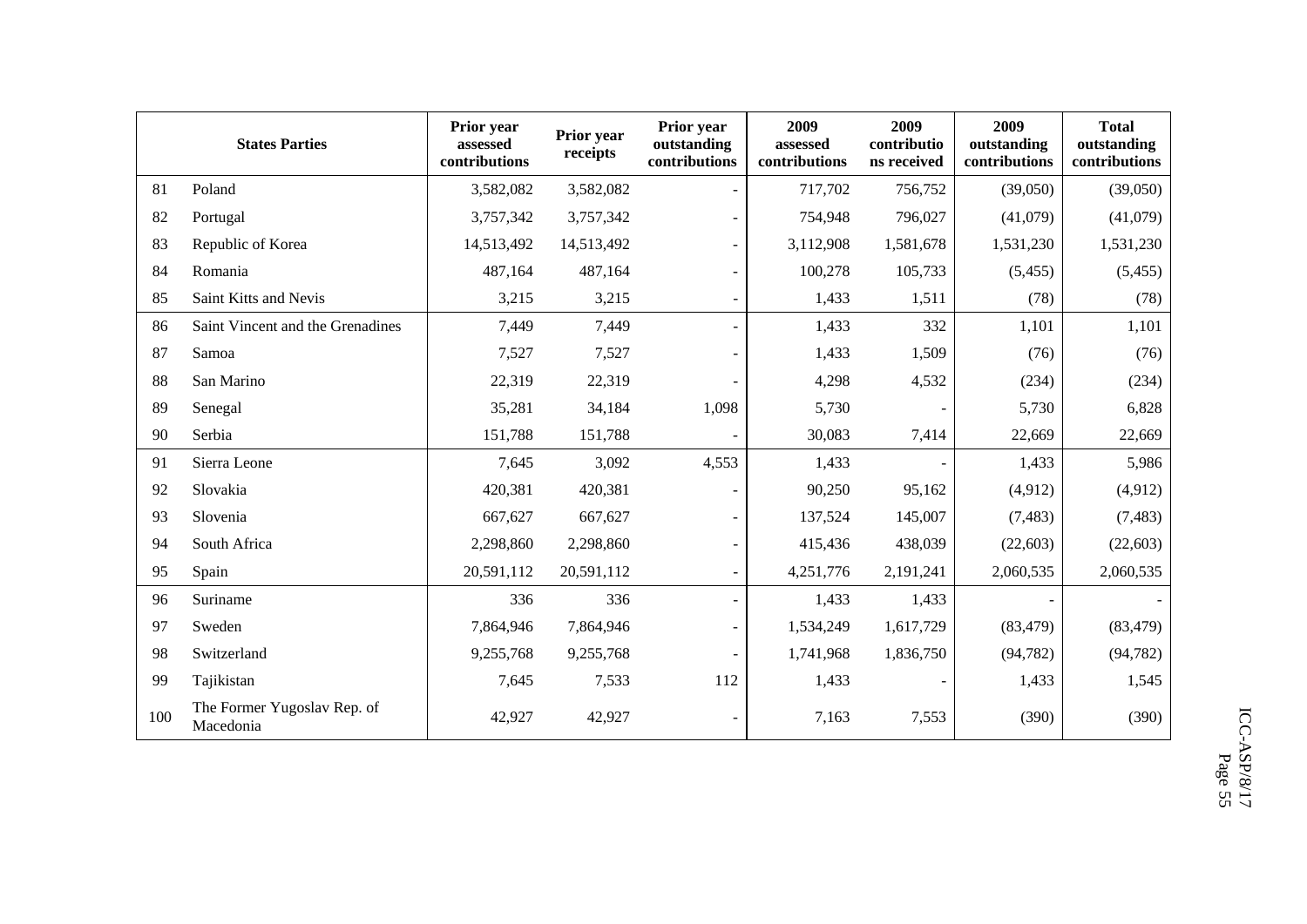|     | <b>States Parties</b>       | Prior year<br>assessed<br>contributions | Prior year<br>receipts | Prior year<br>outstanding<br>contributions | 2009<br>assessed<br>contributions | 2009<br>contributio<br>ns received | 2009<br>outstanding<br>contributions | <b>Total</b><br>outstanding<br>contributions |
|-----|-----------------------------|-----------------------------------------|------------------------|--------------------------------------------|-----------------------------------|------------------------------------|--------------------------------------|----------------------------------------------|
| 101 | Timor-Leste                 | 7,527                                   | 7,527                  | $\overline{\phantom{a}}$                   | 1,433                             | 923                                | 510                                  | 510                                          |
| 102 | Trinidad and Tobago         | 179,246                                 | 179,246                | $\overline{\phantom{0}}$                   | 38,679                            | 40,783                             | (2,104)                              | (2,104)                                      |
| 103 | Uganda                      | 36,412                                  | 36,412                 | $\overline{\phantom{0}}$                   | 4,298                             | 8,164                              | (3,867)                              | (3,867)                                      |
| 104 | United Kingdom              | 48,006,742                              | 48,006,742             | $\overline{\phantom{0}}$                   | 9,514,925                         | 6,337,991                          | 3,176,935                            | 3,176,935                                    |
| 105 | United Republic of Tanzania | 44,323                                  | 44,323                 |                                            | 8,595                             | 2,097                              | 6,498                                | 6,498                                        |
| 106 | Uruguay                     | 325,014                                 | 325,014                | $\overline{\phantom{0}}$                   | 38,679                            | 51,130                             | (12, 451)                            | (12, 451)                                    |
| 107 | Venezuela                   | 1,416,138                               | 1,416,138              | $\overline{\phantom{a}}$                   | 286,508                           | 80,759                             | 205,749                              | 205,749                                      |
| 108 | Zambia                      | 11,949                                  | 11,949                 | $\overline{\phantom{0}}$                   | 1,433                             | 1,511                              | (78)                                 | (78)                                         |
|     |                             | 410,527,646                             | 410,180,156            | 347,177                                    | 96,229,900                        | 67,609,053                         | 28,620,848                           | 28,968,025                                   |